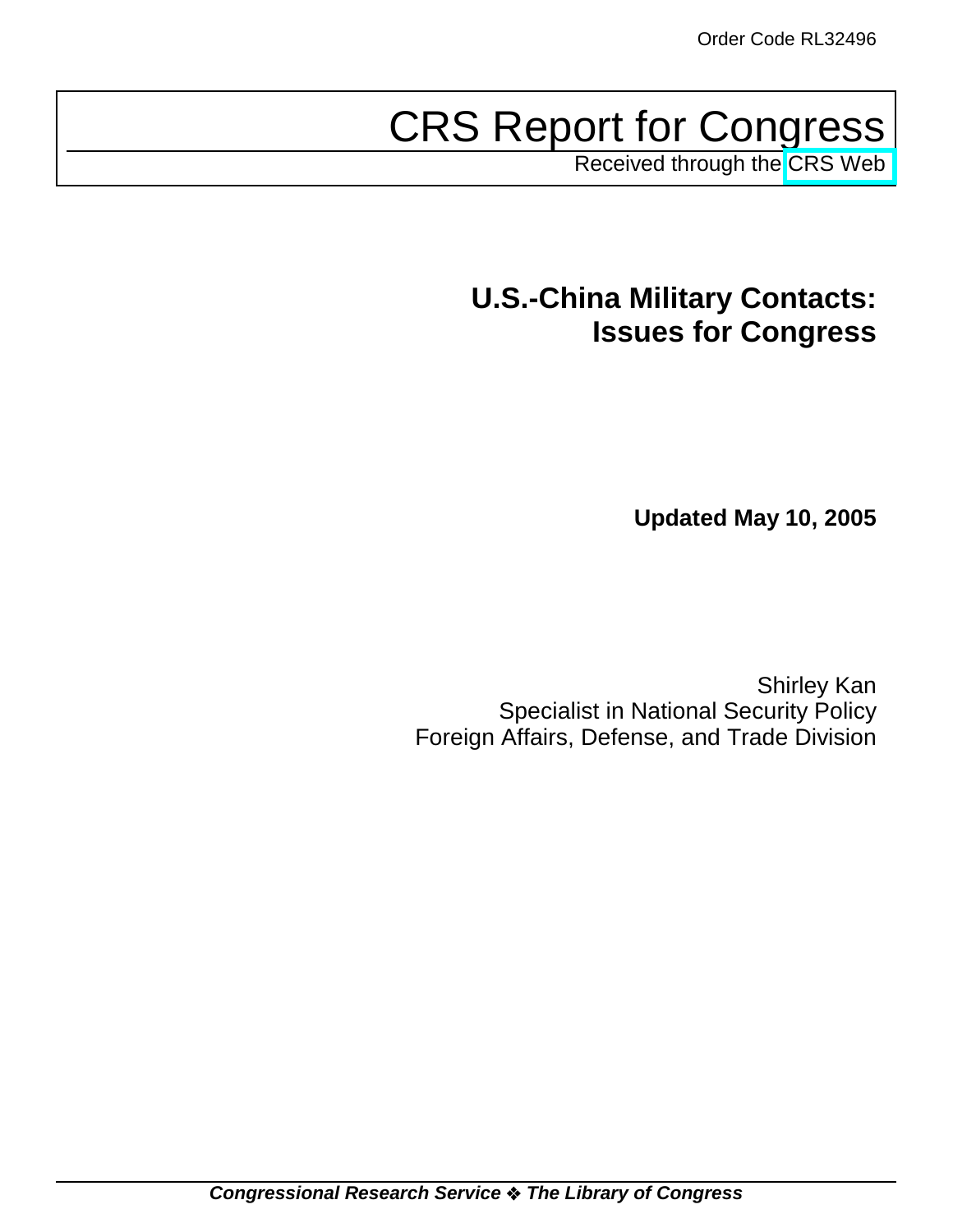## U.S.-China Military Contacts: Issues for Congress

#### **Summary**

This CRS Report discusses policy issues regarding military-to-military contacts with the People's Republic of China (PRC) and provides a record of contacts since 1993. The United States suspended military contacts with China and imposed sanctions on arms sales in response to the Tiananmen Crackdown in 1989. In 1993, the Clinton Administration began to re-engage the PRC leadership up to the highest level and including China's military, the People's Liberation Army (PLA). Renewed military exchanges with the PLA have not regained the closeness reached in the 1980s, when the United States and China cooperated strategically against the Soviet Union, including U.S. arms sales to China. Improvements and deteriorations in overall bilateral relations have affected military contacts, which were close in 1997- 1998 and 2000, but marred by the 1995-1996 Taiwan Strait crisis, mistaken NATO bombing of a PRC embassy in 1999, and the EP-3 aircraft collision incident in 2001.

Since 2001, the Bush Administration has continued the policy of engagement with China, while the Pentagon has skeptically reviewed and cautiously resumed a program of military-to-military (mil-to-mil) exchanges. Secretary of Defense Donald Rumsfeld, in 2002, resumed the Defense Consultative Talks (DCT) with the PLA (first held in 1997) and, in 2003, hosted General Cao Gangchuan, a Vice Chairman of the Central Military Commission (CMC) and Defense Minister. General Richard Myers (USAF), Chairman of the Joint Chiefs of Staff, visited China in January 2004, as the highest-ranking U.S. military officer to do so since November 2000. He did not announce any plan for the highest-ranking PLA officer, General Guo Boxiong, to visit the United States. The last time that the highest-ranking PLA officer visited the United States was General Zhang Wannian's visit in 1998. Moreover, no Secretary of Defense has visited China since Secretary William Cohen's visit in 2000. While in Beijing on January 30, 2004, Deputy Secretary of State Richard Armitage acknowledged that "the military-to-military relationship had gotten off to a rocky start," but he said that "we're getting back on track."

Issues for Congress include whether the Administration has complied with legislation overseeing dealings with the PLA and has determined a program of contacts with the PLA that advances a prioritized list of U.S. security interests. Section 902 of the Foreign Relations Authorization Act for FYs 1990 and 1991 (P.L. 101-246) prohibits arms sales to China , among other stipulations, in response to the Tiananmen Crackdown. Section 1201 of the National Defense Authorization Act for FY2000 (P.L. 106-65) restricts "inappropriate exposure" of the PLA to certain operational areas and requires reports on contacts with the PLA.

 Skeptics and proponents of military exchanges with the PRC have debated whether the contacts have had significant value for achieving U.S. objectives and whether the contacts have contributed to the PLA's warfighting capabilities that might harm U.S. security interests. U.S. security interests in mil-to-mil contacts with China might include communication, conflict-prevention, and crisis-management; information-gathering; tension-reduction over Taiwan; weapons nonproliferation; counter-terrorism; and accounting for American prisoners-of-war/missing-in-action (POW/MIAs). This CRS Report will be updated as warranted.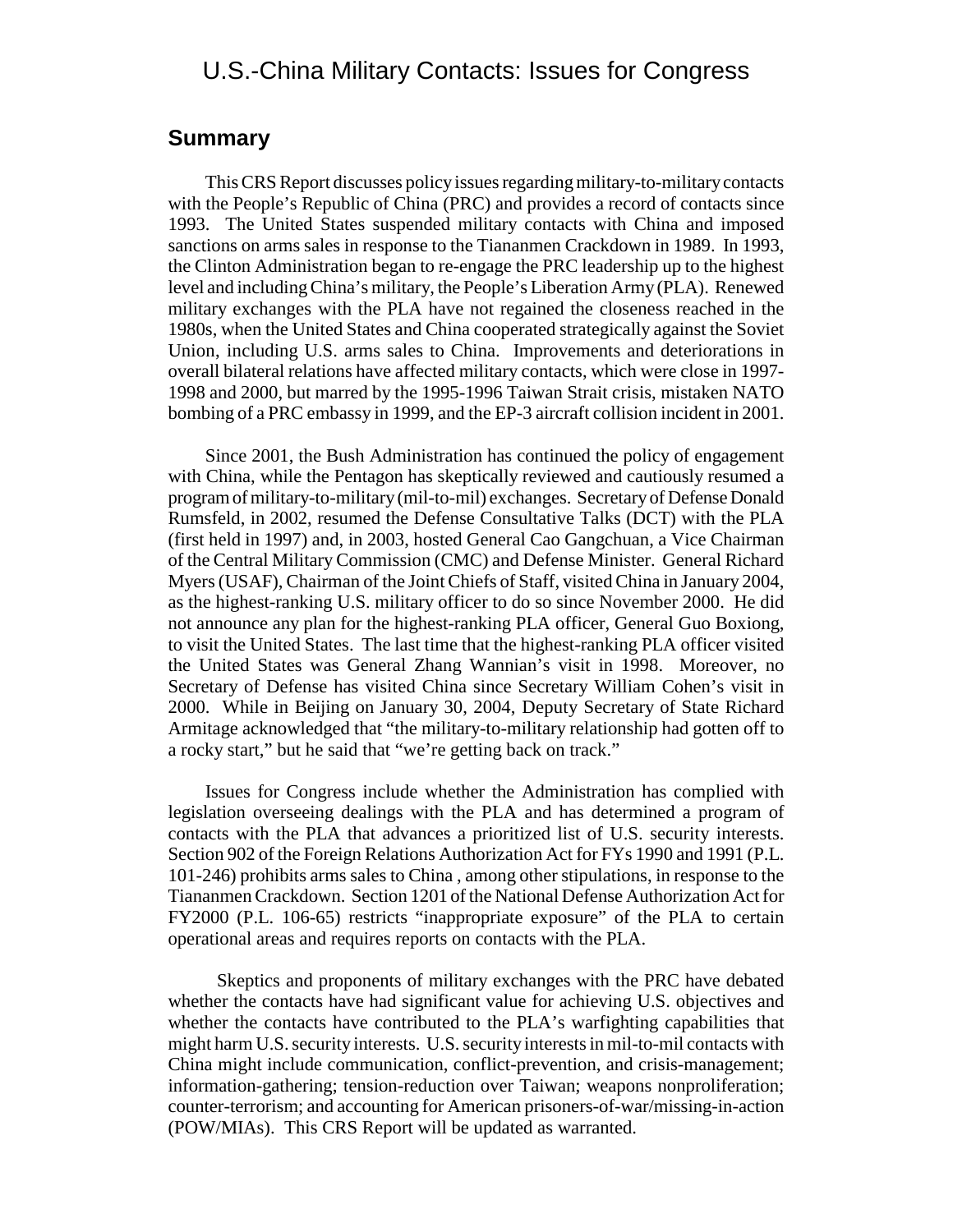## **Contents**

| Communication, Conflict-Avoidance, and Crisis-Management  16 |  |
|--------------------------------------------------------------|--|
|                                                              |  |
|                                                              |  |
|                                                              |  |
|                                                              |  |
|                                                              |  |
|                                                              |  |

## **List of Tables**

Note: This CRS study was originally written at the request of the House Armed Services Committee in the 108<sup>th</sup> Congress and is updated and made available for general congressional use.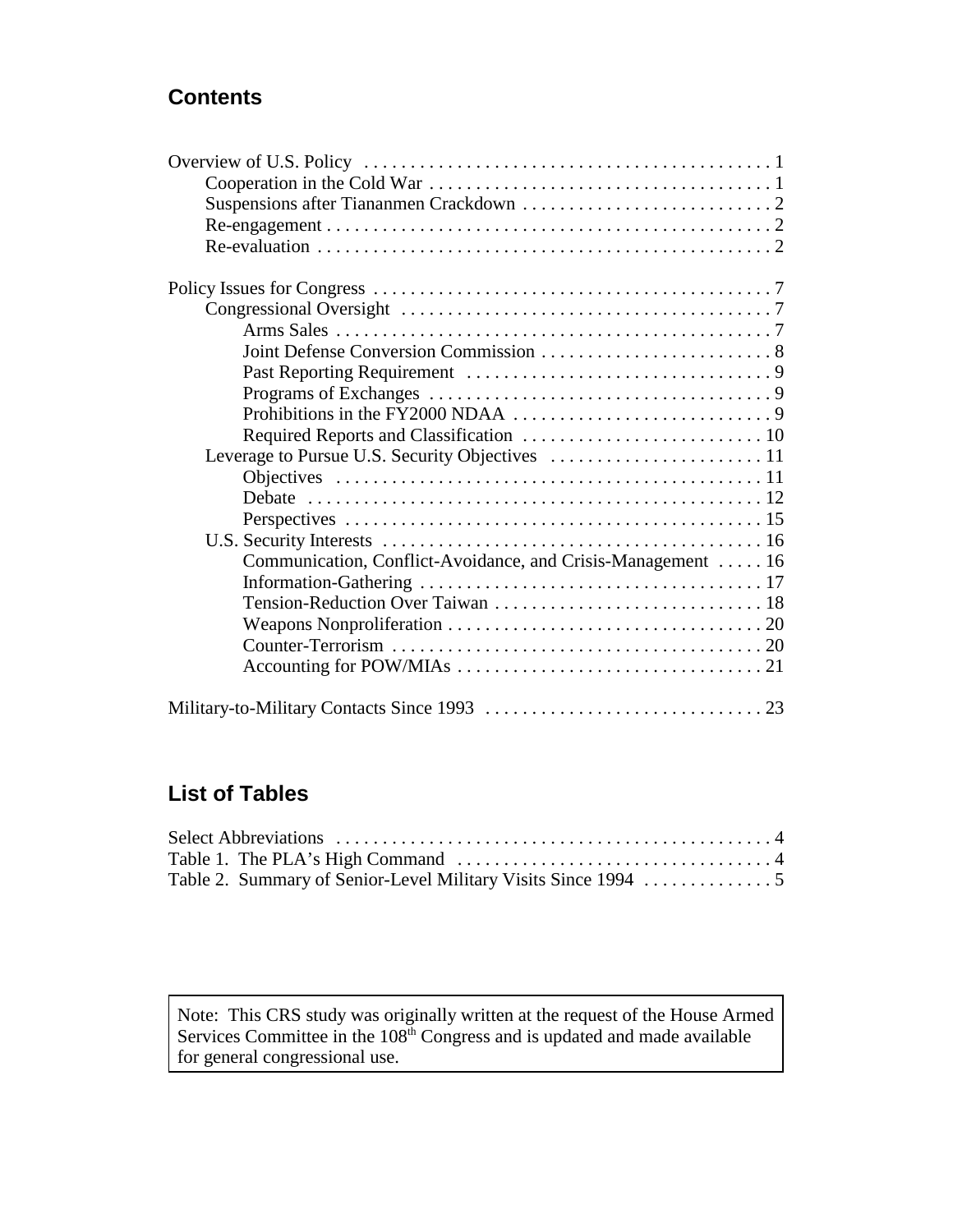## U.S.-China Military Contacts: Issues for Congress

## **Overview of U.S. Policy**

U.S. leaders have applied military contacts as one tool and point of leverage in the broader policy toward the People's Republic of China (PRC). The first part of this CRS Report discusses policy issues regarding such military-to-military (mil-tomil) contacts. The second part provides a record of such contacts since 1993, when the United States resumed exchanges after suspending them in response to the Tiananmen Crackdown in 1989.

#### **Cooperation in the Cold War**

Since the mid-1970s, even before the normalization of relations with Beijing, the debate over policy toward the PRC has examined how military ties might advance U.S. security interests, beginning with the imperatives of the Cold War.<sup>1</sup> In January 1980, Secretary of Defense Harold Brown visited China and laid the groundwork for a relationship with the PRC's military, the People's Liberation Army (PLA), intended to consist of strategic dialogue, reciprocal exchanges in functional areas, and arms sales. Furthermore, U.S. policy changed in 1981 to remove the ban on arms sales to China. Secretary of Defense Casper Weinberger visited Beijing in September 1983. In 1984, U.S. policymakers worked to advance discussions on military technological cooperation with China.<sup>2</sup> Between 1985 and 1987, the United States agreed to four programs of Foreign Military Sales (FMS): modernization of artillery ammunition production facilities; modernization of avionics in F-8 fighters; sale of four Mark-46 anti-submarine torpedoes; and sale of four AN/TPQ-37 artillery-locating radars.<sup>3</sup>

<sup>&</sup>lt;sup>1</sup> Michael Pillsbury, "U.S.-Chinese Military Ties?", *Foreign Policy*, Fall 1975; Leslie Gelb, "Arms Sales," *Foreign Policy*, Winter 1976-77; Michael Pillsbury, "Future Sino-American Security Ties: The View from Tokyo, Moscow, and Peking," *International Security*, Spring 1977; and Philip Taubman, "U.S. and China Forging Close Ties; Critics Fear That Pace is Too Swift," *New York Times*, December 8, 1980.

<sup>&</sup>lt;sup>2</sup> Deputy Assistant Secretary of Defense for East Asian and Pacific Affairs James Kelly, Testimony before the House Foreign Affairs Subcommittee on Asian and Pacific Affairs, "Defense Relations with the People's Republic of China," June 5, 1984.

<sup>&</sup>lt;sup>3</sup> Department of State and Defense Security Assistance Agency, "Congressional Presentation for Security Assistance, Fiscal Year 1992."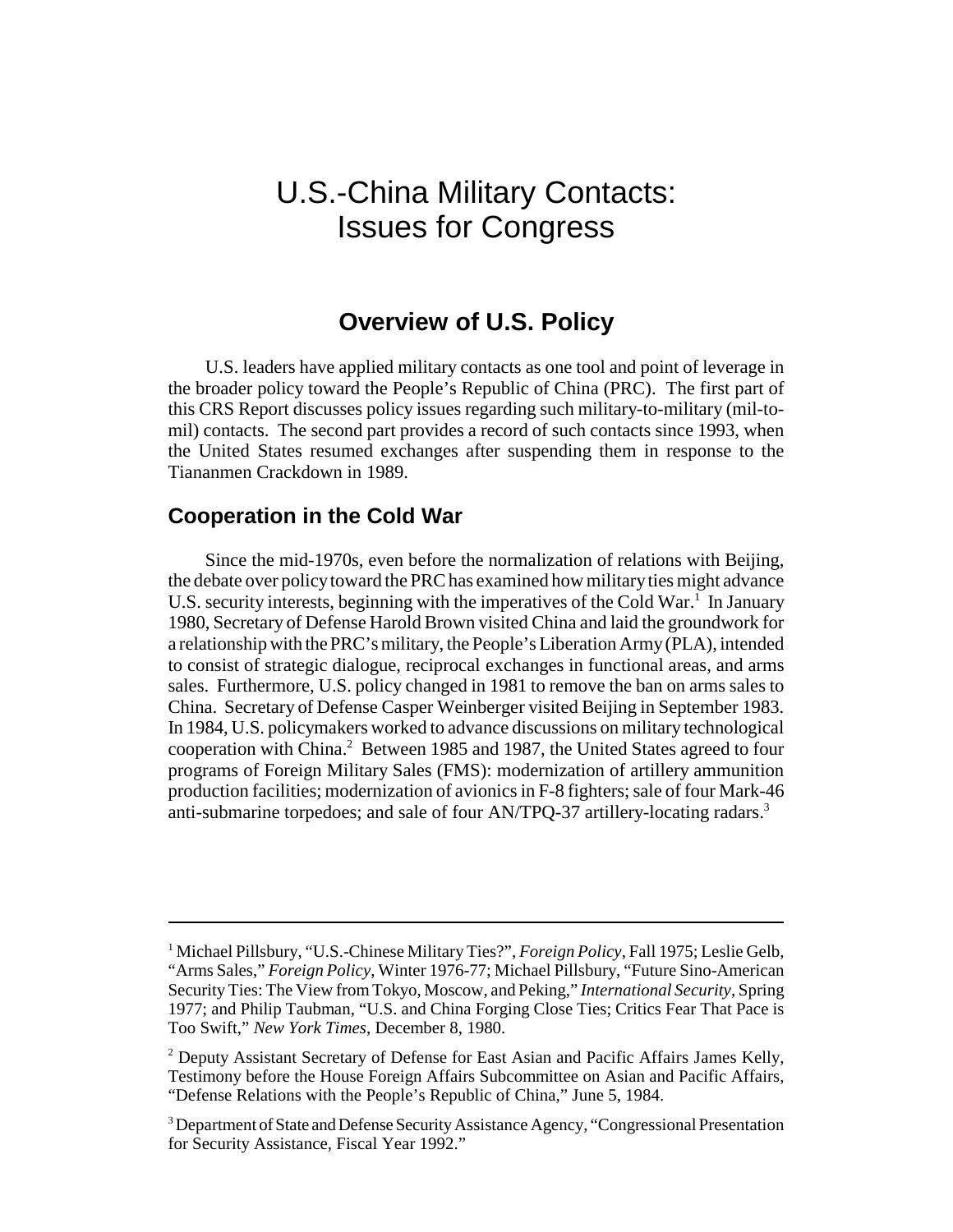### **Suspensions after Tiananmen Crackdown**

The United States suspended mil-to-mil contacts and arms sales in response to the Tiananmen Crackdown in June 1989. (Although the killing of peaceful demonstrators took place beyond just Tiananmen Square in the capital of Beijing on June 4, 1989, the crackdown is commonly called the Tiananmen Crackdown in reference to the square that was the focal point of the nation-wide pro-democracy movement.) Approved in February 1990, the Foreign Relations Authorization Act for FYs 1990 and 1991 (P.L. 101-246) enacted into law sanctions imposed on arms sales and other cooperation, while allowing for waivers in the U.S. national interest. In April 1990, China canceled the program (called "Peace Pearl") to upgrade the avionics of the F-8 fighters.<sup>4</sup> In December 1992, President Bush decided to close out the four cases of suspended FMS programs, returning PRC equipment, reimbursing unused funds, and delivering sold items without support.<sup>5</sup>

#### **Re-engagement**

In the fall of 1993, the Clinton Administration began to re-engage the PRC leadership up to the highest level and across the board, including the PLA. Renewed military exchanges with the PLA have not regained the closeness reached in the 1980s, when the United States and China cooperated strategically against the Soviet Union and such cooperation included arms sales to the PLA. Improvements and deteriorations in overall bilateral relations have affected mil-to-mil contacts, with close ties in 1997-1998 and 2000, but marred by the 1995-1996 Taiwan Strait crisis, mistaken NATO bombing of the PRC embassy in Yugoslavia in 1999, and the EP-3 aircraft collision incident in 2001.

#### **Re-evaluation**

Since 2001, the George W. Bush Administration has continued the policy of engagement with the PRC, while the Pentagon has skeptically reviewed and cautiously resumed a program of mil-to-mil exchanges. Secretary of Defense Donald Rumsfeld has reviewed the mil-to-mil contacts to assess the effectiveness of the exchanges in meeting U.S. objectives of reciprocity and transparency. As the review began, on April 1, 2001, a PLA Navy F-8 fighter collided with a U.S. Navy EP-3 reconnaissance plane over the South China Sea.<sup>6</sup> Upon surviving the collision, the EP-3's crew made an emergency landing on China's Hainan island. The PLA detained the 24 U.S. Navy personnel for 11 days. Instead of acknowledging that the PLA had started aggressive interceptions of U.S. reconnaissance flights in December 2000 and apologizing for the accident, top PRC ruler Jiang Zemin demanded an apology and compensation from the United States. Rumsfeld limited mil-to-mil contacts after the incident, subject to case-by-case approval, after the White House

<sup>4</sup> *Jane's Defense Weekly*, May 26, 1990.

<sup>&</sup>lt;sup>5</sup> Department of State, "Presidential Decision on Military Sales to China," December 22, 1992.

<sup>6</sup> CRS Report RL30946, *China-U.S. Aircraft Collision Incident of April 2001: Assessments and Policy Implications*, updated October 10, 2001, coordinated by Shirley Kan.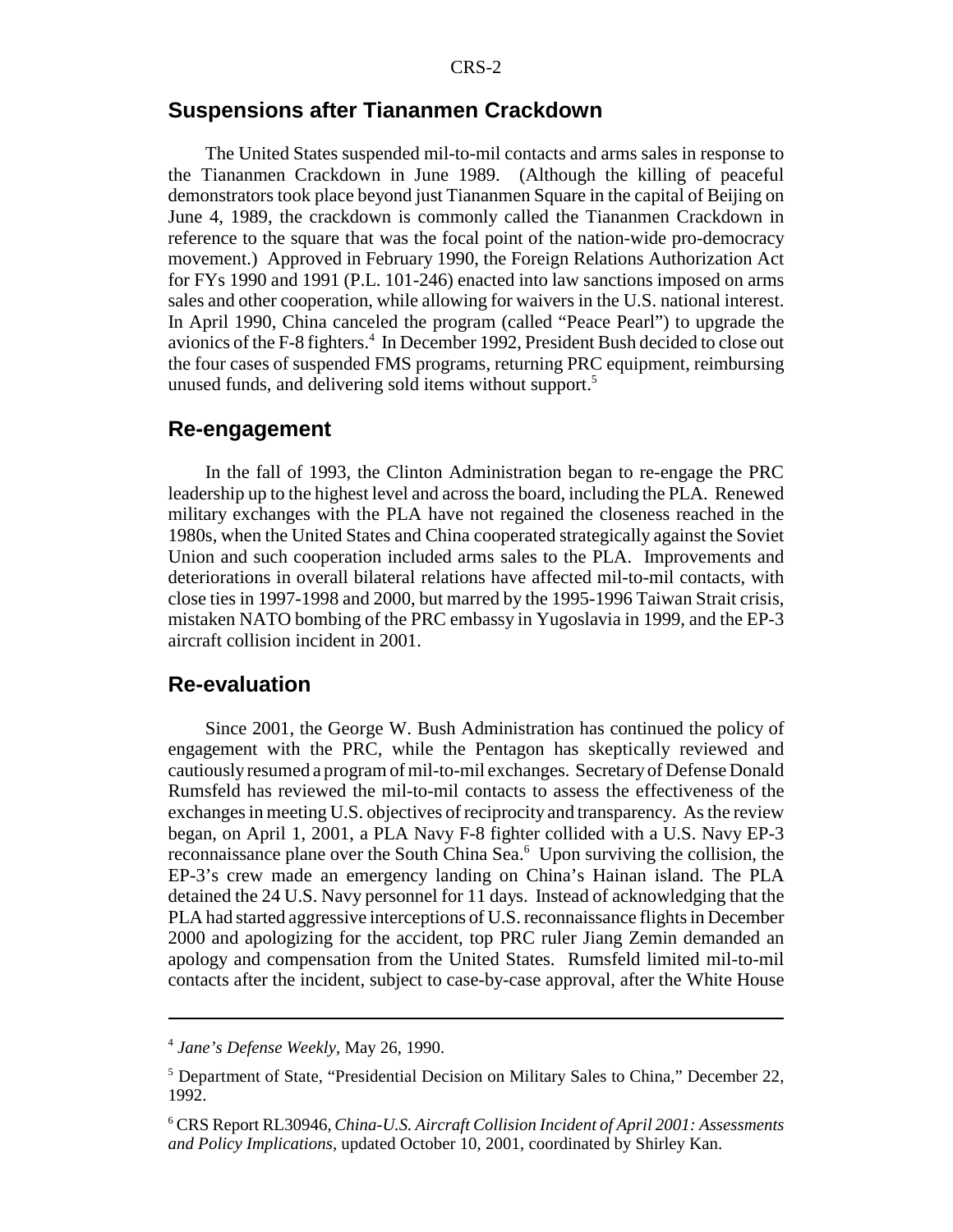objected to a suspension of contacts with the PLA as outlined in an April 30 Defense Department memo. Rumsfeld told reporters on May 8, 2001, that he decided against visits to China by U.S. ships or aircraft and against social contacts, because "it really wasn't business as usual." Deputy Secretary of Defense Paul Wolfowitz reported to Congress on June 8, 2001, that mil-to-mil exchanges for 2001 remained under review by Secretary Rumsfeld and exchanges with the PLA would be conducted "selectively and on a case-by-case basis." The United States did not transport the damaged EP-3 out of China until July 3, 2001.

The Bush Administration hosted PRC Vice President Hu Jintao in Washington in the spring of 2002 (with an honor cordon at the Pentagon) and President Jiang Zemin in Crawford, Texas, in October 2002. Afterwards, Secretary of Defense Rumsfeld, in late 2002, resumed the Defense Consultative Talks (DCT) with the PLA (first held in 1997) and, in 2003, hosted General Cao Gangchuan, a Vice Chairman of the Central Military Commission (CMC) and Defense Minister. (The CMC under the Communist Party of China (CPC), chaired by PRC ruler Jiang Zemin, commands the PLA. The Ministry of Defense and its titles are used in contacts with foreign militaries.) General Richard Myers (USAF), Chairman of the Joint Chiefs of Staff, visited China in January 2004, as the highest-ranking U.S. military officer to do so since November 2000. He did not announce any plan for the highest-ranking PLA officer, General Guo Boxiong, to visit the United States. The last time that the highest-ranking PLA officer visited the United States was General Zhang Wannian's visit in 1998. Moreover, no U.S. Secretary of Defense has visited China since Secretary William Cohen's visit in 2000. (See the tables on the PLA's high command and the summary of senior-level military visits.)

Visiting Beijing in January 2004, Deputy Secretary of State Richard Armitage met with PRC leaders, including General Cao Gangchuan. Armitage acknowledged that "the military-to-military relationship had gotten off to a rocky start," but noted that the relationship had improved so that "it's come pretty much full cycle." He said that "we're getting back on track with the military-to-military relationship."7

Congress has exercised oversight of various aspects of military exchanges with China. Issues for Congress include whether the Administration has complied with legislation overseeing dealings with the PLA and has determined a program of contacts with the PLA that advances, and does not harm, U.S. security interests. Section 902 of the Foreign Relations Authorization Act for FYs 1990 and 1991 (P.L. 101-246) prohibited arms sales to China , among other stipulations, in response to the Tiananmen Crackdown in 1989. Section 1201 of the National Defense Authorization Act for FY2000 (P.L. 106-65) restricts "inappropriate exposure" of the PLA to certain operational areas and requires annual reports on contacts with the PLA.

<sup>&</sup>lt;sup>7</sup> Department of State, "Deputy Secretary of State Richard Armitage's Media Round Table," Beijing, China, January 30, 2004.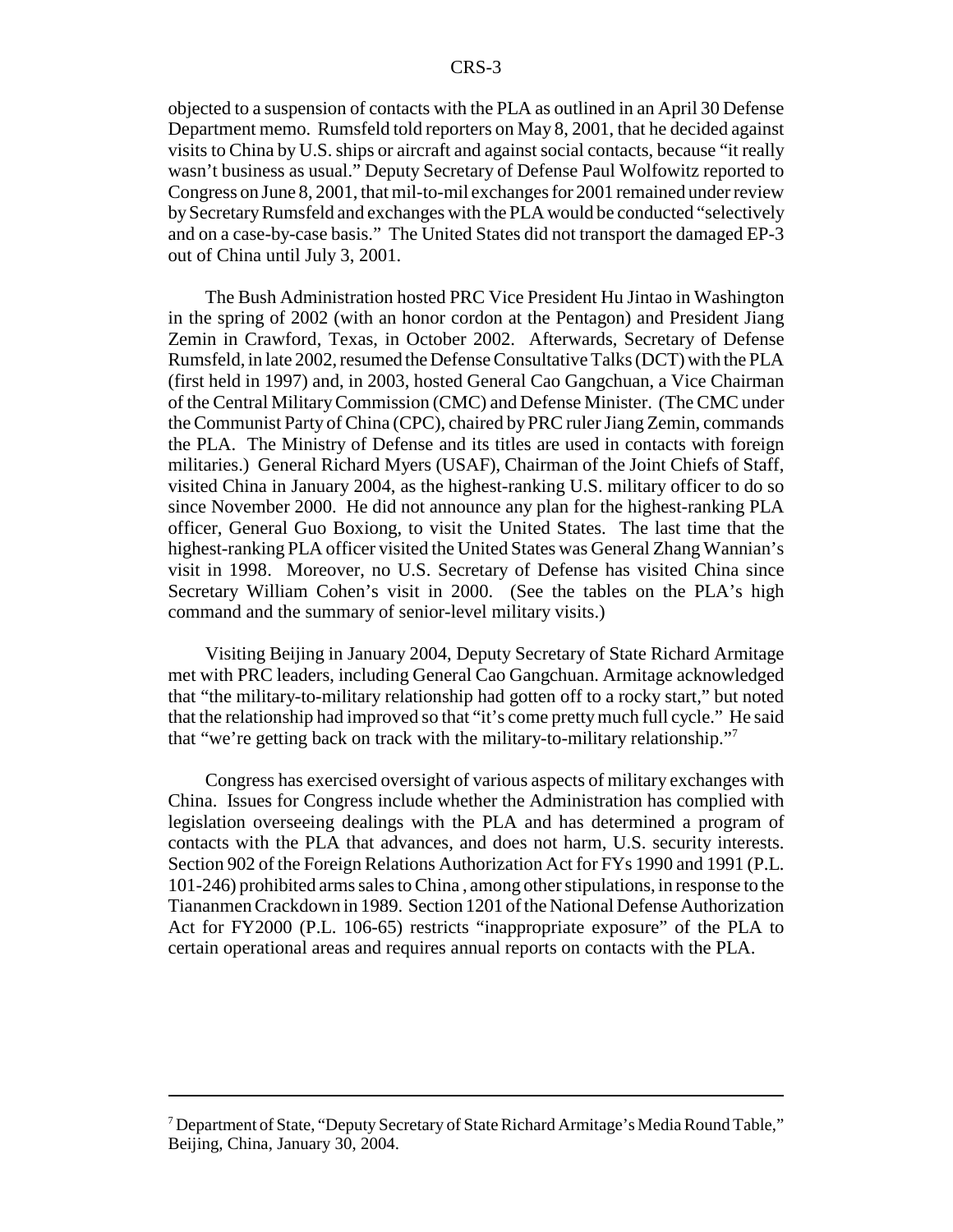#### **Select Abbreviations**

| <b>CMC</b>     | <b>Central Military Commission</b>                                   |
|----------------|----------------------------------------------------------------------|
| <b>COSTIND</b> | Commission of Science, Technology, and Industry for National Defense |
| <b>CPC</b>     | Communist Party of China                                             |
| <b>DCT</b>     | <b>Defense Consultative Talks</b>                                    |
| <b>DPMO</b>    | Defense POW/Missing Personnel Office                                 |
| <b>GAD</b>     | <b>General Armament Department</b>                                   |
| <b>GLD</b>     | <b>General Logistics Department</b>                                  |
| <b>GPD</b>     | <b>General Political Department</b>                                  |
| <b>GSD</b>     | <b>General Staff Department</b>                                      |
| <b>MMCA</b>    | Military Maritime Consultative Agreement                             |
| <b>NDU</b>     | <b>National Defense University</b>                                   |
| <b>PACOM</b>   | Pacific Command                                                      |
| <b>PLAN</b>    | People's Liberation Army Navy                                        |

#### **Table 1. The PLA's High Command**

#### **Central Military Commission (CMC)**

| Chairman |         | Hu Jintao          | <b>CPC</b> General Secretary; President |
|----------|---------|--------------------|-----------------------------------------|
| Vice Chm | General | <b>Guo Boxiong</b> | Politburo Member                        |
| Vice Chm | General | Cao Gangchuan      | Politburo Member; Defense Minister      |
| Vice Chm | General | Xu Caihou          | <b>CPC</b> Secretary                    |
| Member   | General | Liang Guanglie     | Chief of General Staff (GSD)            |
| Member   | General | Li Jinai           | Director of GPD                         |
| Member   | General | Liao Xilong        | Director of GLD                         |
| Member   | General | Chen Bingde        | Director of GAD                         |
| Member   | General | Qiao Qingchen      | Commander of the Air Force              |
| Member   | Admiral | Zhang Dingfa       | Commander of the Navy                   |
| Member   | General | Jing Zhiyuan       | Comander of the $2nd$ Artillery         |

Notes: Jiang Zemin was installed as the previous chairman of the CPC's CMC in November 1989 and remained in this position after handing other positions as CPC general secretary and PRC president to Hu Jintao. Jiang had ruled as the general secretary of the CPC from June 1989 until November 2002, when he stepped down at the  $16<sup>th</sup>$  CPC Congress. He concurrently represented the PRC as president from March 1993 until March 2003, when he stepped down at the  $10<sup>th</sup>$  National People's Congress. At the  $4<sup>th</sup>$  plenum of the  $16<sup>th</sup>$  Central Committee in September 2004, Jiang resigned as CMC chairman, allowing Hu Jintao to complete the formal transition of power. At the same time, General Xu Caihou rose from a CMC member to a vice chairman, and the commanders of the PLA Air Force, Navy, and 2nd Artillery rose to be CMC members for the first time in the PLA's history, reflecting greater attention to joint operations. (On overall civilian PRC rulers, see CRS Report RL31661, *China's New Leadership Line-up: Implications for U.S. Policy*.)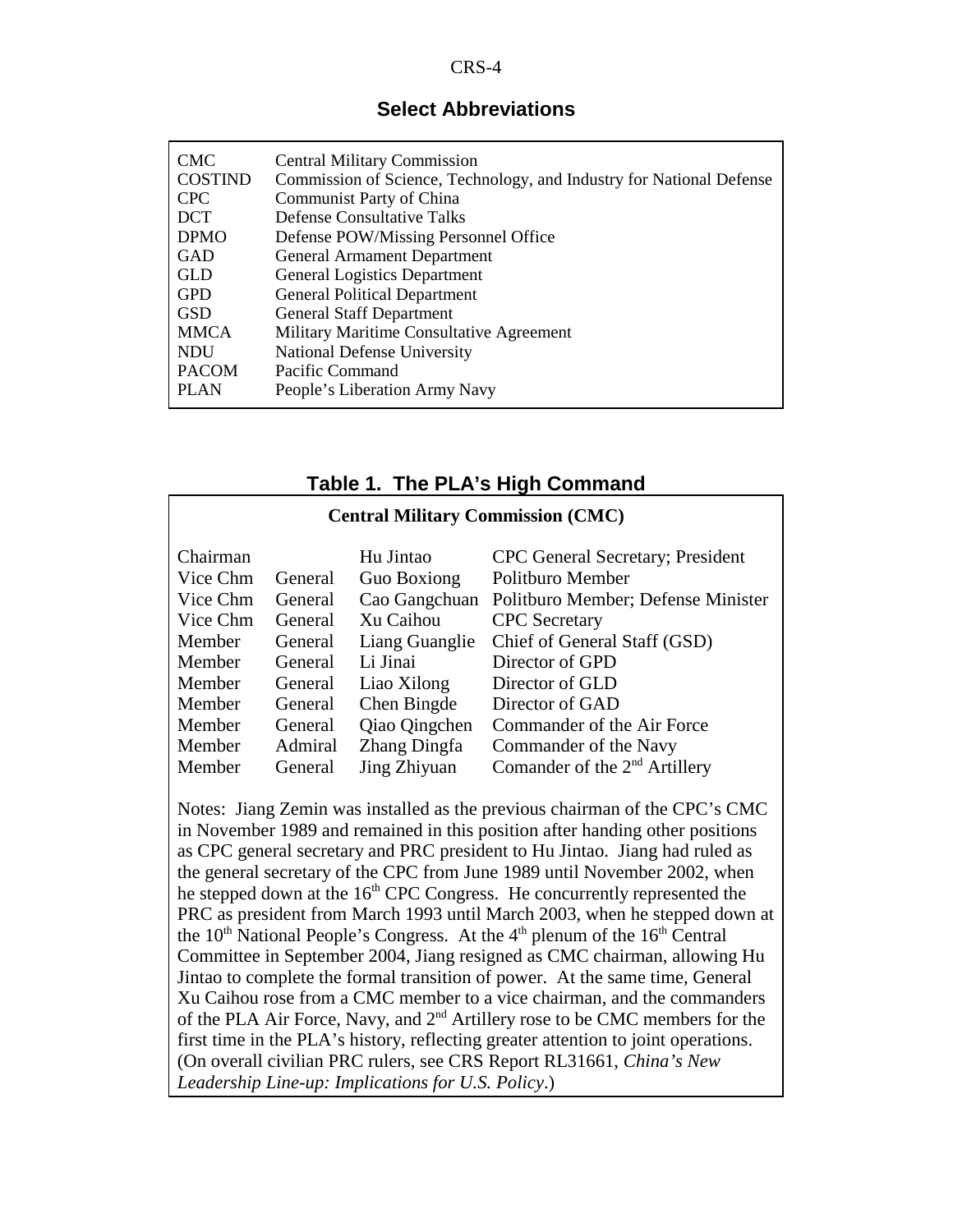| Year | <b>Defense Secretary/</b><br><b>Minister</b> | <b>Highest-Ranking</b><br><b>Officer</b> | <b>Defense</b><br><b>Consultative Talks</b> |
|------|----------------------------------------------|------------------------------------------|---------------------------------------------|
| 1994 | William Perry                                |                                          |                                             |
| 1995 |                                              |                                          |                                             |
| 1996 | Chi Haotian                                  |                                          |                                             |
| 1997 |                                              | John Shalikashvili                       | $1st$ DCT                                   |
| 1998 | William Cohen                                | Zhang Wannian                            | $2nd$ DCT                                   |
| 1999 |                                              |                                          |                                             |
| 2000 | William Cohen                                | <b>Henry Shelton</b>                     | 3rd DCT; 4th DCT                            |
| 2001 |                                              |                                          |                                             |
| 2002 |                                              |                                          | 5 <sup>th</sup> DCT                         |
| 2003 | Cao Gangchuan                                |                                          |                                             |
| 2004 |                                              | <b>Richard Myers</b>                     | $6th$ DCT                                   |
| 2005 |                                              |                                          | $7th$ DCT                                   |

## **Table 2. Summary of Senior-Level Military Visits Since 1994**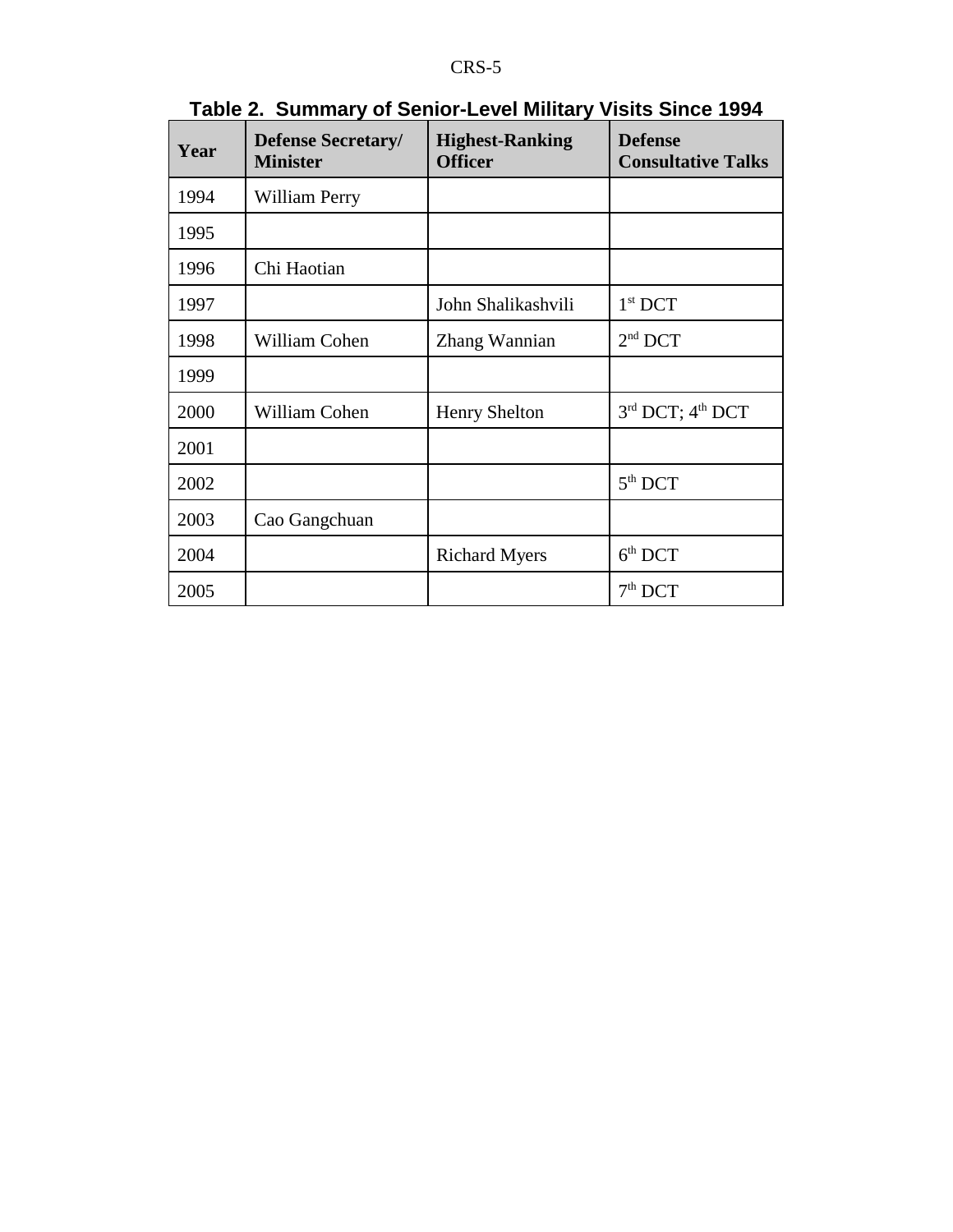

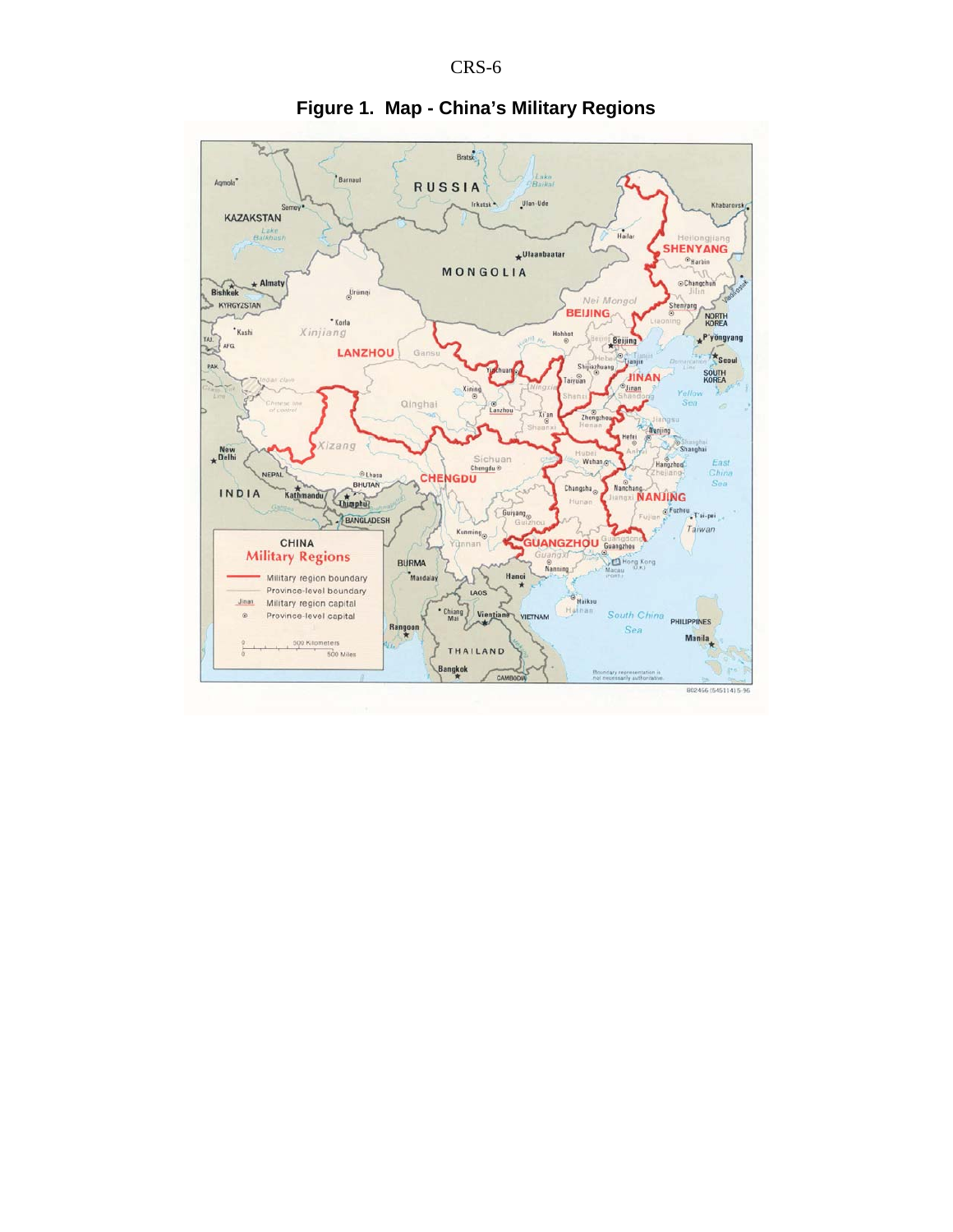## **Policy Issues for Congress**

Skepticism in the United States about the value of military exchanges with China has increased after the experiences in the 1990s; crises like the PLA's missile exercises targeting Taiwan in 1995-1996, mistaken bombing of the PRC embassy in Belgrade in 1999, and the F-8/EP-3 collision incident of 2001; and changes in the U.S. policy approach. The highest-ranking PLA officer has not visited the United States since General Zhang Wannian's trip in 1998, and the U.S. Secretary of Defense has not visited China since Secretary Cohen's trip in 2000. As the United States re-evaluates the mil-to-mil relationship, policy issues for Congress include whether the Administration has complied with legislation and has used leverage effectively in its contacts with the PLA to advance a prioritized list of U.S. security interests, while balancing security concerns about the PLA's warfighting capabilities.

#### **Congressional Oversight**

One issue for Congress in examining the military relationship with the PRC is the role of Congress, including the extent of congressional oversight of the Administration's policy. Congress could, as it has in the past, consider options to:

- Host PLA delegations on Capitol Hill or meet them at other venues
- Engage with the PLA as an aspect of visits by Codels to China
- Receive briefings by the Administration before and/or after military visits
- Hold hearings on related issues
- ! Investigate or oversee investigations of prisoner-of-war/missing-inaction (POW/MIA) cases (once under the specialized jurisdiction of the Senate Select Committee on POW/MIA Affairs)
- Write letters to Administration officials to express congressional concerns
- Require reports from the Pentagon, particularly in unclassified form
- Review interactions at the Asia-Pacific Center for Security Studies of the Pacific Command (PACOM) in Hawaii
- Fund or prohibit funding for certain commissions or activities
- Pass legislation on sanctions and exchanges with the PLA
- ! Assess the Administration's adherence to laws on sanctions, contacts, and reporting requirements
- Obtain and review the Department of Defense (DOD)'s program for upcoming mil-to-mil contacts, particularly proposed programs already discussed with the PLA.

**Arms Sales.** Congress has oversight of sanctions imposed after the Tiananmen Crackdown that were enacted in Section 902 of the Foreign Relations Authorization Act for FYs 1990 and 1991 (P.L. 101-246). The sanctions continue to prohibit the issuance of licenses to export Munitions List items to China, including helicopters and helicopter parts, as well as crime control equipment. The President has waiver authority.

Related to views of the U.S. ban on arms sales is the European arms embargo. In January 2004, the European Union (EU) decided to reconsider whether to lift its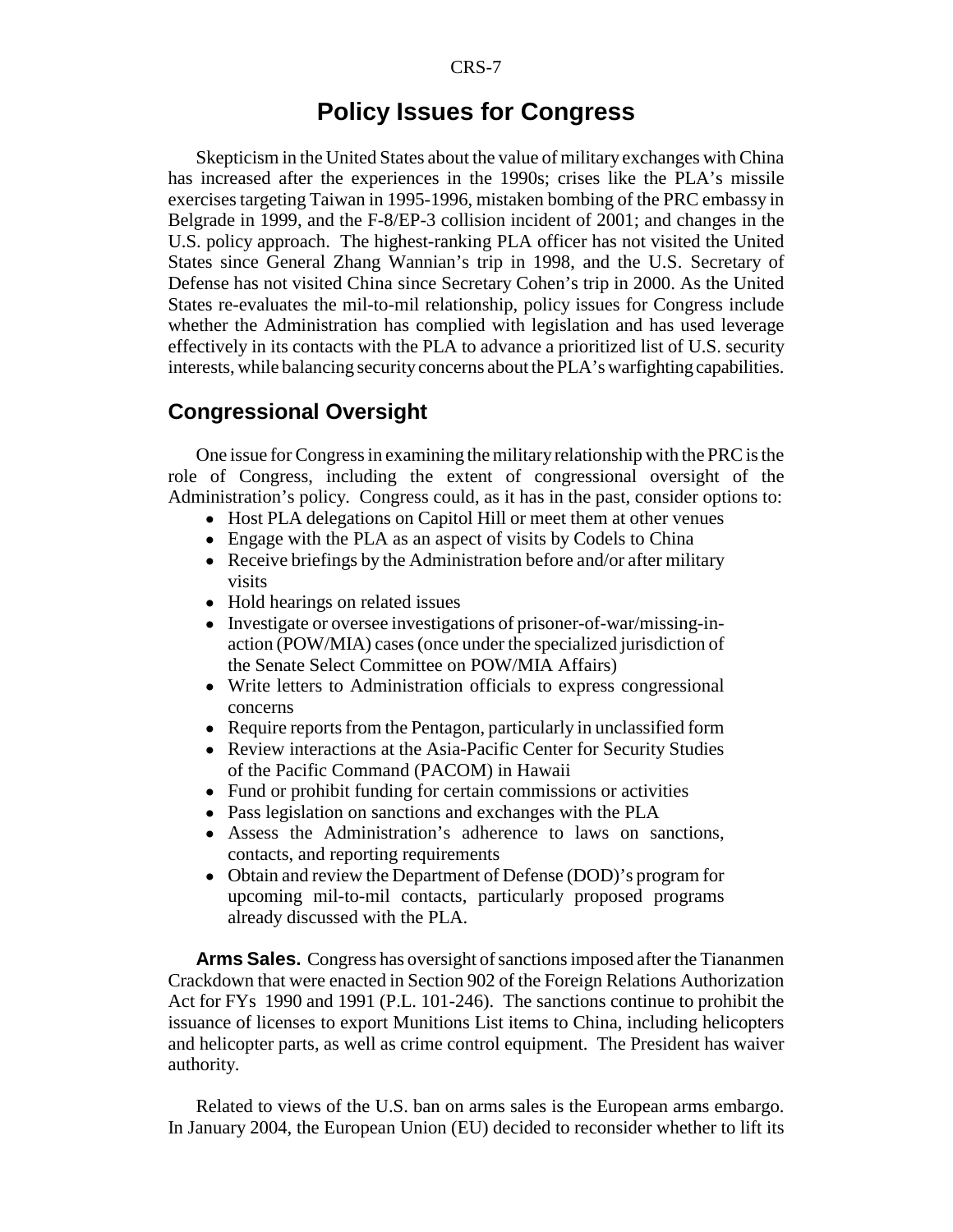embargo on arms sales to China. On January 28, 2004, a State Department spokesman acknowledged that the United States has held "senior-level" discussions with France and other countries in the EU about the issue of whether to lift the embargo on arms sales to China. He said, "certainly for the United States, our statutes and regulations prohibit sales of defense items to China. We believe that others should maintain their current arms embargoes as well. We believe that the U.S. and European prohibitions on arms sales are complementary, were imposed for the same reasons, specifically serious human rights abuses, and that those reasons remain valid today."8 At a hearing of the House International Relations Committee on February 11, 2004, Representative Steve Chabot asked Secretary of State Colin Powell about the EU's reconsideration of the arms embargo against China, as supported by France. Powell responded that he raised this issue with the foreign ministers of France, Ireland, United Kingdom, and Germany, and expressed opposition to a change in the EU's policy at this time in light of the PLA's missiles arrayed against Taiwan, the referendums on sensitive political issues then planned in Taiwan, and China's human rights conditions.<sup>9</sup>

**Joint Defense Conversion Commission.** In China in October 1994, Secretary of Defense William Perry and PLA General Ding Henggao, Director of the Commission of Science, Technology, and Industry for National Defense  $(COSTIND)$ ,<sup>10</sup> set up the U.S.-China Joint Defense Conversion Commission. Its stated goal was to facilitate economic cooperation and technical exchanges and cooperation in the area of defense conversion.

However, on June 1, 1995, the House National Security Committee issued House Report 104-131 (for the National Defense Authorization Act for FY1996) and expressed concerns that this commission led to U.S. assistance to PRC firms with direct ties to the PLA and possible subsidies to the PLA. The committee inserted a section to prohibit the use of DOD funds for activities associated with the commission. The Senate's bill had no similar language. On January 22, 1996, conferees reported in Conference Report 104-450 that they agreed to a provision (Section 1343 in P.L. 104-106) to require the Secretary of Defense to submit semiannual reports on the commission. They also noted that continued U.S.-PRC security dialogue "can promote stability in the region and help protect American interests and the interests of America's Asian allies." Nonetheless, they warned that Congress intends to examine whether that dialogue has produced "tangible results" in human rights, transparency in military spending and doctrine, missile and nuclear nonproliferation, and other important U.S. security interests. Then, in the National Defense Authorization Act for FY1997 (P.L. 104-201), enacted in September 23, 1996, Congress banned DOD from using any funds for any activity associated with the commission until 15 days after the first semi-annual report is received by

<sup>8</sup> Department of State, press briefing by Richard Boucher, spokesman, January 28, 2004.

<sup>9</sup> See CRS Report RL32870, *European Union's Arms Embargo on China: Implications and Options for U.S. Policy*, by Kristin Archick, Richard Grimmett, and Shirley Kan.

<sup>10</sup> CRS Report 96-889, *China: Commission of Science, Technology, and Industry for National Defense (COSTIND) and Defense Industries*, by Shirley Kan.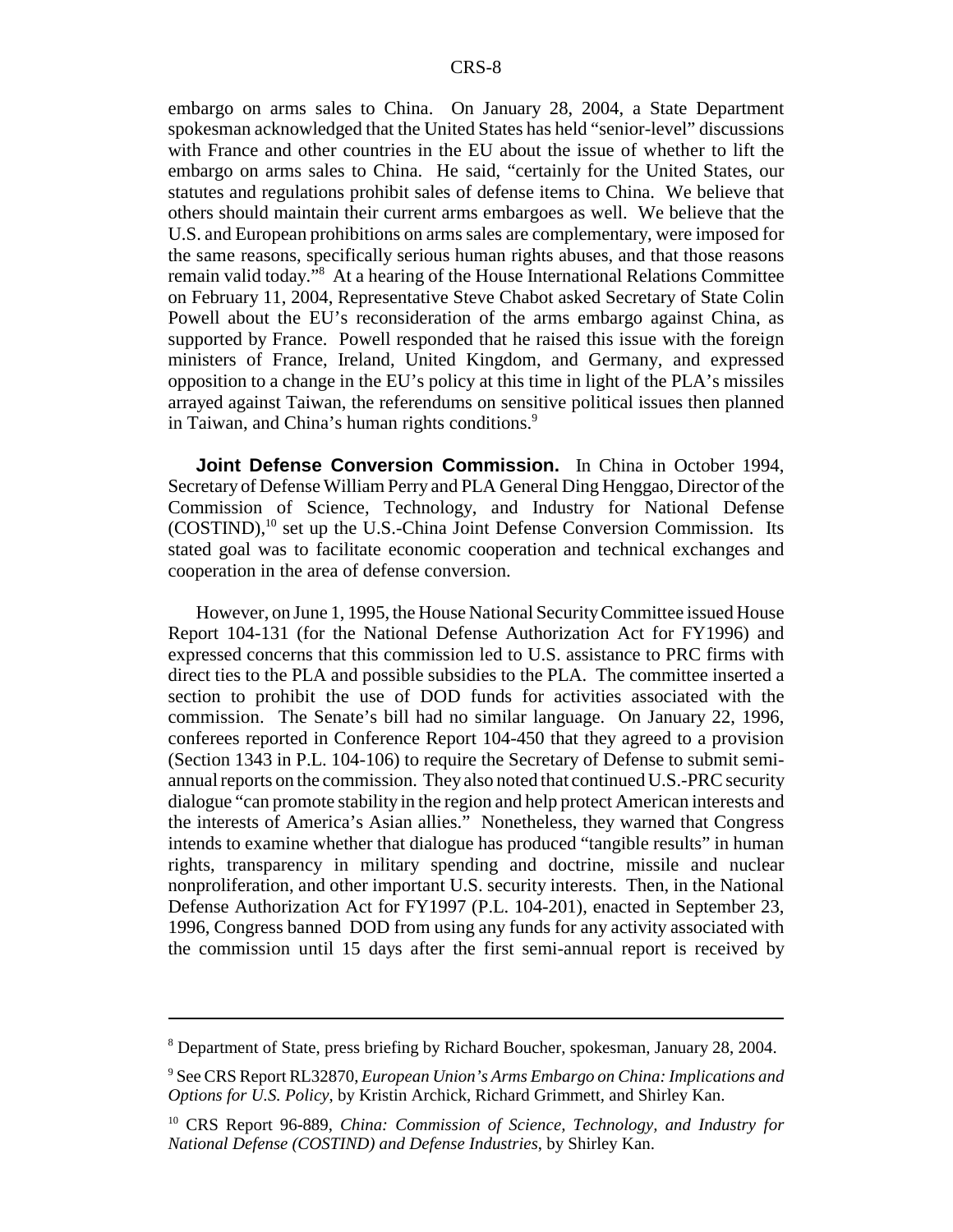Congress. In light of this controversy, Secretary Perry terminated the commission and informed Congress in a letter dated July 18, 1996.

**Past Reporting Requirement.** Also in 1996, the House National Security Committee issued House Report 104-563 (for the National Defense Authorization Act of FY1997) that sought a "full accounting and detailed presentation" of all DOD interaction with the PRC government and PLA, including technology-sharing, conducted during 1994-1996 and proposed for 1997-1998, and required a classified and unclassified report by February 1, 1997. DOD submitted the unclassified report on February 21, 1997, and did not submit a classified version, saying that the unclassified report was comprehensive and that no contacts covered in the report included the release of classified material or technology sharing.

**Programs of Exchanges.** Certain Members of Congress have written to the Secretary of Defense to express concerns that mil-to-mil exchanges have not adequately benefitted U.S. interests. In early 1999, under the Clinton Administration, the *Washington Times* disclosed the existence of a "Gameplan for 1999 U.S.-Sino Defense Exchanges," and Pentagon spokesperson Kenneth Bacon confirmed that an exchange program had been under way for years.<sup>11</sup> Representative Dana Rohrabacher wrote a letter to Secretary of Defense William Cohen, saying that "after reviewing the 'Game Plan,' it appears evident that a number of events involving PLA logistics, acquisitions, quartermaster and chemical corps representatives may benefit PLA modernization to the detriment of our allies in the Pacific region and, ultimately, the lives of own service members." He requested a detailed written description of various exchanges.<sup>12</sup>

In December 2001, under the Bush Administration, Senator Bob Smith and Representative Dana Rohrabacher wrote to Secretary of Defense Donald Rumsfeld, expressing concerns about renewed military contacts with the PRC. They contended that military exchanges failed to reduce tensions (evident in the EP-3 incident), lacked reciprocity, and provided militarily-useful information to the PLA. They charged that the Clinton Administration "largely ignored" the spirit and intent of legislation governing military exchanges with the PLA, including a "violation" of the law by allowing the PLA to visit the Joint Forces Command in August 2000, and, as initiators of the legislation, they "reminded" Rumsfeld of the congressional restrictions.<sup>13</sup>

In February 2004 in Beijing, the Defense Department and the PLA held the sixth Defense Consultative Talks (DCT). Afterwards, the PRC Foreign Ministry said that the two sides discussed a program for mil-to-mil contacts in 2004.

**Prohibitions in the FY2000 NDAA.** Enacted on October 5, 1999, the FY2000 National Defense Authorization Act (NDAA) set parameters to contacts

<sup>11</sup> Bill Gertz, "Military Exchanges with Beijing Raises Security Concerns," *Washington Times*, February 19, 1999.

<sup>&</sup>lt;sup>12</sup> Dana Rohrabacher, letters to William Cohen, March 1, 1999 and March 18, 1999.

<sup>&</sup>lt;sup>13</sup> Bob Smith and Dana Rohrabacher, letter to Donald Rumsfeld, December 17, 2001.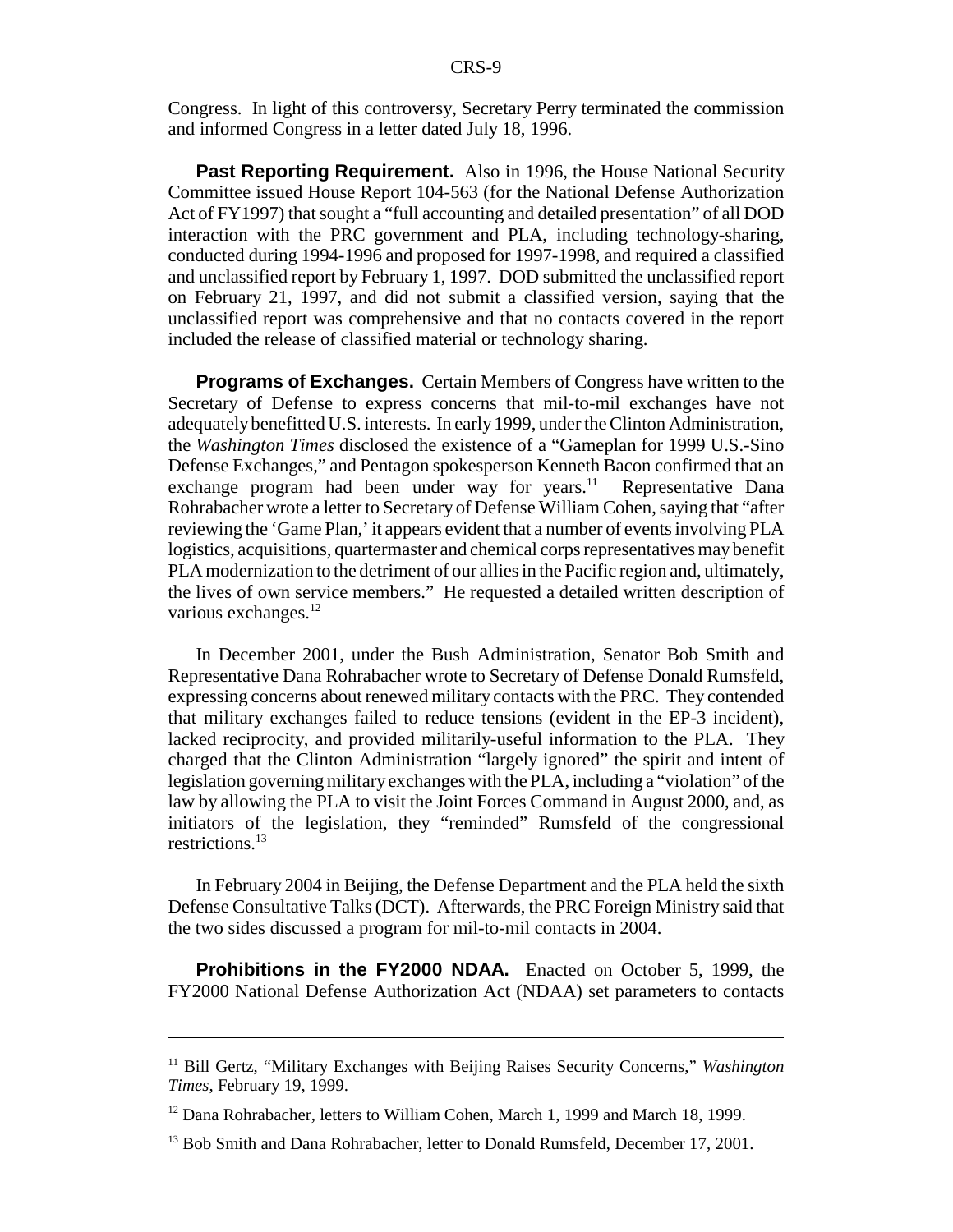with the PLA. Section 1201 of the NDAA for FY2000 (P.L. 106-65) prohibits the Secretary of Defense from authorizing any mil-to-mil contact with the PLA if that contact would "create a national security risk due to an inappropriate exposure" of the PLA to any of the following 12 operational areas (with exceptions granted to any search and rescue or humanitarian operation or exercise):

- Force projection operations
- Nuclear operations
- ! Advanced combined-arms and joint combat operations
- Advanced logistical operations
- ! Chemical and biological defense and other capabilities related to weapons of mass destruction
- Surveillance and reconnaissance operations
- ! Joint warfighting experiments and other activities related to transformations in warfare
- Military space operations
- ! Other advanced capabilities of the Armed Forces
- Arms sales or military-related technology transfers
- Release of classified or restricted information
- ! Access to a DOD laboratory.

The Secretary of Defense — rather than an authority in Congress or outside of the Defense Department — is also required to submit an annual written certification by December 31 of each year as to whether any military contact with China that the Secretary of Defense authorized in that year was a "violation" of the restrictions.

**Required Reports and Classification.** Section 1201(f) of the NDAA for FY2000 required an unclassified report by March 31, 2000, on past military-tomilitary contacts with the PRC. The Office of the Secretary of Defense submitted this report in January 2001.

Section 1201(e) requires an annual report, by March 31 of each year starting in 2001, from the Secretary of Defense on the Secretary's assessment of the state of milto-mil exchanges and contacts with the PLA, including past contacts, planned contacts, the benefits that the PLA expects to gain, the benefits that DOD expects to gain, and the role of such contacts for the larger security relationship with the PRC. The law did not specify whether the report shall be unclassified and/or classified. In the report submitted in January 2001 (on past mil-to-mil exchanges), the Pentagon stated that "as a matter of policy, all exchange activities are conducted at the unclassified level. Thus, there is no data included on the section addressing PLA access to classified data as a result of exchange activities." On June 8, 2001, Deputy Secretary of Defense Paul Wolfowitz signed and submitted an unclassified report on the mil-to-mil exchanges in 2000 under the Clinton Administration and did not provide a schedule of activities for 2001, saying that the 2001 program was under review by the Secretary of Defense.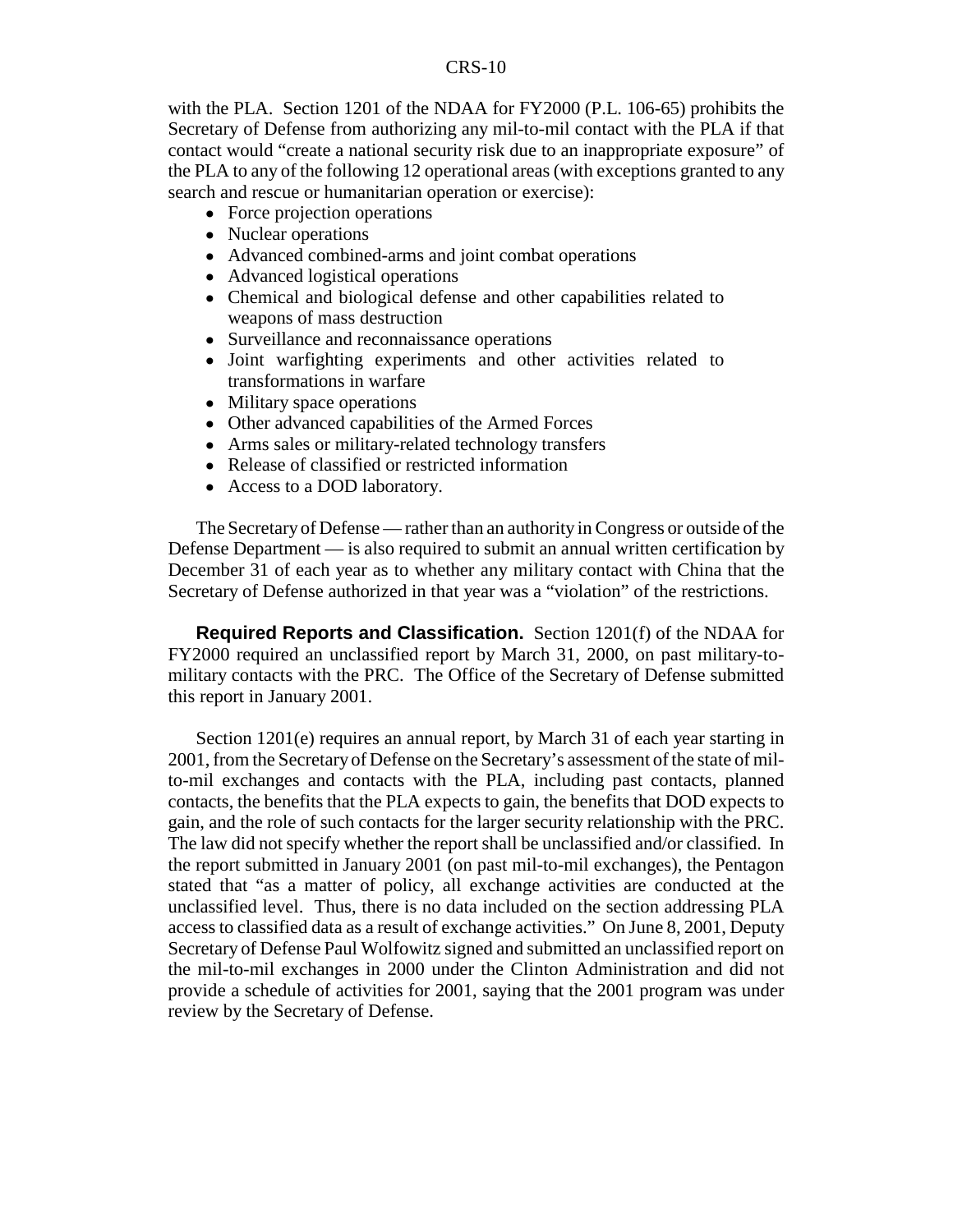#### CRS-11

However, concerning contacts with the PLA under the Bush Administration, the Secretary of Defense submitted reports on military exchanges with China in May 2002 and May 2003 that were classified "Confidential" and not made public.<sup>14</sup>

### **Leverage to Pursue U.S. Security Objectives**

**Objectives.** At different times, under the Clinton and Bush Administrations, DOD has pursued exchanges with the PLA to various degrees of closeness as part of the policy of engagement in the bilateral relationship with China. The record of the mil-to-mil contacts in over ten years can be used to evaluate the extent to which those contacts provided tangible benefits to advance U.S. security goals. In briefing Congress in March 1997, DOD said that the objectives of mil-to-mil relations were to:

- Increase PLA transparency
- Demonstrate U.S. military capabilities
- ! Advance U.S.-PRC security dialogue through discussions with PLA leadership
- Develop confidence building measures (CBMs) designed to reduce chances of miscalculations and accidents between operational forces
- Pursue bilateral functional exchanges that are beneficial to DOD and the U.S. military (e.g., military medicine) and/or that provide operational insights on the PLA
- Routinize senior-level defense dialogue to ensure open communications during tensions
- Monitor the PLA's influence in PRC internal politics and foreign policy decision-making
- ! Expand PLA participation in appropriate multinational and multilateral military activities.

The Pentagon's last East Asia strategy report issued by Secretary of Defense Cohen in November 1998 placed "comprehensive engagement" with China in third place among nine components of the U.S. strategy. It said that U.S.-PRC dialogue was "critical" to ensure understanding of each other's regional security interests, reduce misperceptions, increase understanding of PRC security concerns, and build confidence to "avoid military accidents and miscalculations." While calling the strategic non-targeting agreement announced at the summit in June 1998 a "symbolic" action, it asserted that the action "reassured both sides and reaffirmed our constructive relationship." The report further pointed to the presidential hot-line set up in May 1998, Military Maritime Consultative Agreement (MMCA), and Defense Consultative Talks (DCT) as achievements in engagement with the PLA.15

In a report to Congress on June 8, 2001, required by the NDAA for FY2000, P.L. 106-65, Deputy Secretary of Defense Paul Wolfowitz wrote that military exchanges in 2000 sought to:

<sup>14</sup> Bill Gertz and Rowan Scarborough, "Inside the Ring," *Washington Times*, May 17, 2002; and discussions with the Defense Department and the Senate Armed Services Committee.

<sup>15</sup> Secretary of Defense, *The United States Security Strategy for the East Asia-Pacific Region*, 1998.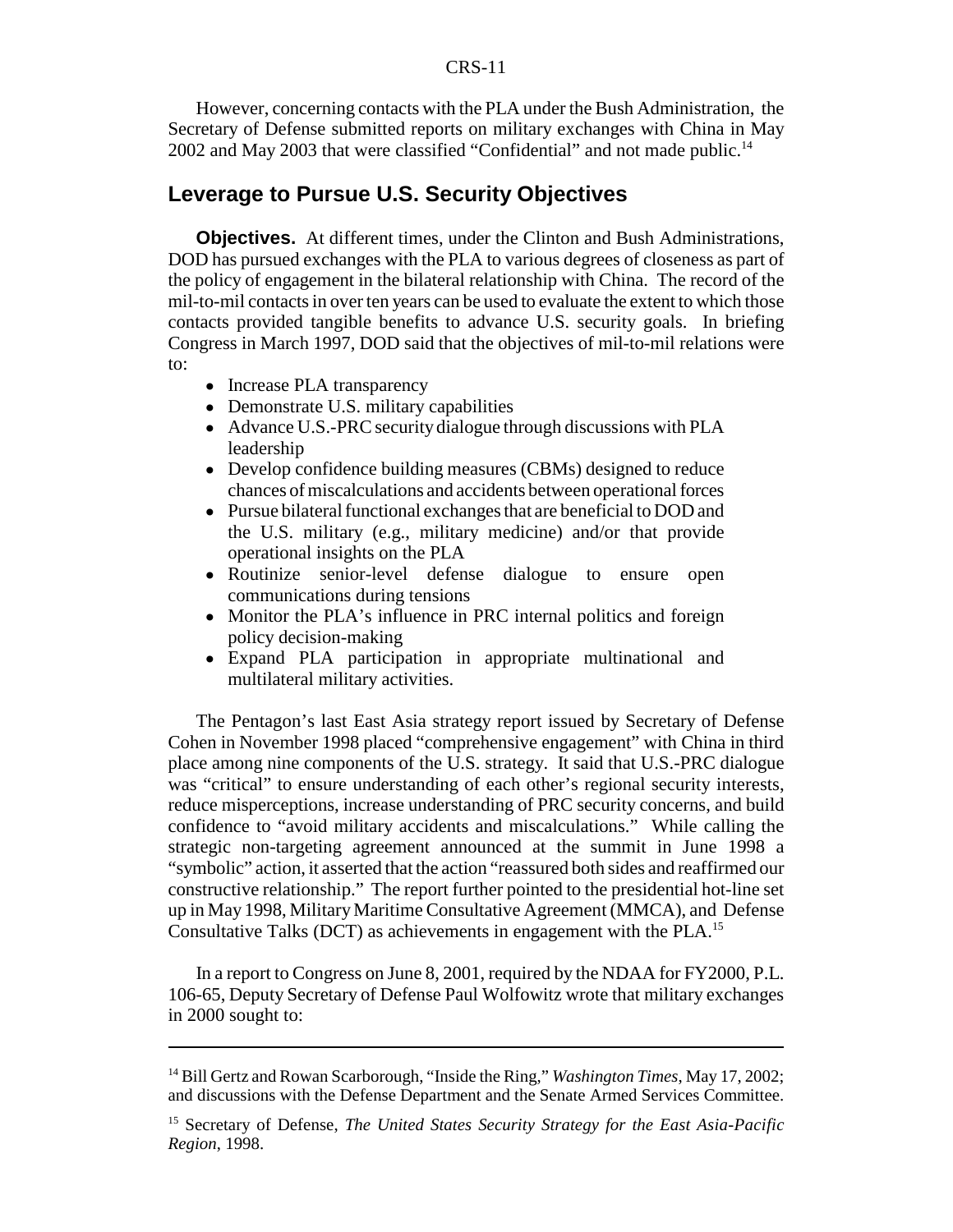- foster an environment conducive to frank, open discussion
- complement the broader effort to engage the PRC
- ! reduce the likelihood of miscalculations regarding cross-strait issues.

Deputy Secretary of Defense Paul Wolfowitz told reporters on May 31, 2002, that "we believe that the contact between American military personnel and Chinese military personnel can reduce misunderstandings on both sides and can help build a better basis for cooperation when opportunities arise. So we'd like to enhance those opportunities for interaction but we believe that to be successful we have to have principles of transparency and reciprocity. It's very important that there's mutual benefit to both sides.... The more each country knows about what the other one is doing, the less danger is there, I believe, of misunderstanding and confrontation."<sup>16</sup>

In agreeing to discuss a resumption of mil-to-mil contacts, Secretary of Defense Donald Rumsfeld told reporters on June 21, 2002, that Assistant Secretary of Defense Peter Rodman would talk to the PLA about the principles of transparency, reciprocity, and consistency for mil-to-mil contacts that Rumsfeld stressed to Vice President Hu Jintao at the Pentagon in May 2002.

After the fifth DCT in December 2002, Under Secretary of Defense for Policy Douglas Feith said that if contacts are structured property, "they will serve our interests, they will serve our common interests. And the principal interest is in reducing the risks of mistake, miscalculation, and misunderstanding. If these military-to-military exchanges actually lead to our gaining insights into Chinese thinking and policies and capabilities and the like, and they can gain insights into ours, then it doesn't mean we'll necessarily agree on everything, but it at least means that as we're making our policies, we're making them on the basis of accurate information."<sup>17</sup>

**Debate.** U.S. security objectives in mil-to-mil contacts with China have included gaining insights about the PLA's capabilities and concepts; deterrence against a PLA use of force or coercion against Taiwan or U.S. allies; reduction in tensions in the Taiwan Strait; strategic arms control; weapons nonproliferation in countries such as like North Korea, Iran, and Pakistan; closer engagement with top PRC leaders; freedom of navigation and flight; preventing dangers to U.S. military personnel operating in proximity to the PLA; minimizing misperceptions and miscalculations; and accounting for American POW/MIAs.

Skeptics of U.S.-PRC mil-to-mil contacts say they have had little value for achieving these U.S. objectives. Instead that they contend that the contacts served to inform the PLA as it builds its warfighting capability against Taiwan and the United States, which it views as a potential adversary, and seemed to reward belligerence. They oppose rehabilitation of PLA officers involved in the Tiananmen Crackdown. They question whether the PLA has shown transparency and

<sup>&</sup>lt;sup>16</sup> Department of Defense, "Deputy Secretary Wolfowitz's Interview with Phoenix Television," May 31, 2002.

<sup>&</sup>lt;sup>17</sup> Department of Defense, "Under Secretary Feith's Media Roundtable on U.S.-China Defense Consultative Talks," December 9, 2002.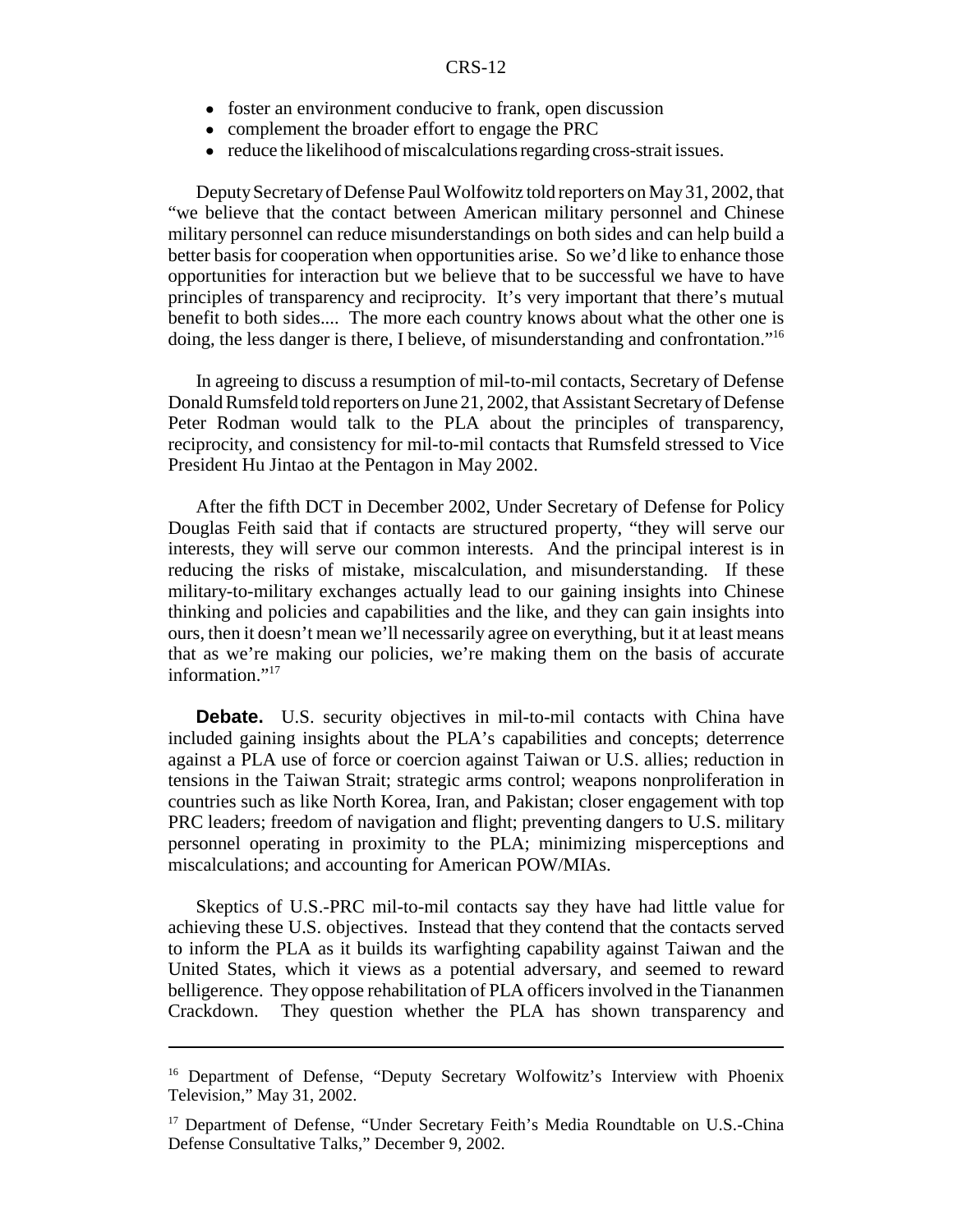reciprocated with equivalent or substantive access, and urge greater attention to U.S. allies over China. From this perspective, the ups and downs in the military relationship reflect its use as a tool in the bilateral political relationship, in which the PRC at times had leverage over the United States. Thus, they contend, a realistic appraisal of the nature of the PLA threat would call for caution in military contacts with China, perhaps limiting them to exchanges such as strategic talks and seniorlevel policy dialogues, rather than operational areas that involve military capabilities.

A former U.S. Army Attache in Beijing wrote in 1999 that under the Clinton Administration, military-to-military contacts allowed PLA officers "broad access" to U.S. warships, exercises, and even military manuals. He argued that "many of the military contacts between the United States and China over the years helped the PLA attain its goals [in military modernization]." He called for limiting exchanges to strategic dialogue on weapons proliferation, Taiwan, the Korean peninsula, freedom of navigation, missile defense, etc. He urged policymakers not to "improve the PLA's capability to wage war against Taiwan or U.S. friends and allies, its ability to project force, or its ability to repress the Chinese people."18 He also testified to Congress in 2000 that the PLA conceals its capabilities in exchanges with the United States. For example, he said, the PLA invited General John Shalikashvili, Chairman of the Joint Chiefs of Staff, to see the capabilities of the 15<sup>th</sup> Airborne Army (in May 1997), but it showed him a highly scripted routine. Furthermore, the PLA allowed Secretary of Defense Cohen to visit an Air Defense Command Center (in January 1998), but it was "a hollow shell of a local headquarters; it was not the equivalent of America's National Command Center" that was shown to PRC leaders.<sup>19</sup>

In 2000, Randy Schriver, a former official in the Office of the Secretary of Defense, discussed lessons learned in conducting military exchanges during the Clinton Administration and argued for limiting such exchanges. Schriver assessed senior-level talks as exchanges of talking points rather than real dialogue, but nonetheless helpful. He considered the MMCA a successful confidence-building measure (not knowing the EP-3 aircraft collision incident would occur less than one year later in April 2001). He also said it was positive to have PLA participation in multilateral fora and to expose younger PLA officers to American society. However, Schriver said that the United States "failed miserably" in gaining a window on the PLA's modernization, gaining neither access as expected nor reciprocity; failed to shape China's behavior while allowing China to shape the behavior of some American "ardent suitors"; and failed to deter the PLA's aggression while whetting the PLA's appetite in planning against a potential American adversary. He disclosed that the Pentagon needed to exert control over the Pacific Command's contacts with the PLA, with the Secretary of Defense issuing a memo to set guidelines. He also called for continuing consultations with Congress.<sup>20</sup>

<sup>&</sup>lt;sup>18</sup> Larry Wortzel, "Why Caution is Needed in Military Contacts with China," Heritage Foundation Backgrounder, December 2, 1999.

 $19$  Larry Wortzel, Director of the Asian Studies Center at the Heritage Foundation, testimony on "China's Strategic Intentions and Goals" before the House Armed Services Committee, June 21, 2000.

<sup>&</sup>lt;sup>20</sup> Randy Schriver, former Country Director for China in the Office of the Secretary of (continued...)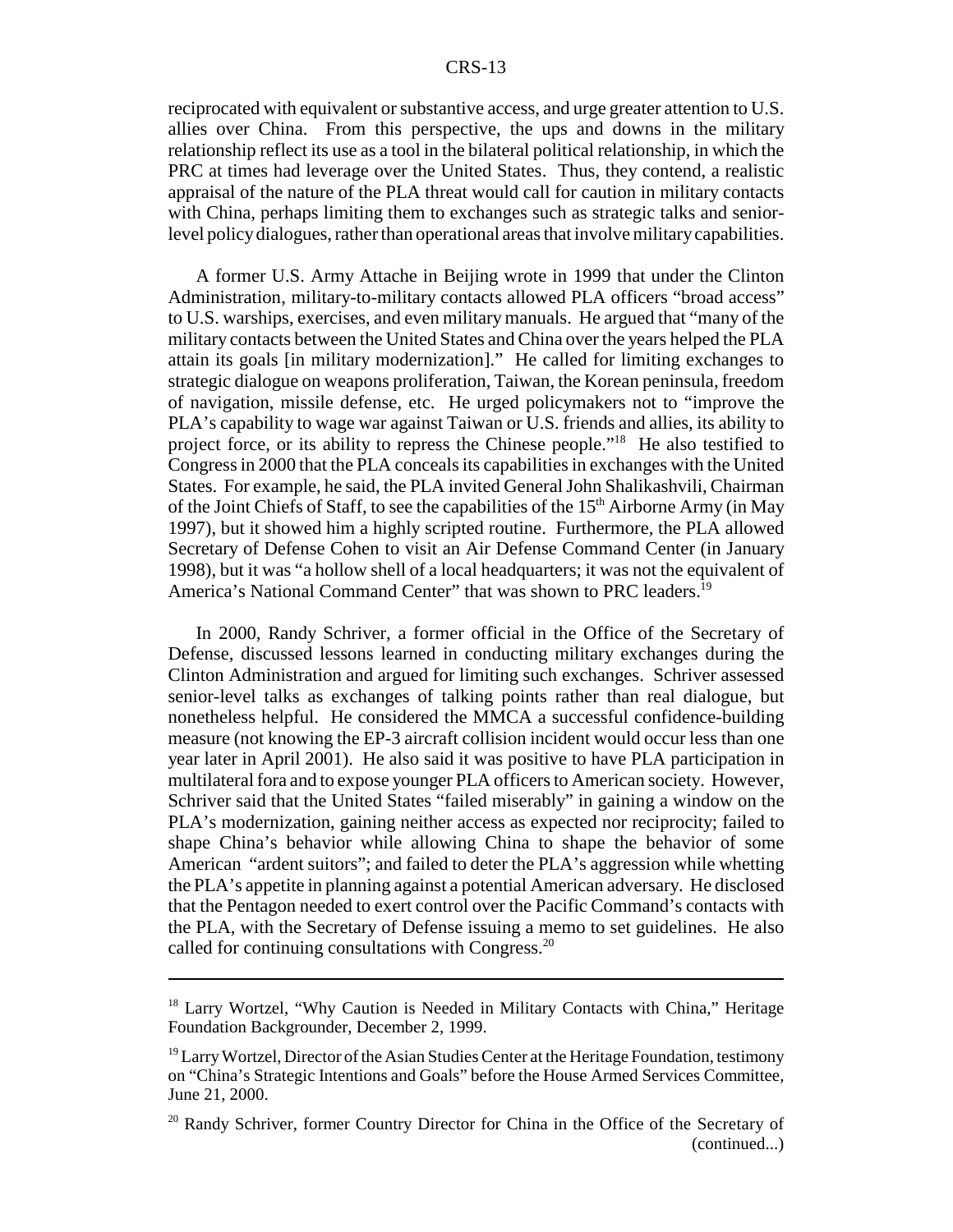#### CRS-14

Proponents of military exchanges with the PRC point out that contacts with the PLA cannot be expected to equal contacts with allies in transparency, reciprocity, and consistency. They argue that the mil-to-mil contacts nonetheless promote U.S. interests and allow the U.S. military to gain insights into the PLA, including its top leadership, that no other bilateral contacts provide. U.S. military attaches, led by the Defense Attache at the rank of brigadier general or rear admiral, have contacts at levels lower than the top PLA leaders and are subject to strict surveillance in China. In addition to chances for open intelligence collection, the military relationship can minimize miscalculations and misperceptions, and foster pro-U.S. leanings and understanding, particularly among younger officers who might lead in the future. Proponents caution against treating China as if it is already an enemy, since the United States seeks China's cooperation on international security issues. There might be benefits in cooperation in military medicine to deal with global outbreaks of diseases like SARS (severe acute respiratory syndrome) in 2003, during which a PLA doctor, Dr. Jiang Yanyong, revealed the PRC leadership's coverup of SARS cases at premier PLA hospitals.21 Since the early 1990s, Congress and the Defense Department have viewed China as the key to getting information to resolve the cases of POW/MIAs from the Korean War.

Citing several exchanges in 1998 (Commander of the Pacific Command's visit that included the first foreign look at the  $47<sup>th</sup>$  Group Army, a U.S. Navy ship visit to Shanghai, and naval consultative talks at Naval Base Coronado), the U.S. Naval Attache in Beijing wrote that "the process of mutual consultation, openness, and sharing of concerns and information needed to preclude future misunderstandings and to build mutual beneficial relations is taking place between the U.S. and China's armed forces, especially in the military maritime domain." He stressed that "the importance of progress in this particular area of the Sino-American relationship cannot be overestimated."<sup>22</sup>

Two former U.S. military attaches posted to China maintained in a report that "regardless of whether it is a high-level DoD delegation or a functional exchange of medical officers, the U.S. military does learn something about the PLA from every visit." They advocated that "the United States should fully engage China in a measured, long-term military-to-military exchange program that does not help the PLA improve its warfighting capabilities." They said, "the most effective way to ascertain developments in China's military and defense policies is to have face-to-

 $20$  (...continued)

Defense during the Clinton Administration, and later Deputy Assistant Secretary of State for East Asian and Pacific Affairs during the Bush Administration, discussed military contacts with China at an event at the Heritage Foundation on July 27, 2000. See Stephen Yates, Al Santoli, Randy Schriver, and Larry Wortzel, "The Proper Scope, Purpose, and Utility of U.S. Relations with China's Military," *Heritage Lectures*, October 10, 2000.

<sup>21</sup> John Pomfret, "Doctor Says Health Ministry Lied About Disease," *Washington Post*, April 10, 2003; "Feature: A Chinese Doctor's Extraordinary April in 2003," *People's Daily*, June 13, 2003.

<sup>22</sup> Captain Brad Kaplan, USN, "China and U.S.: Building Military Relations," *Asia-Pacific Defense Forum*, Summer 1999.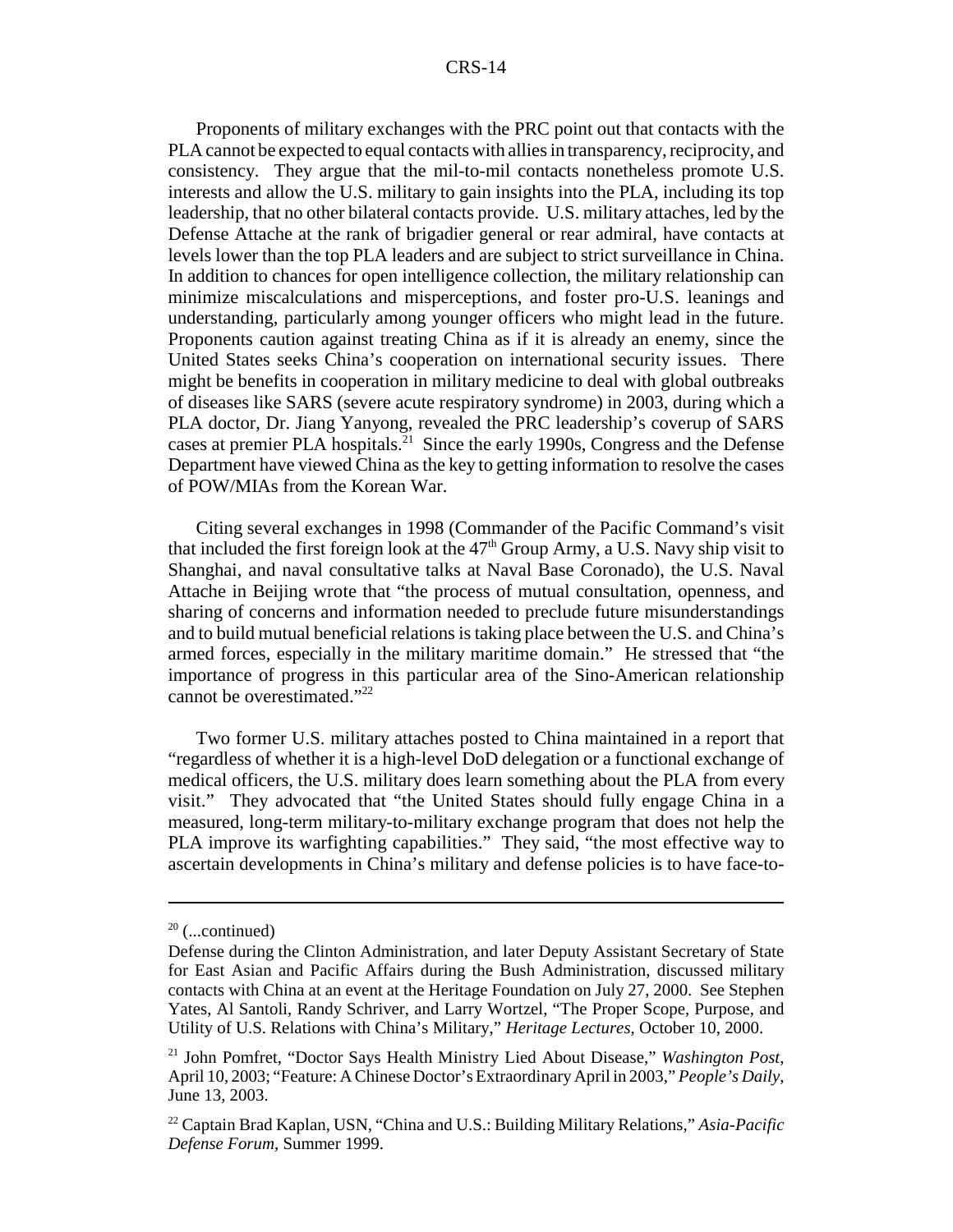face contact at multiple levels over an extended period of time." Thus, they argued, "even though the PLA minimizes foreign access to PLA facilities and key officials, the United States has learned, and can continue to learn, much about the PLA through its long-term relationship."23

Another former U.S. military attache in Beijing (from 1992 to 1995) acknowledged that he saw many PLA drills and demonstrations by "showcase" units and never any unscripted training events. Nonetheless, he noted that in August 2003, the PLA arranged for 27 military observers from the United States and other countries to be the first foreigners to observe a PLA exercise at its largest training base (which is in the Inner Mongolia region under the Beijing Military Region). He wrote that "by opening this training area and exercise to foreign observers, the Chinese military leadership obviously was attempting to send a message about its willingness to be more 'transparent' in order to 'promote friendship and mutual trust between Chinese and foreign armed forces."24 However, in a second PLA exercise opened to foreign observers, the "Dragon 2004" landing exercise at the Shanwei amphibious operations training base in Guangdong province in September 2004, only 7 foreign military observers from France, Germany, Britain, and Mexico attended, with no Americans (if invited). $^{25}$ 

**Perspectives.** The Center for Naval Analyses found in a study that U.S. and PRC approaches to military exchanges are "diametrically opposed," thus raising tensions at times. While the United States has pursued a "bottom-up" effort starting with lower-level contact to work toward mutual understanding and then strategic agreement, the PRC has sought a "trickle-down" relationship in which agreement on strategic issues results in understanding and then allows for specific activities later. The study said that "the PLA leadership regards the military relationship with the U.S. as a political undertaking for strategic reasons — not a freestanding set of military initiatives conducted by military professionals for explicitly military reasons. Fundamentally, the military relationship is a vehicle to pursue strategic political ends." While recognizing that using the military relationship to enhance military modernization is extremely important to the PLA, the study contended that "it is not the key motive force driving the PLA's engagement with DOD." The report also argued that because the PLA suspects the United States uses the military relationship for deterrence, intelligence, and influence, "it seems ludicrous for them to expose their strengths and weaknesses to the world's 'sole superpower'." It noted that using "reciprocity" as a measure of progress "is sure to lead to disappointment."<sup>26</sup>

<sup>&</sup>lt;sup>23</sup> Kenneth Allen and Eric McVadon, "China's Foreign Military Relations," Stimson Center, October 1999.

<sup>24</sup> Dennis Blasko, "Bei Jian 0308: Did Anyone Hear the Sword on the Inner Mongolian Plains?" *RUSI Chinese Military Update*, October 2003.

<sup>25</sup> *Xinhua*, September 2, 2004; *Liberation Army Daily*, September 3, 2004; *Jane's Defense Weekly*, September 22, 2004.

 $26$  David Finkelstein and John Unangst, "Engaging DoD: Chinese Perspectives on Military Relations with the United States," CNA Corporation, October 1999.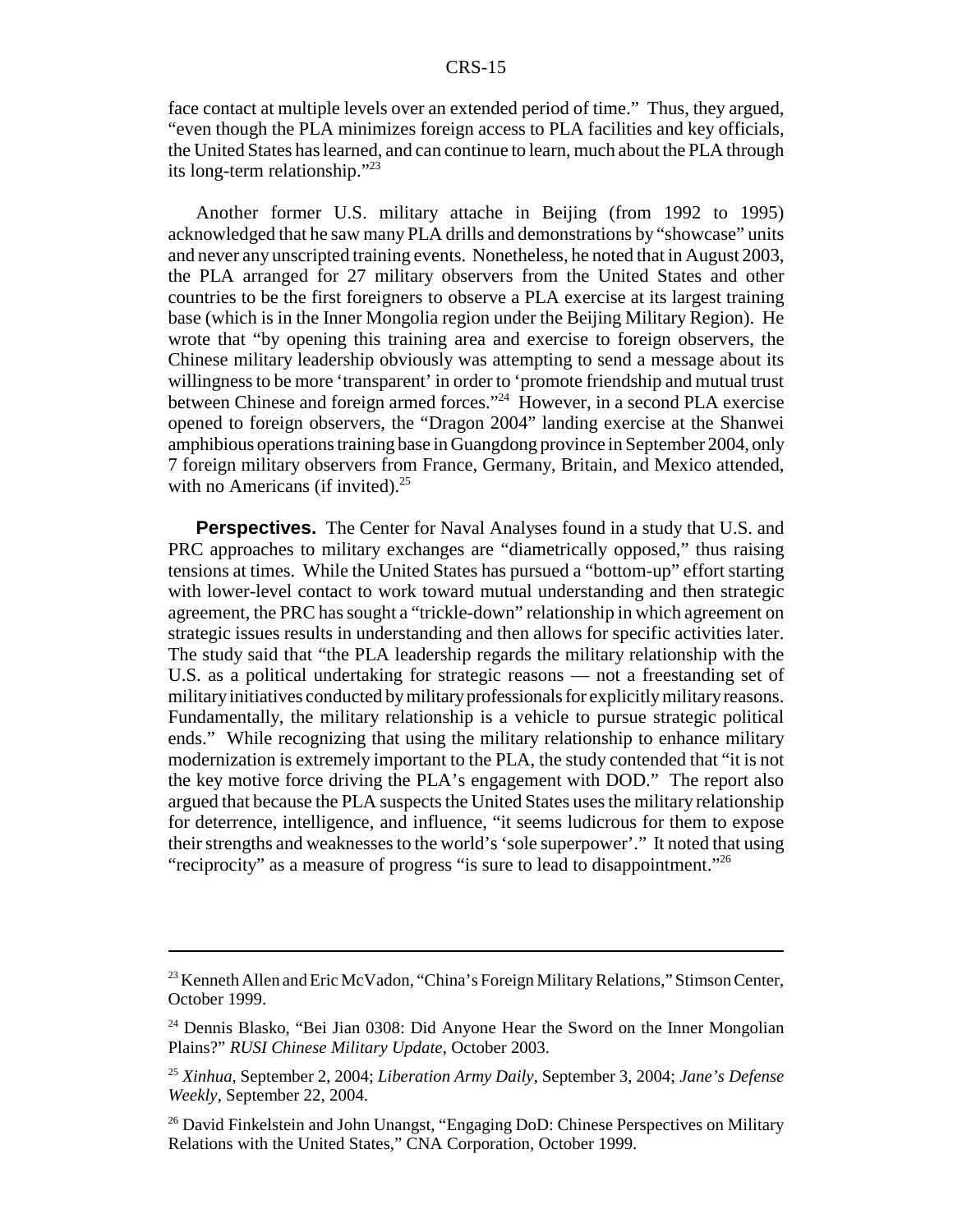#### **U.S. Security Interests**

With lessons learned, a fundamental issue in overall policy toward China is how to use U.S. leadership and leverage in managing a prudent program of military contacts that advances, and does not harm, a prioritized list of U.S. security interests. The Pentagon could pursue such a program with focused control by the Office of the Secretary of Defense; with consultation with Congress and public disclosures; and in coordination with allies and friends in the region, such as Japan, South Korea, Australia, and Singapore. Such a program might include these objectives.

**Communication, Conflict-Avoidance, and Crisis-Management.** The various incidents of direct confrontation between the U.S. military and PLA might call for greater cooperation with China to improve communication, conflictavoidance, and crisis-management. Analysts in China have studied the government's strengths and weaknesses in crisis-management in light of the EP-3 incident in  $2001<sup>27</sup>$  The crisis over the EP-3 collision incident showed the limits in benefits to the United States of pursuing personal relationships with PLA leaders, the consultations under the MMCA, as well as the presidential hot-line. From the beginning of the crisis, PRC ruler Jiang Zemin pressed the United States with a hardline stance, while PLA generals followed without any greater inflammatory rhetoric.<sup>28</sup> The MMCA, initialed at the first DCT in December 1997 and signed by Secretary Cohen in Beijing in January 1998, only arranged meetings to talk about maritime and air safety. There was no mechanism for communication during crises or agreement on rules of engagement. During his second visit to China as PACOM Commander in December 1997, Admiral Prueher said that "I remember wishing I had your telephone number," in response to a PLA naval officer's question about Prueher's thinking during the Taiwan Strait crisis in 1995-1996.<sup>29</sup> After becoming ambassador to China in December 1999, Prueher was nonetheless frustrated when the Ministry of Foreign Affairs and the PLA would not answer the phone or return phone calls in the immediate aftermath of the EP-3 collision incident.<sup>30</sup>

Still, some believe there could be benefits in fostering relationships with PLA officers, both at the senior level and with younger, future leaders. While in Beijing in January 2004, the Chairman of the Joint Chiefs of Staff, General Myers, said that "it's always an advantage to be able to pick up a telephone and talk to somebody that you know fairly well. The relationship that I have with General Liang [Chief of

 $27$  Author's discussions with government-affiliated research organizations in China in 2002.

<sup>28</sup> CRS Report RL30946, *China-U.S. Aircraft Collision Incident of April 2001: Assessments and Policy Implications*, coordinated by Shirley Kan.

 $29$  LTC Frank Miller (USA), "China Hosts Visit by the U.S. Commander in Chief, Pacific," *Asia Pacific Defense Forum*, Spring 1998. The article ended by saying that "perhaps the most important result of Adm. Prueher's December 1997 trip to China is that, should there be another crisis like the March 1996 Taiwan Strait Missile Crisis, Adm. Prueher now has the phone number."

<sup>&</sup>lt;sup>30</sup> John Keefe, "Anatomy of the EP-3 Incident, April 2001," Center for Naval Analyses report, January 2002.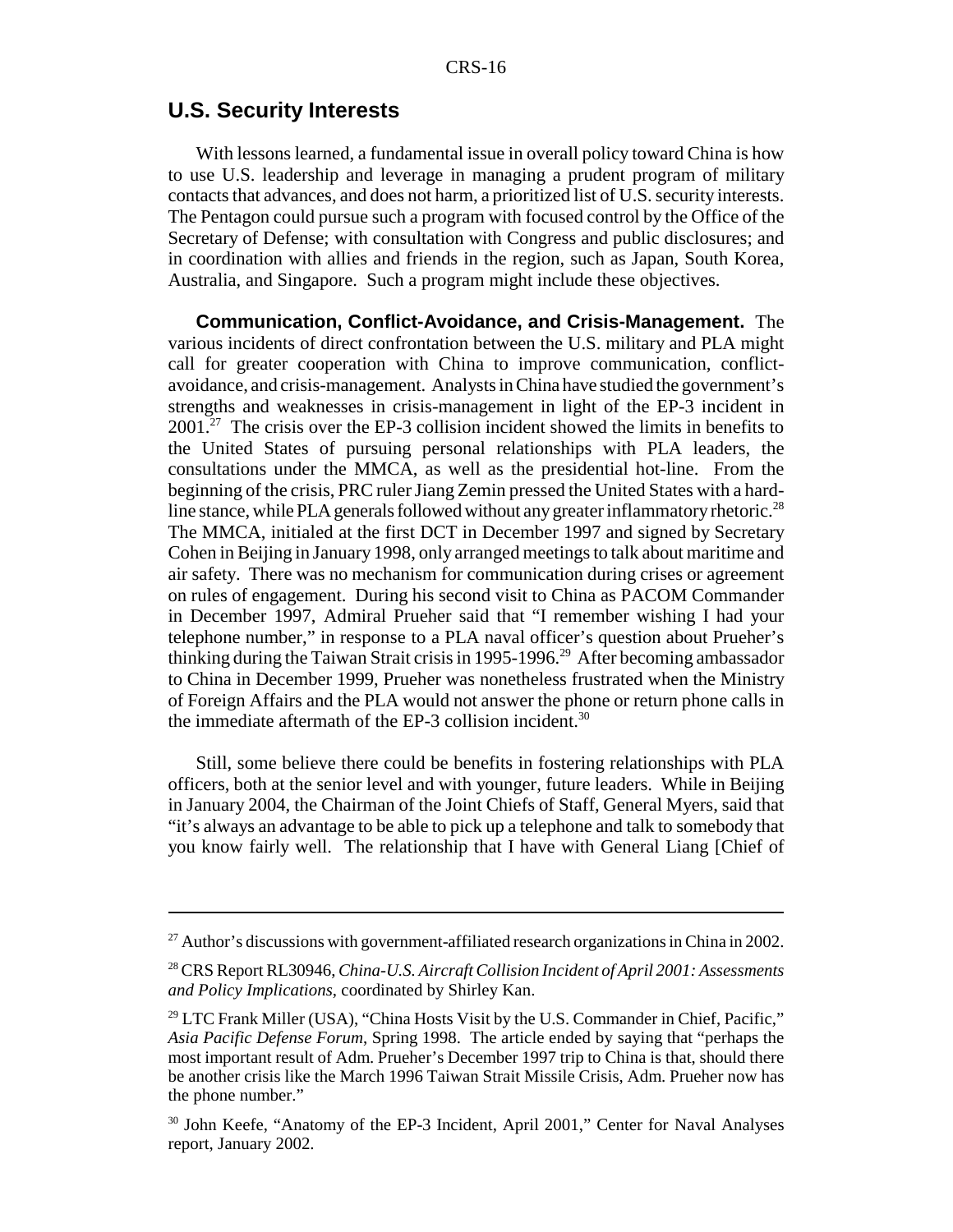#### CRS-17

General Staff], the relationship that Defense Secretary Rumsfeld has with his counterpart, General Cao, is going to be helpful in that regard."<sup>31</sup>

At the DCT in February 2004, Under Secretary of Defense Douglas Feith proposed a hotline for crisis-management with the PLA. Reflecting a lack of enthusiasm, the PLA continued to study the notion through the next DCT in April 2005.

**Information-Gathering.** Critics of military exchanges with China have charged that the United States gained limited information about the PLA, while granting greater access to the PLA than the access we received. A question in the debate has concerned the extent to which the issues of reciprocity and transparency should affect efforts to increase mutual understanding with the PLA.

According to the Pentagon's report submitted to Congress in January 2001, in 1998, the PLA denied requests by the U.S. Air Force Chief of Staff, General Ryan, to fly in an SU-27 fighter, see integration of the SU-27s into units, and see progress in development of the F-10 fighter. Also in 1998, the PLA denied a U.S. request for Secretary of Defense Cohen to visit China's National Command Center. Still, the PLA requested access to U.S. exercises showing warfighting capabilities, with two cases of denial by the Pentagon in 1999: PLA requests to send observers to the U.S. Army's premier National Training Center (NTC) at Fort Irwin in California and to the Red Flag air combat training exercise at Nellis Air Force Base in Nevada (see entry on PLA delegation's visit in March 1999).

Regarding controversial access to the U.S. Army's NTC, visits by PLA delegations in the 1990s included those in November 1994 and December 1997.<sup>32</sup> Then, in December 1998, the U.S. Army reportedly resisted a PLA request for greater, unprecedented access to the NTC in 1999, because the PLA asked for access greater than that granted to other countries, the PLA would gain information to enhance its warfighting, and the PLA was unlikely to reciprocate with similar access for the U.S. military. The PLA wanted to observe, with direct access, the  $3<sup>rd</sup>$  Infantry Division (Mechanized) and the  $82<sup>nd</sup>$  Airborne Division in a training exercise. Army officials reportedly felt pressured by Admiral Prueher at PACOM and Secretary Cohen to grant the request. In the end, the Pentagon announced on March 17, 1999, that it denied the PLA's request.<sup>33</sup>

The Defense Department's 2003 report to Congress on PRC military power charged that "since the 1980s, U.S. military exchange delegations to China have been shown only 'showcase' units, never any advanced units or any operational training

<sup>&</sup>lt;sup>31</sup> Jim Garamone, "China, U.S. Making Progress on Military Relations," American Forces Press Service, January 15, 2004.

 $32$  The PLA's visit to the NTC in November 1994 was not the first time that the PLA observed U.S. military training at Fort Irwin. In August 1985, the United States allowed the PLA to observe military training at Fort Benning, GA; Fort Bragg, NC; and Fort Irwin, CA. See Colonel Jer Donald Get, "What's With the Relationship Between America's Army and China's PLA?" Army War College monograph, September 15, 1996.

<sup>33</sup> Sean Naylor, "Chinese Denied Full Access to the NTC," *Army Times*, March 29, 1999.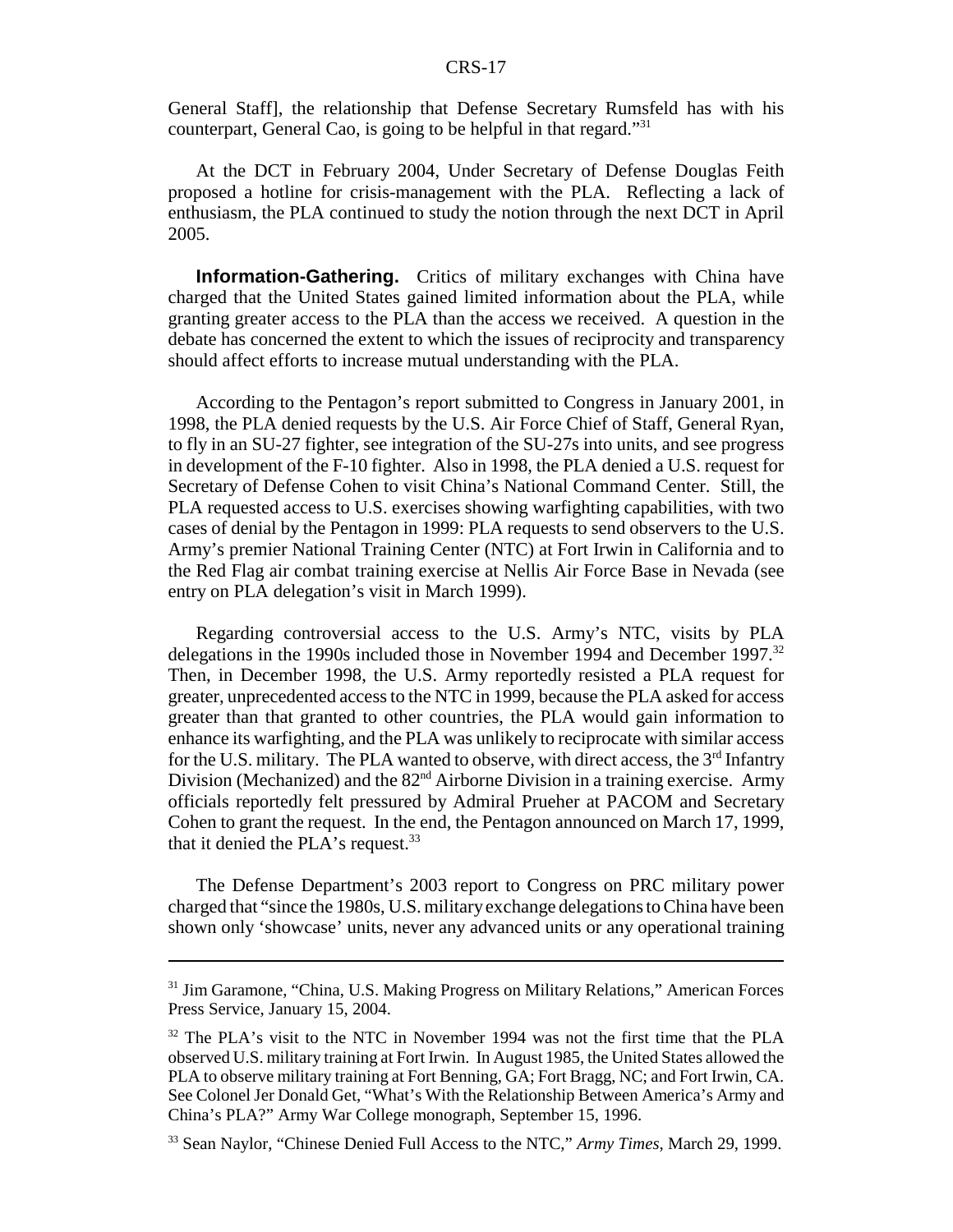or realistic exercises."34 However, a Rand study in 2004 argued that the DOD's statement "appears to be inaccurate." Rand reported that between 1993 and 1999, U.S. visitors went to 51 PLA units. (PLA delegations visited 71 U.S. military units between 1994 and 1999.) The report recommended that "the best way of dealing with the reciprocity and transparency issue is to remove it as an issue." It called for proper planning and a focus on educational exchanges.<sup>35</sup>

U.S. participants in contacts with the PLA have reported gaining insights into PLA capabilities and concepts. The record of military contacts since 1993 (in the second part of this CRS Report) shows that there were instances when the PLA provided U.S. visitors with unprecedented access, including at such units as the:

- Satellite Control Center in Xian (1995)
- Guangzhou Military Region headquarters (1997)
- ! Beijing Military Region's Air Defense Command Center (1998)
- $\bullet$  47<sup>th</sup> Group Army (1998)
- Armored Force Engineering Academy (2000)
- Training base in Inner Mongolia (2003), with multinational access
- Zhanjiang, homeport of the PLAN's South Sea Fleet (2003)
- Beijing Aerospace Control Center (2004).

**Tension-Reduction Over Taiwan.** Tensions over Taiwan have continued to flare since the mid-1990s, with many observers fearing the possibility of war looming between the United States and China — two nuclear powers. The Bush Administration maintains that it has managed a balanced policy toward Beijing and Taipei that preserves peace and stability. Nonetheless, in April 2004, Assistant Secretary of State James Kelly testified to Congress that U.S. efforts at deterring China's coercion "might fail" if Beijing becomes convinced that it must stop Taiwan from advancing on a course toward permanent separation from China.<sup>36</sup> Kelly also noted that the PRC leadership accelerated the PLA buildup after 1999. The Pentagon reported to Congress in May 2004 that the PLA has "accelerated" modernization, including a missile buildup, in response to concerns about Taiwan. $37$ 

Under the Taiwan Relations Act (TRA), P.L. 96-8, that has governed U.S. policy toward Taiwan since 1979, Congress has oversight of the President's management of the cross-strait situation under the rubric of the "one China" policy.38 While considering contacts with the PLA, the United States, after the 1995-1996 Taiwan

<sup>&</sup>lt;sup>34</sup> Department of Defense, "Report on PRC Military Power," July 2003.

<sup>&</sup>lt;sup>35</sup> Kevin Pollpeter, "U.S. China Security Management: Assessing the Military-to-Military Relationship," RAND Corporation, 2004.

<sup>&</sup>lt;sup>36</sup> Testimony at a hearing on "The Taiwan Relations Act: The Next 25 Years," before the House International Relations Committee, April 21, 2004.

<sup>&</sup>lt;sup>37</sup> Defense Department, "Annual Report on PRC Military Power," May 29, 2004.

<sup>38</sup> See CRS Report RL30341, *China/Taiwan: Evolution of the "One China" Policy — Key Statements from Washington, Beijing, and Taipei*, by Shirley Kan.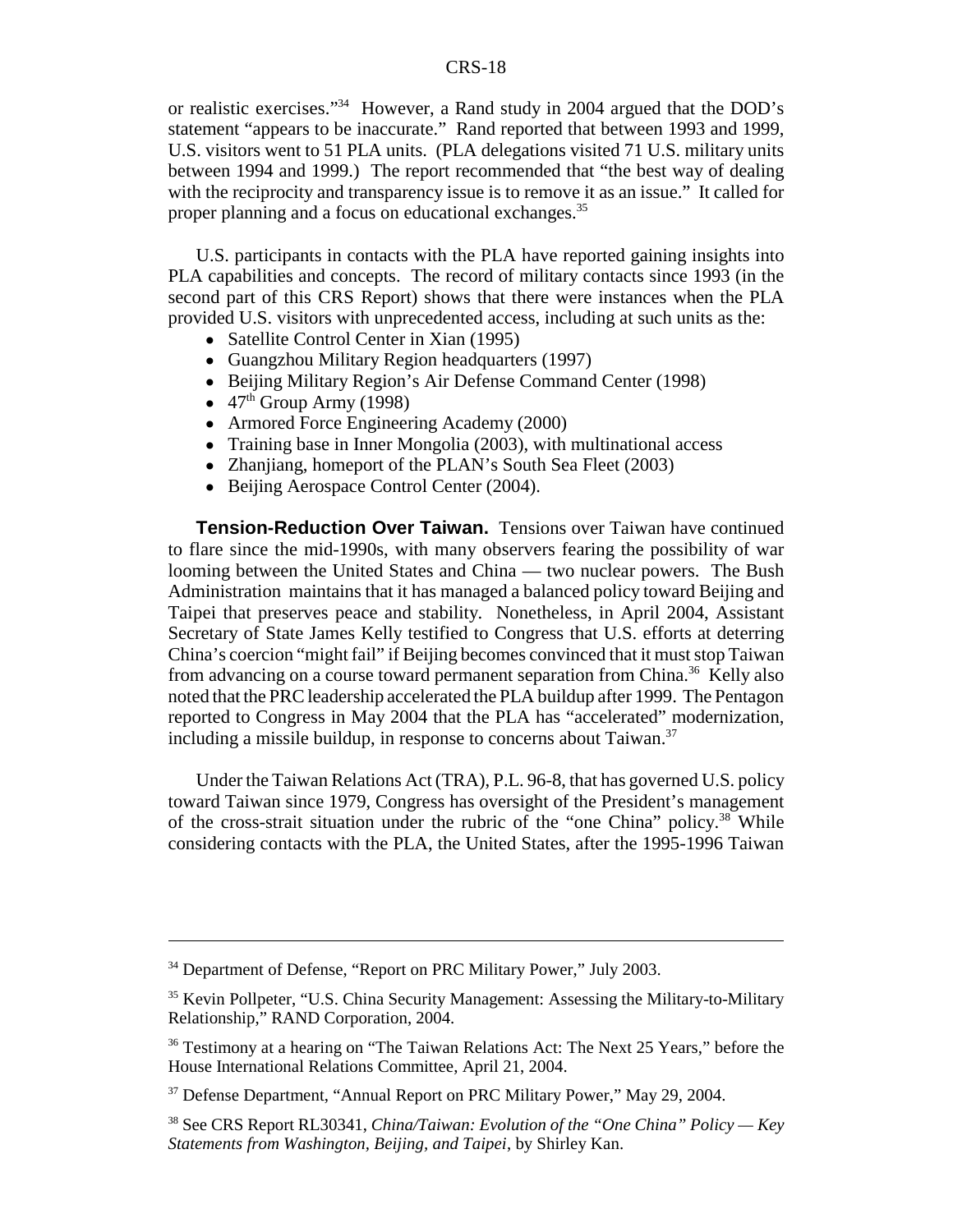Strait Crisis, has increased arms sales to and ties with Taiwan's military.<sup>39</sup> Policy considerations include offering arms sales and cooperation to help Taiwan's selfdefense; securing leverage over Beijing and Taipei; deterring aggression or coercion; discouraging provocations from Beijing or Taipei; and supporting cross-strait dialogue and confidence-building measures. In educational exchanges with the PLA, questions have concerned whether to allow PLA officers to attend U.S. military academies, colleges, or universities, and how that change could affect attendees from Taiwan's military; and whether to allow attendees from Taiwan at PACOM's Asia-Pacific Center for Security Studies (APCSS).

Concerning the APCSS courses in Honolulu, the Bush Administration's policy change to allow attendance from Taiwan has affected the PLA's attendance and interactions among the U.S., PRC, and other Asian militaries. In November 2001, the Department of Defense directed APCSS to allow people from Taiwan to participate in courses and conferences. Acknowledging the potential difficulty for continuing participation by the PLA, the policy called for alternating invitations to the PRC and Taiwan. In the summer of 2002, three fellows from Taiwan attended the Executive Course, the first time that Taiwan sent students to APCSS. Dissatisfied with alternating attendance with Taiwan's representatives, the PLA stopped sending representatives to APCSS courses and conferences by 2004.<sup>40</sup>

While the Mutual Defense Treaty of 1954 terminated at the end of 1979 and the TRA does not commit the United States to defend Taiwan, the TRA states that it is U.S. policy, among other points:

- ! to consider any non-peaceful efforts to determine the future of Taiwan, including boycotts or embargoes, a threat to the peace and security of the Western Pacific region and of "grave concern" to the United States;
- to provide Taiwan with arms of a defensive character (making available to Taiwan such defense articles and defense services in such quantity as may be necessary to enable Taiwan to maintain a sufficient self-defense capability);
- to maintain the U.S. capacity to resist any resort to force or other forms of coercion that would jeopardize the security, or the social or economic system, of the people on Taiwan.

There is a question about the extent of the U.S. role in supporting cross-strait dialogue. In Shanghai in July 2000, visiting Secretary of Defense Cohen said that the Clinton Administration viewed the newly-elected President Chen Shui-bian of Taiwan as offering hope for cross-strait reconciliation. Cohen stepped out of the narrow mil-to-mil context and met with Wang Daohan, chairman of the PRC's Association for Relations Across the Taiwan Strait (ARATS). This meeting raised questions about the U.S. role in more actively encouraging cross-strait talks. Cohen said that Chen showed flexibility after becoming president and that there was a

<sup>39</sup> See CRS Report RL30957, *Taiwan: Major U.S. Arms Sales Since 1990,* by Shirley Kan.

<sup>&</sup>lt;sup>40</sup> Author's discussions at the Biennial Conference at APCSS on July 16-18, 2002; interview with former PACOM staff.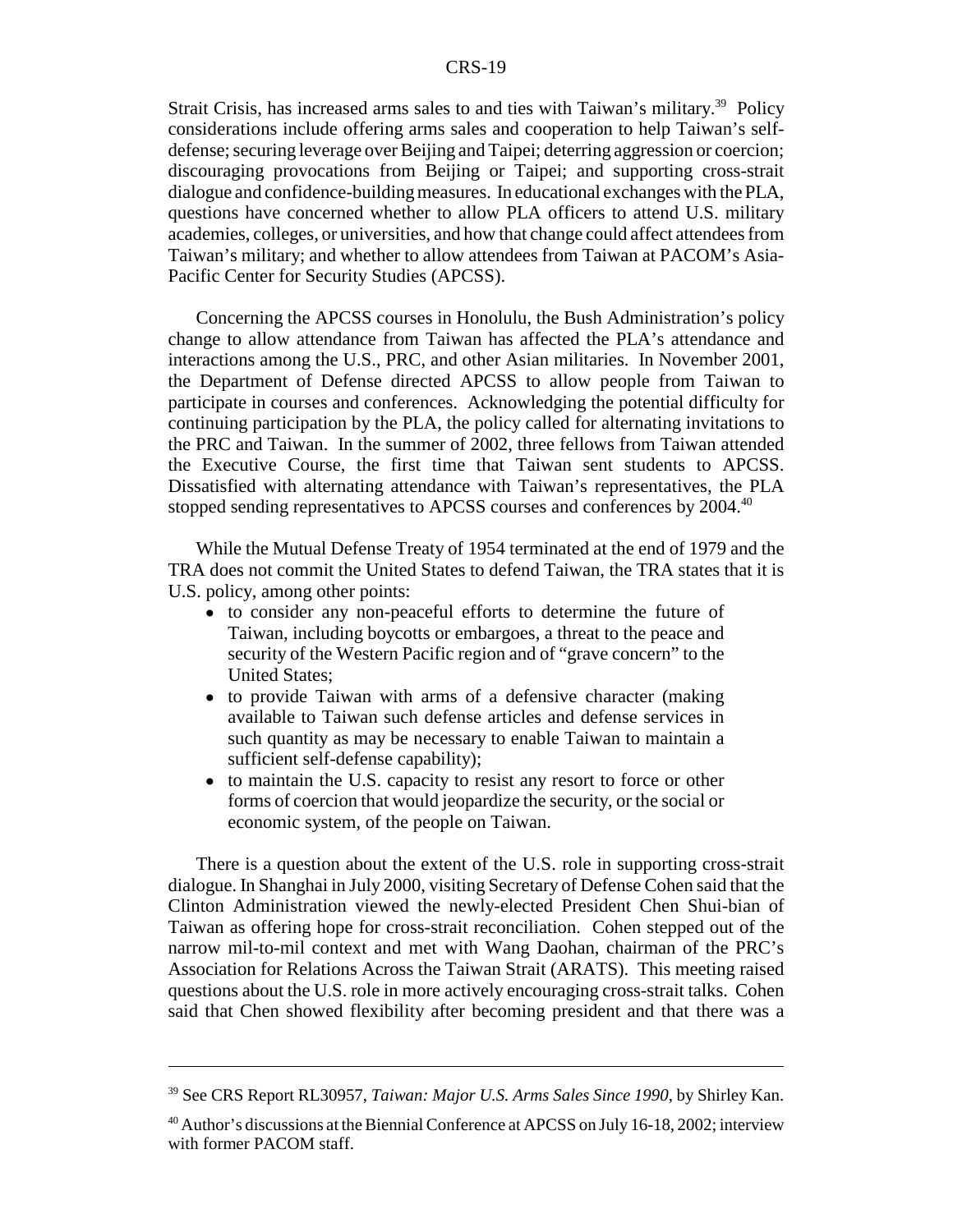window of opportunity for changes.<sup>41</sup> In contrast, in Beijing in February 2004, visiting Under Secretary of Defense Feith said he did not discuss the contentious issue raised by PLA leaders "at length" concerning referendums in Taiwan — an issue over which the PRC threatened to use force. Feith said he did not discuss the issue because it was not defense-related. $42$ 

**Weapons Nonproliferation.** Despite past engagement with the PLA to seek cooperation in weapons nonproliferation, the United States continues to have concerns about PRC entities and has repeatedly imposed sanctions.43 Secretary of Defense Cohen visited China and urged its commitment to weapons nonproliferation. China did not join in the U.S.-led Proliferation Security Initiative (PSI) announced by President Bush in May 2003 (to interdict dangerous shipments).

There is a debate about the policy of the Bush Administration in engaging China — and the PLA — in a multilateral effort to achieve the dismantlement of North Korea's nuclear weapons programs. In April 2003, China hosted trilateral talks among the United States, China, and North Korea. Then, China hosted the first round of six-nation talks in August 2003 that also included Japan, South Korea, and Russia. The following month, PLA units replaced para-military People's Armed Police units along China's border with North Korea, apparently to signal to Pyongyang the seriousness of the tensions and warn against provocative actions. Beijing hosted additional rounds of six-party talks in February and June 2004. After the third round, PRC leaders hosted North Korea's defense minister in July 2004. However, some observers say little has been achieved since the critical issue with North Korea began in October 2002. They also question whether China has been adequately assertive in using its economic and political leverage over North Korea and whether China shares the U.S. goal of the complete, verifiable, and irreversible dismantlement — not just a freeze — of North Korea's nuclear weapons programs. China, nonetheless, has stated its desire for a nuclear-free Korean peninsula.

**Counter-Terrorism.** The PRC's cooperation in counter-terrorism after the attacks on September 11, 2001, has not included military cooperation with the U.S. military. The U.S. Commanders of the Central and Pacific Commands, General Tommy Franks and Admiral Dennis Blair, separately confirmed in April 2002 that China did not provide military cooperation (nor was it requested) in Operation Enduring Freedom against Al Qaeda in Afghanistan (e.g., basing, staging, or overflight) and that China's shared intelligence was not specific enough. Also, the Pentagon issued a report in June 2002 on the international coalition fighting terrorism

<sup>41</sup> Department of Defense, "Secretary Cohen's Press Conference at the Shanghai Stock Exchange," Shanghai, China, July 14, 2000.

<sup>42</sup> Joe McDonald (AP), "Feith Voices Concern Over Chinese Missiles," *Army Times*, February 11, 2004.

<sup>43</sup> CRS Report RL31555, *China and Proliferation of Weapons of Mass Destruction: Policy Issues*, by Shirley Kan.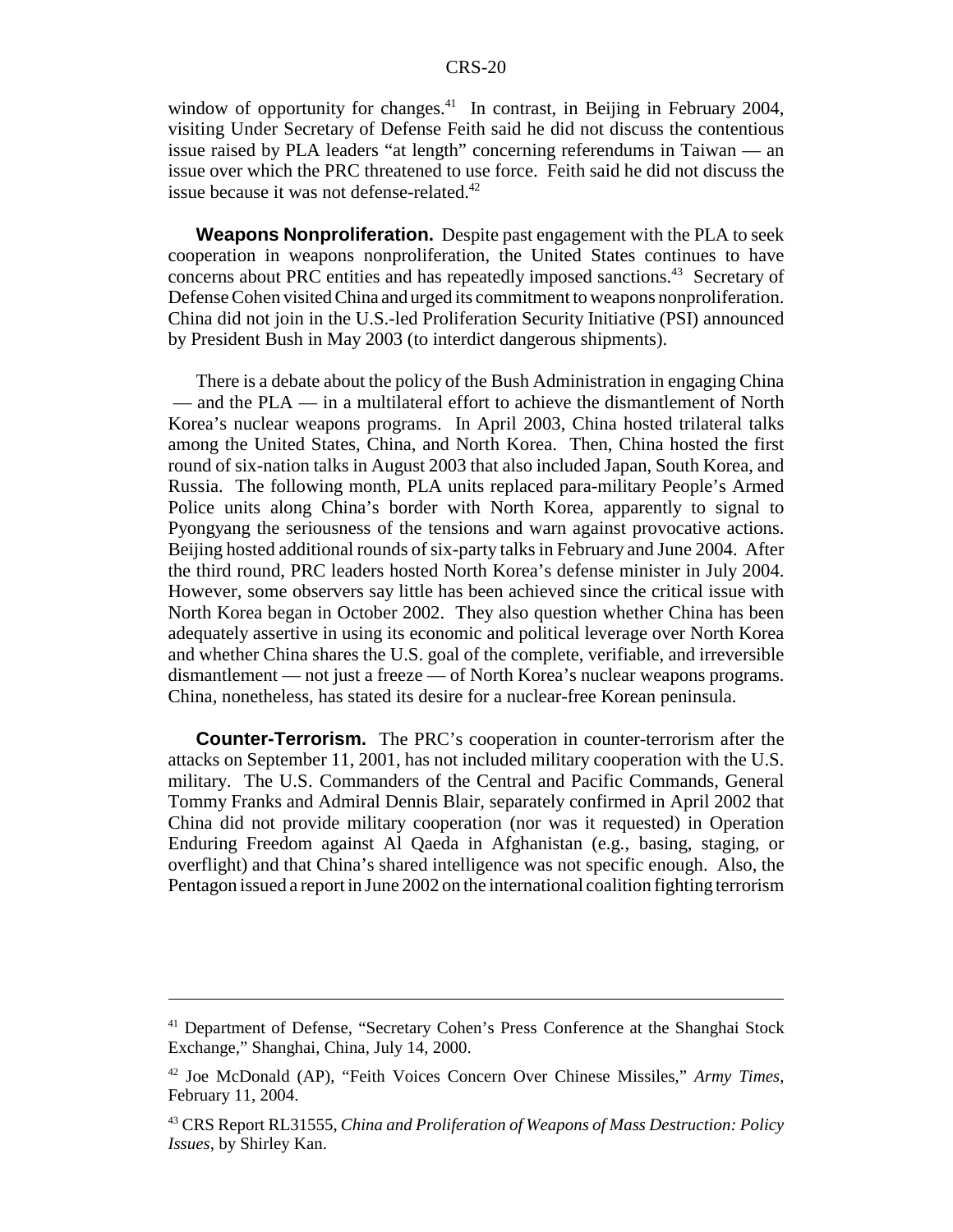and did not include China among the countries providing military contributions. China has provided diplomatic support, cited by the State Department.<sup>44</sup>

Some have urged caution in military cooperation with China on this front, while others see benefits for the U.S. war on terrorism. Senator Bob Smith and Representative Dana Rohrabacher wrote Secretary of Defense Rumsfeld in late 2001, to express concerns about renewed military contacts with China. In part, they argued that "China is not a good prospect for counter-terrorism cooperation," because of concerns that China has practiced internal repression in the name of counter-terrorism and has supplied technology to rogue regimes and state sponsors of terrorism.<sup>45</sup> In contrast, a report by Rand in 2004 urged a program of security management with China that includes counter-terrorism as one of three components.<sup>46</sup>

**Accounting for POW/MIAs.** For humanitarian reasons or to advance the broader U.S.-PRC relationship, the PLA has been helpful in U.S. efforts to resolve POW/MIA cases from World War II, the Vietnam War, and the Cold War. In February 2001, the Defense Department characterized PRC assistance to the United States in recovering remains from World War II as "generous," citing the missions in 1994 in Tibet and in 1997-1999 in Maoer Mountain in southern China.<sup>47</sup>

However, for over a decade — even as the survivors of those lost in the Korean War are aging and dying — the United States has faced a challenge in securing the PLA's cooperation in U.S. accounting for POW/MIAs from the Korean War. Despite visits by the Director of the Defense POW/MIA Office and other senior U.S. military leaders to China and improved overall bilateral relations, the United States has not been able to announce progress in obtaining such cooperation from the PLA.

In April 1992, a military official in Eastern Europe supplied a report to then Secretary of Defense Dick Cheney, alleging that "several dozen" American military personnel captured in the Korean War (1950-1953) were sent to a camp in the Northeastern city of Harbin in China where they were used in psychological and medical experiments before being executed or dying in captivity.<sup>48</sup> In May 1992, the State Department raised the issue of POW/MIAs with the PRC, saying it was a "matter of the highest national priority," and in June 1992, the Senate Select Committee on POW/MIA Affairs received information from the Russian government indicating that over 100 American POWs captured in the Korean War were

<sup>44</sup> CRS Report RS21995, *U.S.-China Counter-Terrorism Cooperation: Issues for U.S. Policy*, by Shirley Kan; and Department of Defense, "International Contributions to the War Against Terrorism," June 14, 2002.

<sup>45</sup> Senator Bob Smith and Representative Dana Rohrabacher, letter to Secretary of Defense Donald Rumsfeld, December 17, 2001.

<sup>46</sup> Rand, "U.S.-China Security Management: Assessing the Military-to-Military Relationship," July 2004.

<sup>&</sup>lt;sup>47</sup> Department of Defense, news release, "China Provides World War II U.S. Aircraft Crash Sites," February 8, 2001.

<sup>48</sup> Melissa Healy, "China Said to Have Experimented on U.S. POWs," *Los Angeles Times*, July 4, 1992.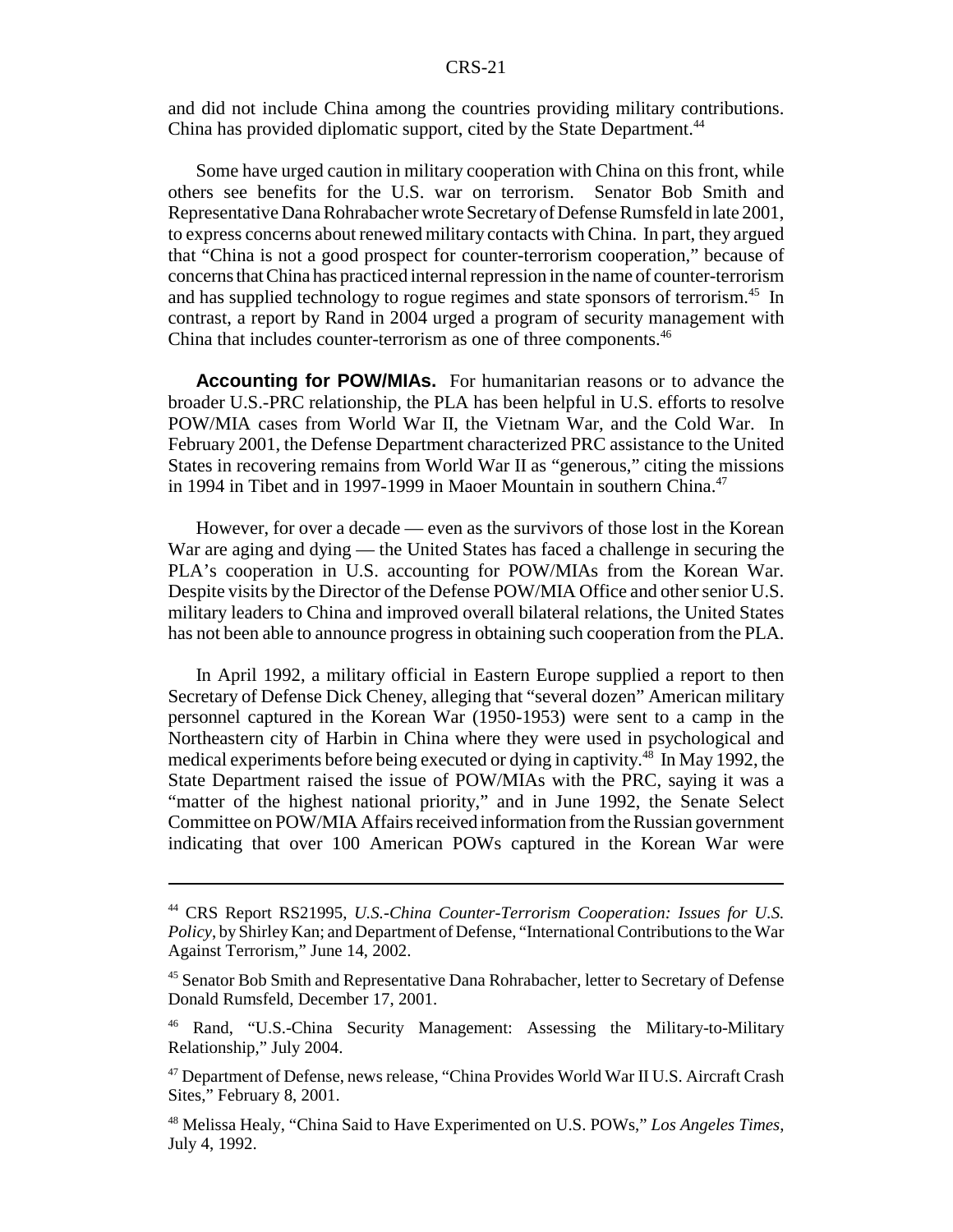interrogated by the Soviet Union and possibly sent to China.<sup>49</sup> The United States also presented to the PRC a list of 125 American military personnel still unaccounted for since the Korean War, who were believed to have been interrogated in the Soviet Union and then sent to China. China responded to the United States that it did not receive anyone on that list from the former Soviet Union.<sup>50</sup> But that response apparently did not address whether China received American military personnel from North Korea or China itself transferred them.

Upon returning from North Korea and Southeast Asia in December 1992, Senator Robert Smith, Vice Chairman of the Select Committee on POW/MIA Affairs, disclosed that officials in Pyongyang admitted that "hundreds" of American POWs captured in the Korean War were sent to China and did not return to North Korea. According to Smith, North Korean officials said that China's PLA operated POW camps in North Korea during the Korean War and the Cold War and detained Americans in China's northeastern region. Moreover, North Korean officials told Smith that some American POWs could have been sent to the Soviet Union for further interrogations. Smith advocated that the U.S. government press the PRC government for information on POWs rather than accept the PRC's denials that it had POWs or information about them, saying "this is where the answers lie."<sup>51</sup> (The Senate created the Select Committee on POW/MIA Affairs in August 1991, chaired by Senator John Kerry. It concluded in December 1992, after gaining "important new information" from North Korea on China's involvement with U.S. POWs.<sup>52</sup>)

Secretary of Defense Cohen visited China in 1998 and stressed cooperation on POW/MIA cases one of four priorities in relations with the PLA. After visiting China in January 1999 to seek the PLA's cooperation in opening its secret archives on the Korean War, the Director of the Defense POW/MIA Office (DPMO), Robert Jones, said that "we believe that Chinese records of the war may hold the key to resolving the fates of many of our missing servicemen from the Korean War." The office's spokesman, Larry Greer, reported that the PRC agreed to look into the U.S. request to access the archives.<sup>53</sup> In March 2003, DPMO Director Jerry Jennings visited China and said that PRC records likely hold "the key" to resolving some POW/MIA cases from the Korean War.<sup>54</sup>

<sup>49</sup> Mark Sauter, "POW Probe Extends to Korea, China," *Tacoma News-Tribune*, June 21, 1992.

<sup>50 &</sup>quot;No U.S. POWs in China," *Beijing Review*, July 27-August 2, 1992.

<sup>51</sup> Carleton R. Bryant, "N. Korea: POWs Sent to China: Senator Says U.S. Must Prod Beijing," *Washington Times*, December 23, 1992.

<sup>&</sup>lt;sup>52</sup> Report of the Select Committee on POW/MIA Affairs, U.S. Senate, Report 103-1, January 3, 1993. Also see CRS Issue Brief IB92101, *POWs and MIAs: Status and Accounting Issues*, by Robert Goldich.

<sup>53</sup> Sue Pleming, "U.S. Asks China for Access to Korean POW Files," *Reuters*, February 4, 1999.

<sup>54</sup> Department of Defense, "U.S., China Agree to Enhanced Cooperation on POW/MIA Matters," March 29, 2003.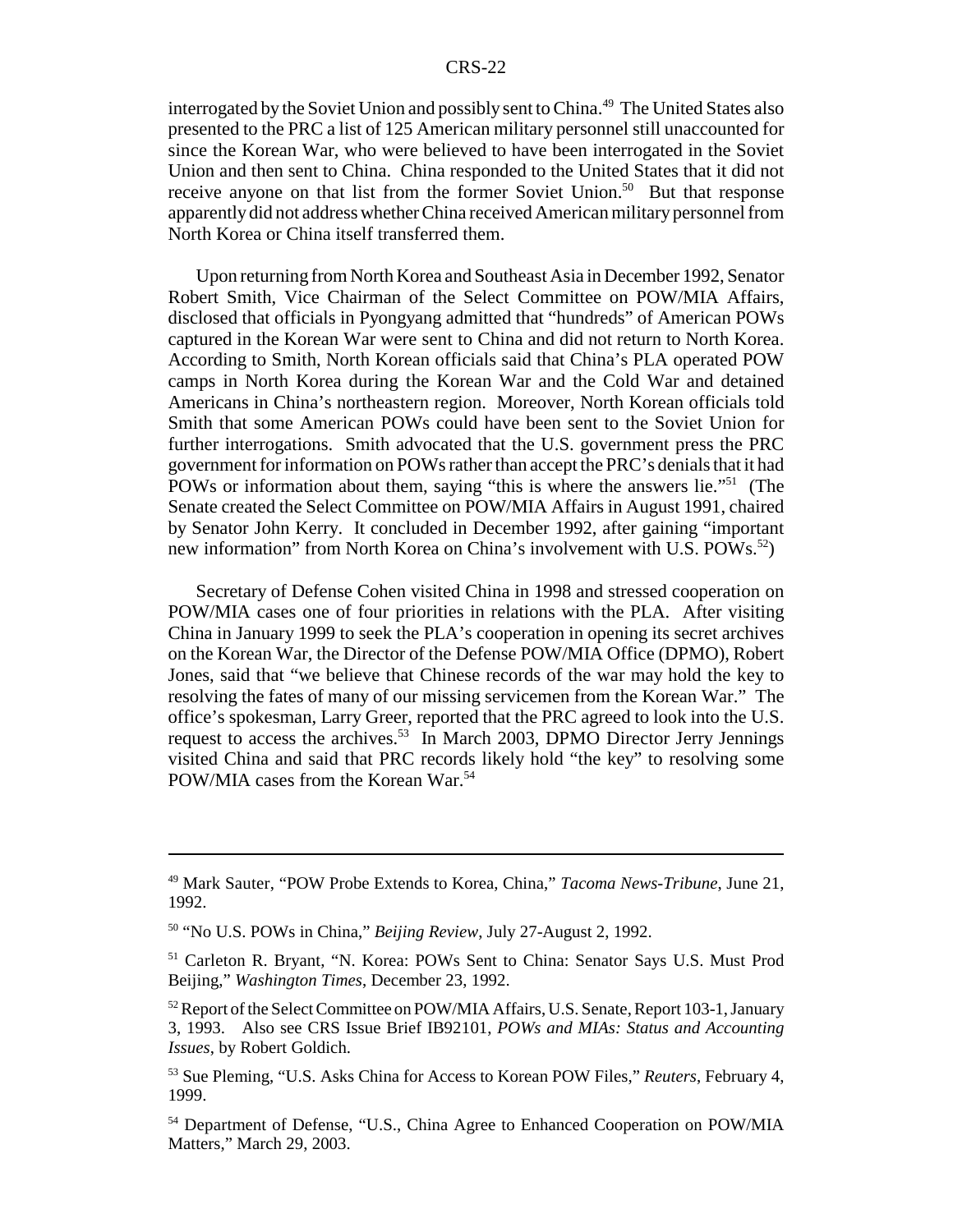Just days after the Chairman of the Joint Chiefs of Staff, General Myers, visited Beijing in January 2004, PRC media reported on January 19, 2004, that the government declassified the first batch of over 10,000 files in its archives on the PRC's foreign relations from 1949 to 1955. However, this step apparently excluded wartime records, and General Myers did not announce cooperation by China in providing information in its archives related to American POW/MIAs from the Korean War. DOD has not received such cooperation from the PLA.<sup>55</sup> The PRC later announced in July 2004 the declassification of a second batch of similar files. In February 2005, DPMO acknowledged that PRC cooperation on Korean War cases remains our "greatest challenge."56

## **Military-to-Military Contacts Since 1993**

The scope of this record of mil-to-mil contacts focuses on senior-level visits, strategic talks, functional exchanges, agreements, commissions, and training or exercises. This compiled chronology does not provide a detailed list of all mil-to-mil contacts (that also include confidence building measures, educational exchanges that include visits by students at war colleges and the U.S. Capstone educational program for new general/flag officers, the numerous port calls in Hong Kong that continued after its hand-over from British to PRC control in July 1997, disaster relief missions, multilateral conferences, "track two" discussions sponsored by former Defense Secretary William Perry, etc.). There is no security assistance, as U.S. sanctions against arms sales have remained since 1989. Sources include numerous official statements, reports to Congress, documents, U.S. and PRC news stories, interviews, and observations. Specific dates are provided to the extent possible, while there are instances in which just the month is reported. Text boxes summarize major bilateral tensions to provide context for the alternating periods of enthusiastic and skeptical contacts.

#### **1993**

In July 1993, the Clinton Administration suspected that a PRC cargo ship, called the Yinhe, was going to Iran with chemicals that could be used for chemical weapons and sought to inspect its cargo. In an unusual move, on August 9, China first disclosed that it protested U.S. "harassment" and finally allowed U.S. participation in a Saudi inspection of the ship's cargo on August 26, 1993. Afterward, the State Department said that the suspected chemicals were not found on the ship at that time. The PRC has raised this Yinhe incident as a grievance against the United States and the credibility of U.S. intelligence in particular. (See CRS Report 96-767, *Chinese Proliferation of Weapons of Mass Destruction: Background and Analysis*, September 13, 1996.)

<sup>55</sup> Confirmed in discussions with DPMO officials, January 29, 2004.

<sup>56</sup> Defense POW/Missing Personnel Office, "Personnel Accounting Progress in China as of February 4, 2005," February 2005.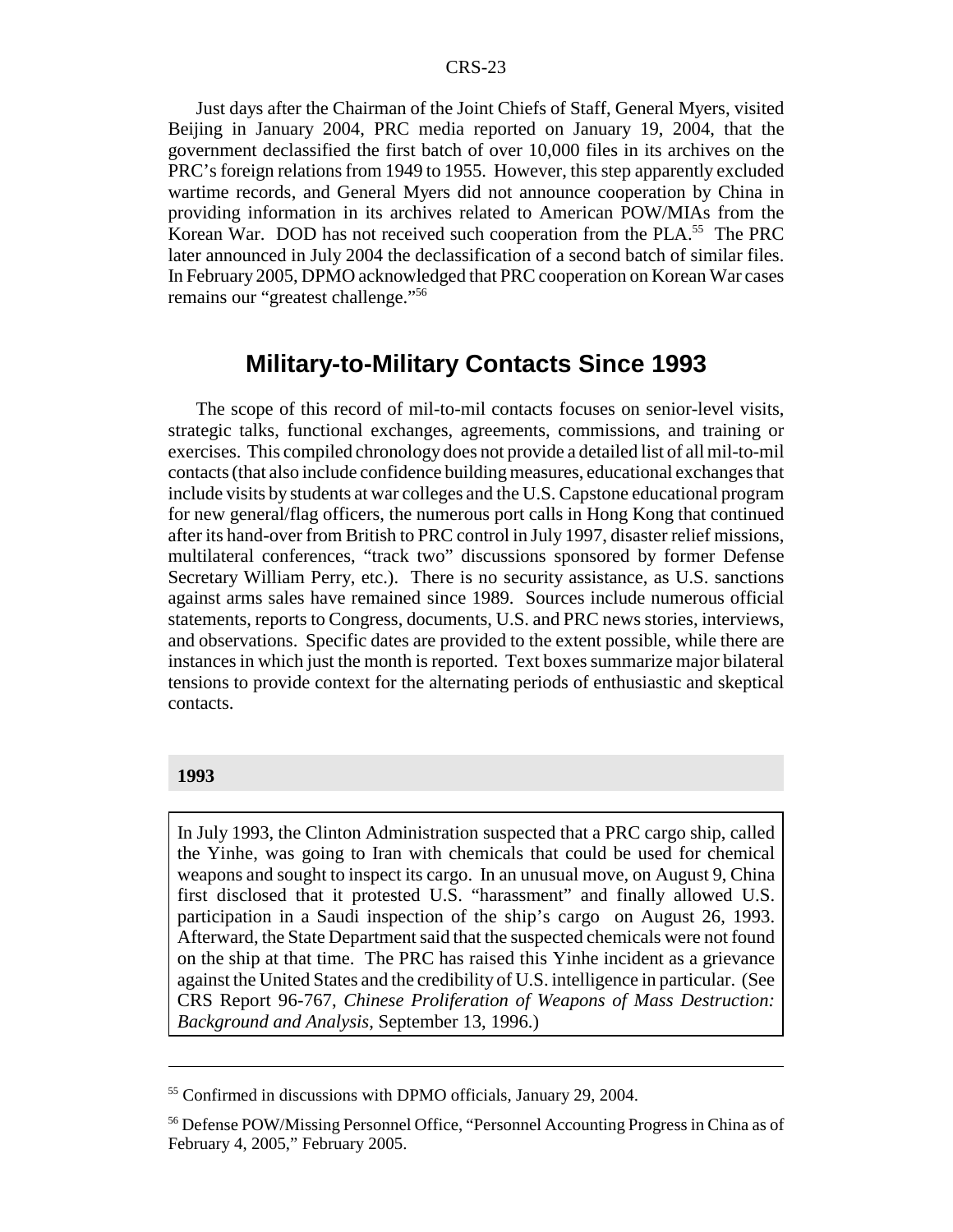On August 24, 1993, the Clinton Administration imposed sanctions on PRC entities for proliferation of equipment for M-11 short-range ballistic missiles to Pakistan, effectively denying the export of some satellites to China. (See CRS Report RL31555, *China and Proliferation of Weapons of Mass Destruction and Missiles: Policy Issues*.)

November 1-2 Assistant Secretary of Defense for International Security Affairs Chas Freeman visited China, renewing mil-to-mil ties for the first time since the Tiananmen Crackdown in June 1989. Freeman met with General Liu Huaqing (a Vice Chairman of the CMC), General Chi Haotian (Defense Minister), Lieutenant General Xu Huizi (Deputy Chief of General Staff), and Lieutenant General Huai Guomo (Vice Chairman of the Commission of Science, Technology, and Industry for National Defense, or COSTIND).

#### **1994**

- January 17-21 Lieutenant General Paul Cerjan, President of the National Defense University (NDU), visited China to advance professional military exchanges with the PLA's NDU. Cerjan visited the Nanjing Military Region and saw the 179<sup>th</sup> Infantry Division.
- March 11-14 Under Secretary of Defense for Policy Frank Wisner visited China, along with Secretary of State Warren Christopher.
- July 6-8 Commander of the Pacific Command (PACOM), Admiral Charles Larson, visited China and held talks with PLA Deputy Chief of General Staff, General Xu Huizi.
- August 15-18 The Director of the PRC's National Bureau of Surveying and Mapping (NBSM) visited the United States and signed an agreement for a cooperative program with the Defense Mapping Agency, the predecessor of the National Imagery and Mapping Agency (NIMA), regarding the global positioning system (GPS). The agreement refers to the "Protocol for Scientific and Technical Cooperation in Surveying and Mapping Studies Concerning Scientific and Technical Cooperation in the Application of Geodetic and Geophysical Data to Mapping, Charting, and Geodetic (MC&G) Programs."
- August 15-25 PLA Deputy Chief of General Staff, General Xu Huizi, visited the United States and met with Defense Secretary William Perry and General John Shalikashvili, Chairman of the Joint Chiefs of Staff, in Washington, DC, and PACOM Commander, Admiral Richard Macke, in Hawaii.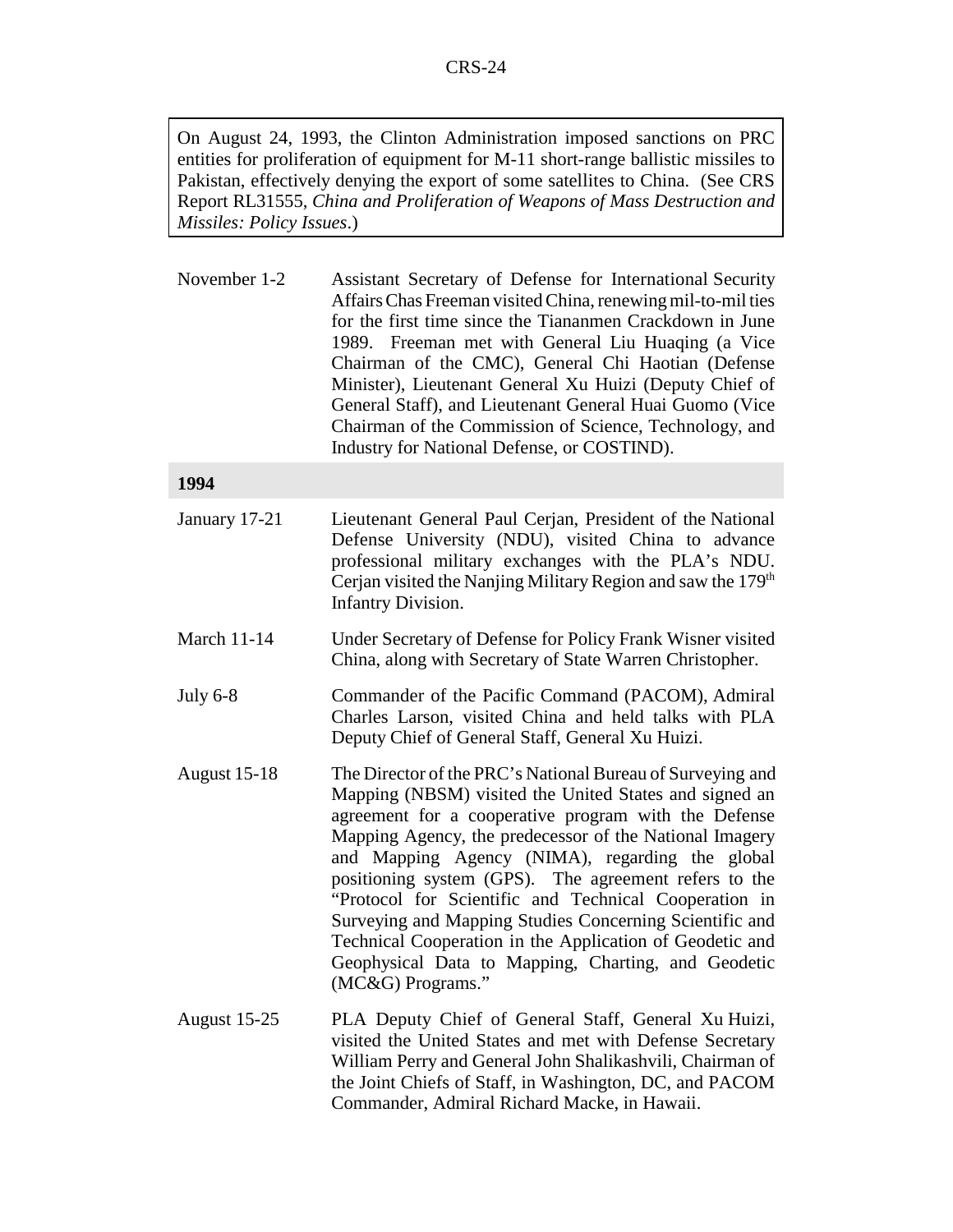| September 7-29 | In a POW/MIA operation, a U.S. Army team traveled to       |
|----------------|------------------------------------------------------------|
|                | Tibet with PLA support to recover the remains of two U.S.  |
|                | airmen whose C-87 cargo plane crashed into a glacier at    |
|                | 14,000 feet in Tibet on December 31, 1944, during a flight |
|                | over the "hump" back to India from Kunming, China, in      |
|                | World War II.                                              |

- September 19-24 Chief of Staff of the U.S. Air Force, General Merrill McPeak, visited China and met with PLA Air Force Commander, General Cao Shuangming.
- October 16-19 Secretary of Defense William Perry visited China and met with Generals Liu Huaqing (CMC Vice Chairman) and Chi Haotian (Defense Minister). On October 17, Perry and PLA General Ding Henggao, Director of COSTIND, conducted the first meeting of the newly-established U.S.-China Joint Defense Conversion Commission. They signed the "U.S.- China Joint Defense Conversion Commission: Minutes of the First Meeting, Beijing, October 17, 1994."

In a three-day confrontation in the Yellow Sea on October 27-29, 1994, the U.S. aircraft carrier battle group led by the USS Kitty Hawk discovered and tracked a Han-class nuclear attack submarine of the PLA Navy. In response, the PLA Air Force sent fighters toward the U.S. aircraft tracking the submarine. Although no shots were fired by either side, China followed up the incident with a warning, issued to the U.S. Naval Attache over dinner in Beijing, that the PLA would open fire in a future incident. (See CRS Report RL31183, *China's Maritime Territorial Claims: Implications for U.S. Interests*, November 12, 2001.)

- November 5-10 The Director of the Defense Intelligence Agency (DIA), Lieutenant General James Clapper, visited China. He met with the GSD's Second Department (Intelligence) and the affiliated China Institute for International Strategic Studies (CIISS), saw the 179<sup>th</sup> Division in Nanjing, and received a briefing on tactical intelligence.
- November 11-15 The Administrator of the Federal Aviation Administration, David Hinson, and the Defense Department's Executive Director of the Policy Board on Federal Aviation, Frank Colson, visited China to formulate the "U.S.-China 8-Step Civil-Military Air Traffic Control Cooperative Plan" agreed to during establishment of the Joint Defense Conversion Commission.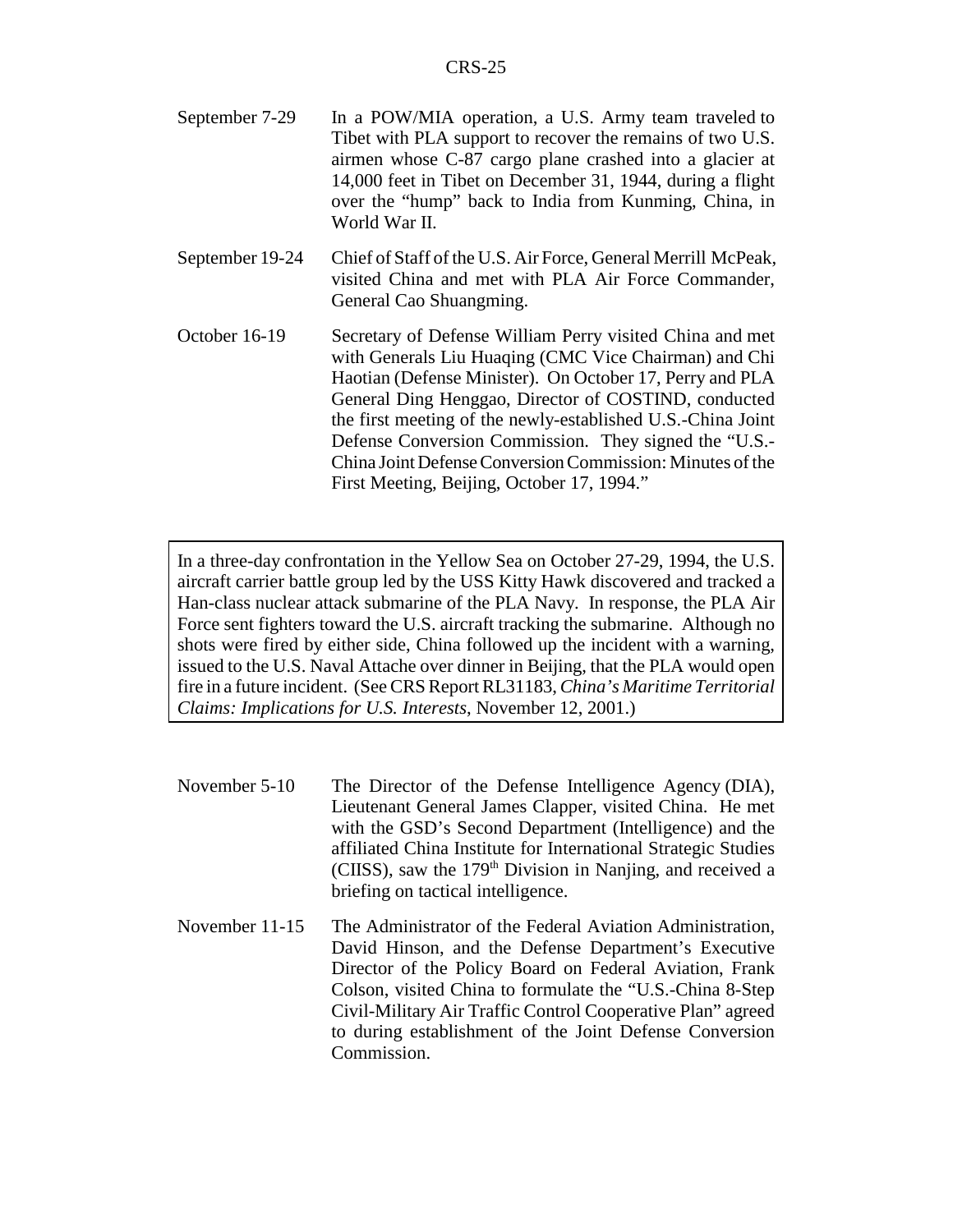| November 19-26             | The PLA sent a delegation of new general and flag officers<br>to the United States (similar to the U.S. Capstone program),<br>led by Lieutenant General Ma Weizhi, Vice President of the<br>NDU. They visited: Fort Irwin (including the National<br>Training Center); Nellis Air Force Base (and observed a Red<br>Flag exercise); Washington, DC (for meetings at NDU and<br>Pentagon, including with the Vice Chairman of the Joint<br>Chiefs of Staff, Admiral William Owens); and Norfolk Naval<br>Base (and toured an aircraft carrier). |
|----------------------------|------------------------------------------------------------------------------------------------------------------------------------------------------------------------------------------------------------------------------------------------------------------------------------------------------------------------------------------------------------------------------------------------------------------------------------------------------------------------------------------------------------------------------------------------|
| December                   | A delegation from NIMA visited China to sign a GPS survey<br>plan and discuss provision of PRC data on gravity for a<br>NIMA/NASA project on gravity modeling and establishment<br>of a GPS tracking station near Beijing.                                                                                                                                                                                                                                                                                                                     |
| December 10-13             | Secretary of Defense for<br>Assistant<br>Strategy and<br>Requirements Ted Warner visited China to conduct briefings<br>on the U.S. defense strategy and budget as part of a defense<br>transparency initiative, based on an agreement between<br>Secretary Perry and General Chi Haotian in October 1994.                                                                                                                                                                                                                                      |
| 1995                       |                                                                                                                                                                                                                                                                                                                                                                                                                                                                                                                                                |
| January 28-<br>February 10 | PLA Major General Wen Guangchun, Assistant to the<br>Director of the General Logistics Department (GLD), visited<br>the United States at the invitation of the Office of the Under<br>Secretary of Defense for Acquisition and Technology. The<br>U.S. military provided briefings on logistics doctrine and<br>systems and allowed the PLA visitors to observe U.S.<br>military logistics activities and installations.                                                                                                                       |
| February 6-10              | U.S. Air Force Deputy Chief of Staff for Plans and<br>Operations, Lieutenant General Joseph Ralston, led a<br>delegation of officials from the Department of Defense,<br>Federal Aviation Administration, and Department of<br>Commerce to visit China. They studied the PRC's civil-<br>military air traffic control system and discussed future<br>cooperation.                                                                                                                                                                              |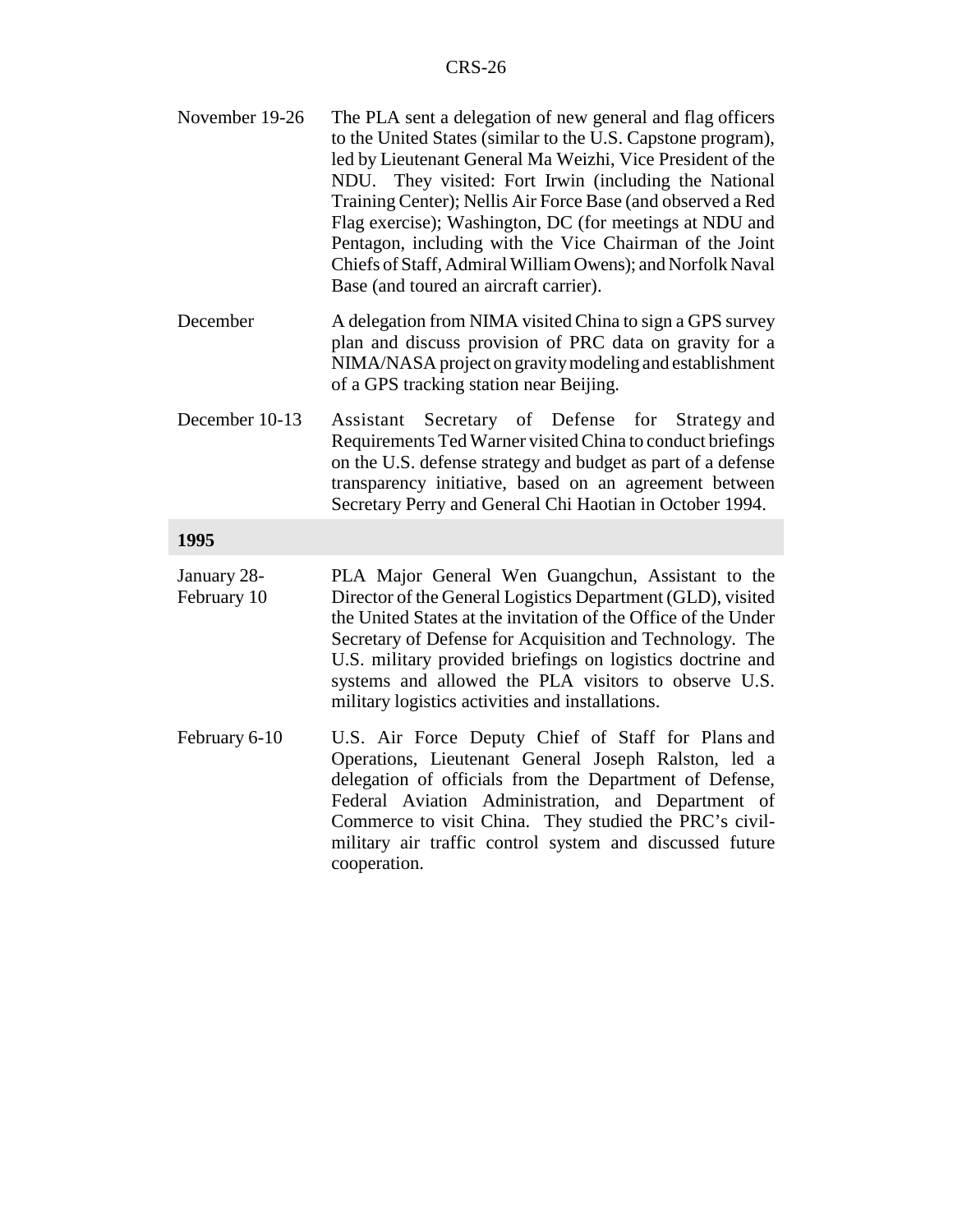In early February 1995, the PLA Navy occupied Mischief Reef in the Spratly Islands in the South China Sea, although Mischief Reef is about 150 miles west of the Philippines' island of Palawan but over 620 miles southeast of China's Hainan island off its southern coast. China seized a claim to territory in the South China Sea against a country other than Vietnam for the first time and challenged the Philippines, a U.S. treaty ally. Some Members of Congress introduced resolutions urging U.S. support for peace and stability. Three months later, on May 10, 1995, the Clinton Administration issued a statement opposing the use or threat of force to resolve the competing claims, without naming China. (See CRS Report RL31183, *China's Maritime Territorial Claims: Implications for U.S. Interests*, November 12, 2001.)

| February 24-<br>March 7 | President of the PLA's NDU, Lieutenant General Zhu Dunfa,<br>visited the United States. Zhu visited West Point in New<br>York; U.S. NDU and Pentagon in Washington, DC; Maxwell<br>Air Force Base in Alabama; Naval Air Station North Island,<br>Marine Recruit Depot, and Camp Pendleton Marine Corps<br>Base in California; and PACOM in Hawaii.                                                                                                                                                |
|-------------------------|---------------------------------------------------------------------------------------------------------------------------------------------------------------------------------------------------------------------------------------------------------------------------------------------------------------------------------------------------------------------------------------------------------------------------------------------------------------------------------------------------|
| <b>March 22-24</b>      | The USS Bunker Hill (Aegis-equipped, Ticonderoga-class<br>cruiser) visited Qingdao, in the first U.S. Navy ship visit to<br>China since 1989. The senior officer aboard, Rear Admiral<br>Bernard Smith, Commander of Carrier Group Five, met with<br>Vice Admiral Wang Jiying, Commander of the PLA Navy<br>(PLAN)'s North Sea Fleet.                                                                                                                                                             |
| <b>March 25-28</b>      | A Deputy Director of COSTIND, Lieutenant General Huai<br>Guomo, visited Washington to meet with officials at the<br>Department of Commerce, Department of Defense, and<br>people in the private sector to discuss possible projects for<br>the Joint Defense Conversion Commission.                                                                                                                                                                                                               |
| March 26-April 2        | Lieutenant General Xiong Guangkai, PLA Assistant Chief of<br>General Staff (with the portfolio of military intelligence),<br>visited the United States, reciprocating for Assistant<br>Secretary of Defense for Strategy and Requirements Ted<br>Warner's visit to Beijing in December 1994. Xiong provided<br>briefings on the PLA's defense strategy and budget, and the<br>composition of the armed forces, and received briefings on<br>U.S. national and global information infrastructures. |
| March 28-April 4        | A delegation from the PRC's National Bureau of Surveying<br>and Mapping visited the United States to hold discussions<br>with NIMA and release PRC gravity data for analysis.                                                                                                                                                                                                                                                                                                                     |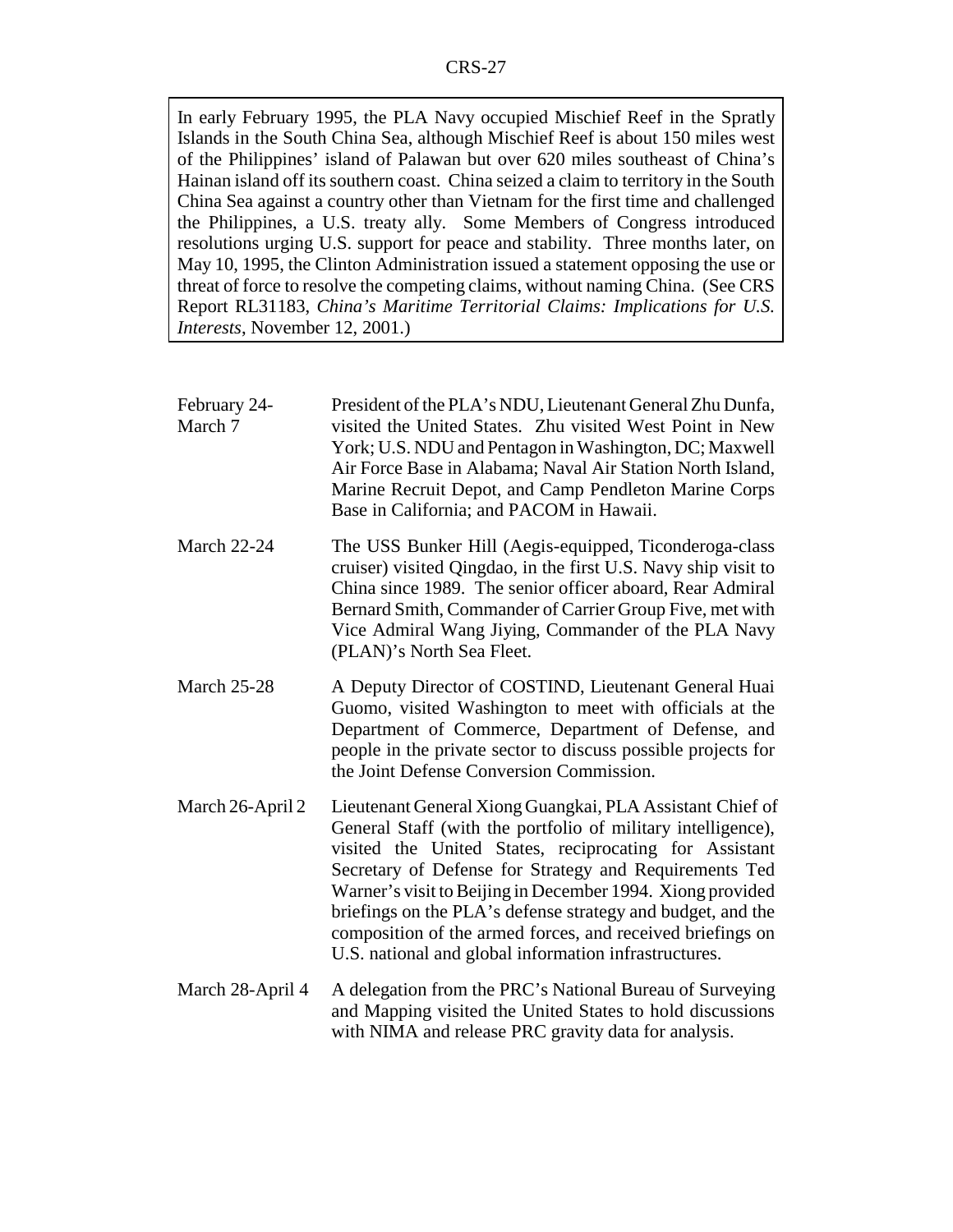| April 19    | Vice Minister of the PRC's General Administration of Civil<br>Aviation (CAAC) Bao Peide visited the United States to<br>meet with the Federal Aviation Administration and U.S.<br>companies. U.S. Air Force Deputy Chief of Staff for Plans<br>and Operations, Lieutenant General Ralph Eberhart, briefed<br>the PRC delegation on U.S. Air Force air traffic control<br>programs.  |
|-------------|-------------------------------------------------------------------------------------------------------------------------------------------------------------------------------------------------------------------------------------------------------------------------------------------------------------------------------------------------------------------------------------|
| April 25-30 | PACOM Commander, Admiral Richard Macke, visited<br>China, hosted by PLA Deputy Chief of General Staff,<br>General Xu Huizi.                                                                                                                                                                                                                                                         |
| May 17-22   | PLA Air Force Commander, Lieutenant General Yu Zhenwu,<br>visited the United States, hosted by the U.S. Air Force Chief<br>of Staff. Originally scheduled to last until May 27, the PLA<br>terminated the visit on May 22 to protest the Clinton<br>Administration's decision to grant a visa to Taiwan's<br>President Lee Teng-hui to visit his alma mater, Cornell<br>University. |

On July 21-28, 1995, after the Clinton Administration allowed Taiwan's President Lee Teng-hui to make a private visit to give a speech at Cornell University on June 9, the PLA launched M-9 short-range ballistic missiles in "test-firings" toward target areas in the East China Sea. The PLA held other exercises directed against Taiwan until November.

On August 3, 1995, China expelled two U.S. Air Force attaches stationed in Hong Kong who traveled to China and were detained. China accused them of collecting military intelligence in restricted military areas along the southeastern coast.

- August 31- September 2 PLA Commander of the Guangzhou Military Region, Lieutenant General Li Xilin, visited Hawaii to participate in a ceremony to commemorate the  $50<sup>th</sup>$  anniversary of victory in the Pacific in World War II. Li met with Secretary of Defense Perry, Chairman of the Joint Chiefs of Staff, General Shalikashvili, and PACOM Commander, Admiral Macke.
- September 7-16 Two NIMA teams visited China to establish GPS satellite tracking stations and discuss plans for a GPS survey in China in 1996.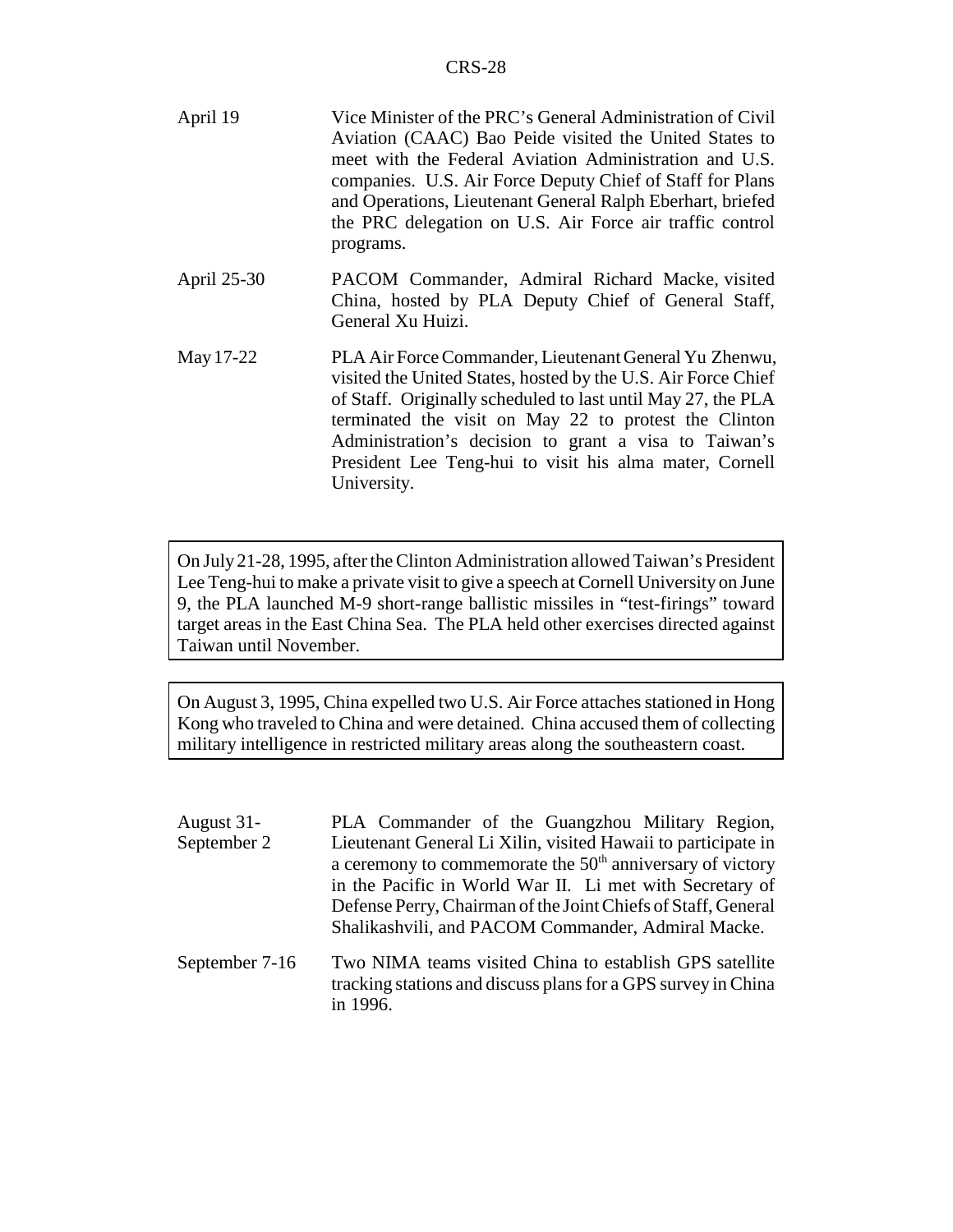| October 15-25 | Lieutenant General (USAF) Ervin Rokke, President of the                   |
|---------------|---------------------------------------------------------------------------|
|               | NDU, visited China and held talks with Lieutenant General                 |
|               | Xing Shizhong, President of the PLA's NDU, about                          |
|               | professional military educational exchanges. The PLA                      |
|               | arranged for Rokke to visit the 196 <sup>th</sup> Infantry Division under |
|               | the Beijing Military Region, the Satellite Control Center in              |
|               | Xian (the first U.S. access), the Guilin Army Academy in                  |
|               | Guilin, and the Guangzhou Military Region.                                |

November 14-18 Assistant Secretary of Defense for International Security Affairs Joseph Nye visited Beijing and met with General Chi Haotian. Nye said that "nobody knows" what the United States would do if the PLA attacked Taiwan.

#### **1996**

On January 19, 1996, China expelled the U.S. Assistant Air Force Attache and the Japanese Air Force Attache, after detaining them while they were traveling in southern China.

| January 20-27             | The Deputy Chief of Staff for Plans and Operations of the<br>U.S. Air Force, Lieutenant General Ralph Eberhart, visited<br>China as head of a delegation of representatives of the<br>Department of Defense, Federal Aviation Administration,<br>and Department of Commerce, as part of the Air Traffic<br>Control Cooperative Program. |
|---------------------------|-----------------------------------------------------------------------------------------------------------------------------------------------------------------------------------------------------------------------------------------------------------------------------------------------------------------------------------------|
| January 31-<br>February 4 | The USS Fort McHenry, a dock-landing ship, visited<br>Shanghai, under the command of Rear Admiral Walter<br>Doran.                                                                                                                                                                                                                      |
| February 6                | Visiting PRC Vice Foreign Minister Li Zhaoxing met with<br>Under Secretary of Defense for Policy Walter Slocombe at<br>the Pentagon.                                                                                                                                                                                                    |
| March 7                   | Secretary of Defense Perry, along with National Security<br>Advisor Anthony Lake, attended a dinner meeting hosted by<br>Secretary of State Christopher at the State Department for<br>PRC Foreign Affairs Office Director Liu Huaqiu. Perry<br>warned Liu that there would be "grave consequences" should<br>the PLA attack Taiwan.    |

On March 8-15, 1996, the PLA launched four M-9 short-range ballistic missiles into waters close to the two ports of Keelung and Kaohsiung in Taiwan. Leading up to Taiwan's first democratic presidential election on March 23, the PLA conducted live fire exercises in the Taiwan Strait on March 12-25.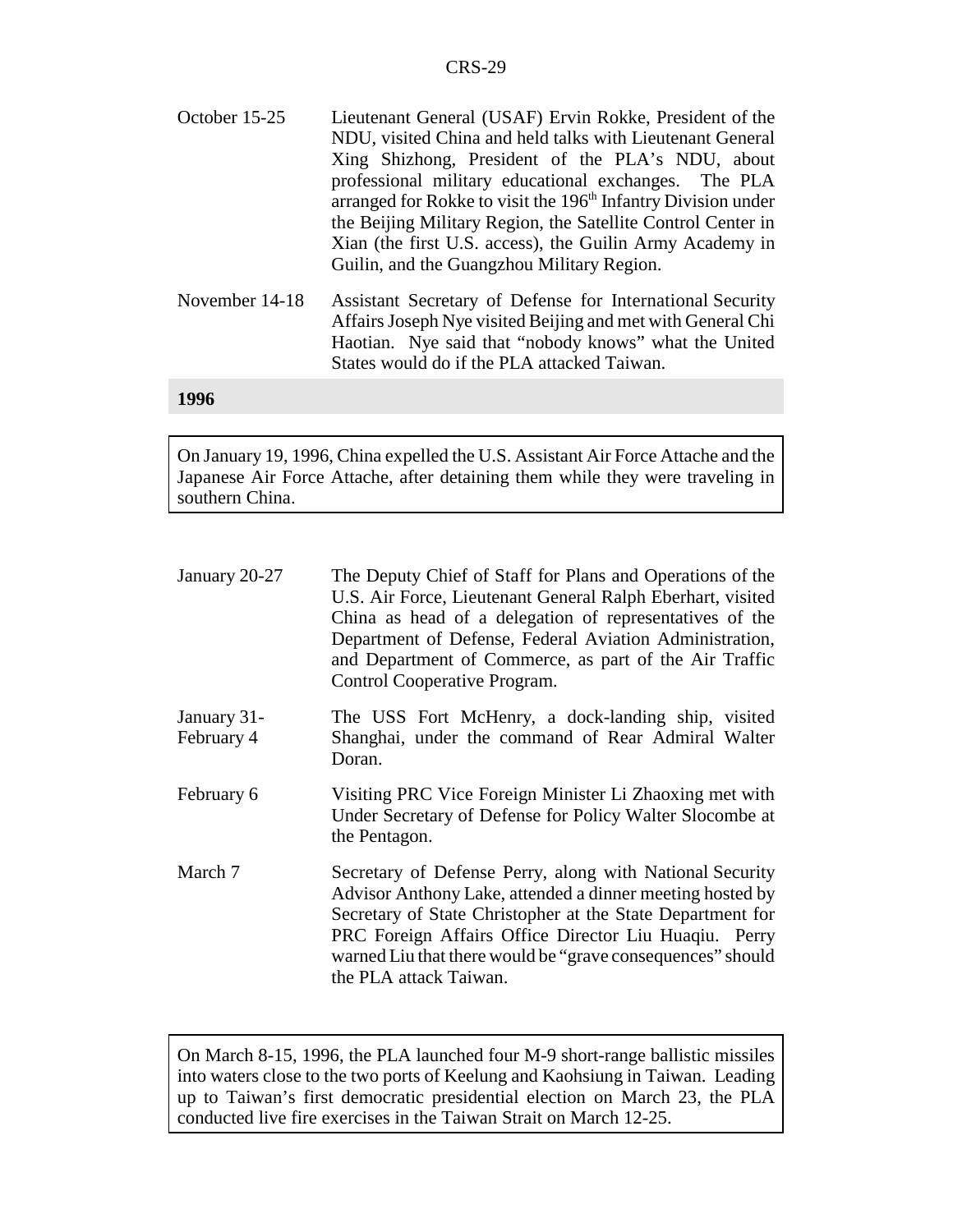On March 10-11, 1996, the United States announced that it would deploy two aircraft carriers, the USS Independence and USS Nimitz, to waters near the east coast of Taiwan.

| March 9-17        | Assistant Secretary of Defense for Health Affairs Stephen<br>Joseph visited China to advance bilateral military medical<br>Joseph and a Deputy Director of the GLD,<br>relations.<br>Lieutenant General Zhou Youliang, signed a "Memorandum<br>of Medical Exchange and Cooperation."                                                                                                                      |
|-------------------|-----------------------------------------------------------------------------------------------------------------------------------------------------------------------------------------------------------------------------------------------------------------------------------------------------------------------------------------------------------------------------------------------------------|
| April 5-13        | Geodesy and geophysical staff from NIMA visited China to<br>hold discussions with the PRC's National Bureau of<br>Surveying and Mapping.                                                                                                                                                                                                                                                                  |
| May 4-20          | A geodesy and geophysical survey team from NIMA visited<br>China to perform a cooperative GPS survey.                                                                                                                                                                                                                                                                                                     |
| June 25-28        | Under Secretary of Defense for Policy Walter Slocombe<br>visited China.                                                                                                                                                                                                                                                                                                                                   |
| July 11-August 31 | The PRC's National Bureau of Surveying and Mapping<br>visited the United States to hold discussions with NIMA on<br>cooperative projects and computation of results for the GPS<br>China survey.                                                                                                                                                                                                          |
| September 2-8     | PACOM Commander, Admiral Joseph Prueher, visited<br>China, hosted by a PLA Deputy Chief of General Staff,<br>Lieutenant General Xiong Guangkai.                                                                                                                                                                                                                                                           |
| September 10      | The Office for Defense Procurement/Foreign Contracting of<br>the Under Secretary of Defense for Acquisition and<br>Technology hosted Vice Chairman of the State Planning<br>Commission She Jianming at the Pentagon and provided a<br>briefing on the Defense Department's procurement system.                                                                                                            |
| September 16-18   | NIMA participated in the 9 <sup>th</sup> meeting of the U.S.-PRC Joint<br>Working Group for Scientific and Technical Cooperation in<br>Surveying in Beijing.                                                                                                                                                                                                                                              |
| September 17-29   | A Deputy Director of the GLD, Lieutenant General Zhou<br>Youliang, visited the United States to advance bilateral<br>military medical relations, as the reciprocal visit for that of<br>the Assistant Secretary of Defense for Health Affairs to<br>China in March 1996. Both sides discussed cooperation<br>between military hospitals, such as PLA 301 Hospital and<br>Walter Reed Army Medical Center. |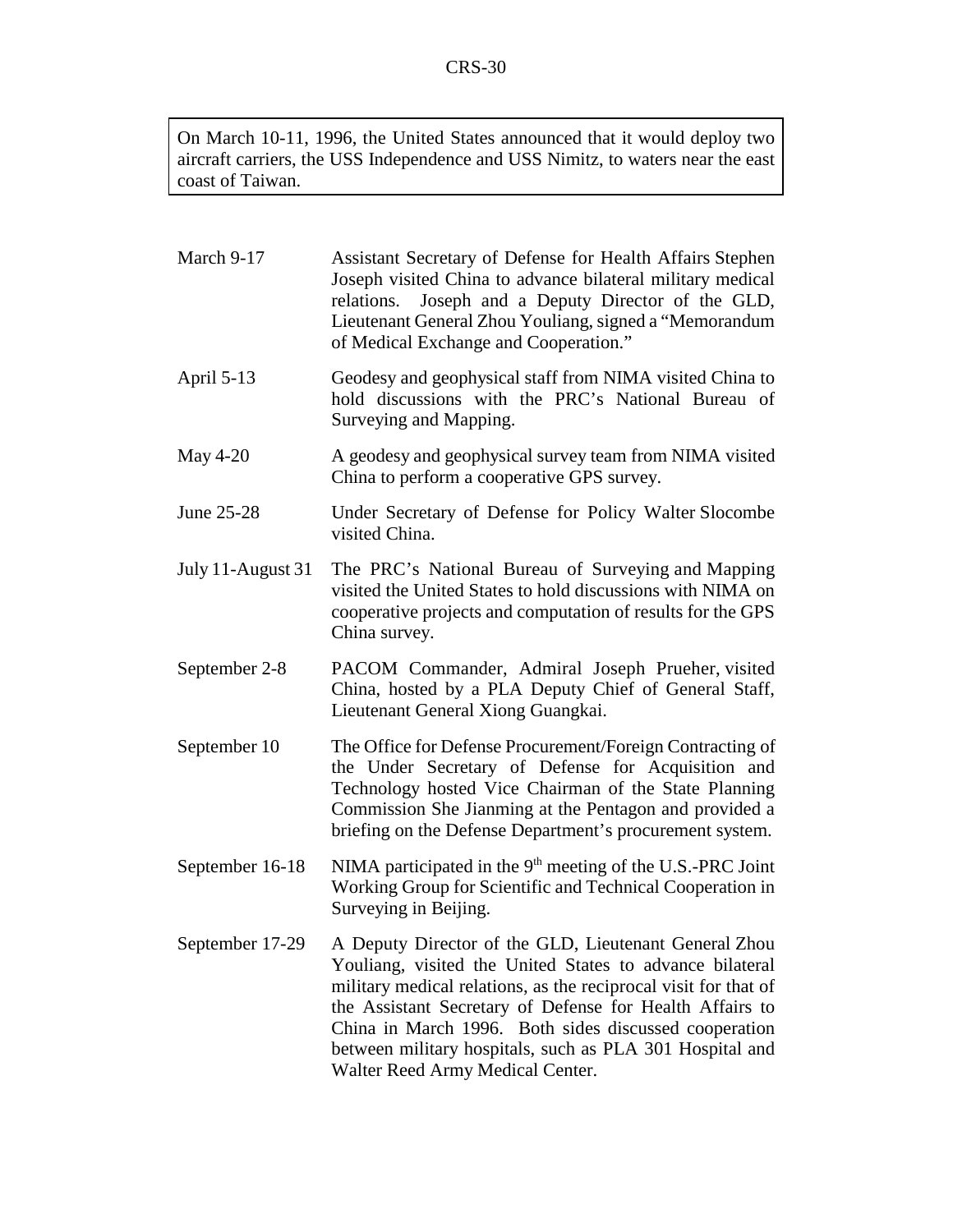- September 17 At the Pentagon, Deputy Assistant Secretary of Defense for Asian and Pacific Affairs Kurt Campbell met with the vice president of the Chinese Institute for Contemporary International Relations (CICIR), which is associated with the Ministry of State Security.
- September 21-27 A team from NIMA visited China to perform maintenance on the GPS tracking station and discuss cooperative plans on gravity data.
- October 4-17 Lieutenant General Xing Shizhong, President of the PLA's NDU, visited the United States. He and Lieutenant General Ervin Rokke, President of the U.S. NDU, signed a "Memorandum on Cooperation and Reciprocal Relations" between the two NDUs. They agreed to undertake reciprocal interaction on a broad range of issues relevant to professional military education, including military art, the evolution of strategy and doctrine, strategic assessment, the impact of technological advance on the nature of warfare, library science, and publishing.
- October 11-17 The Surgeon General of the U.S. Air Force, Lieutenant General Edgar Anderson, led a U.S. military medical delegation to participate in the XXXI International Congress on Military Medicine held in Beijing.
- October 20 At the Pentagon, Deputy Assistant Secretary of Defense for Asian and Pacific Affairs Kurt Campbell met with a delegation from the Chinese Institute of International Strategic Studies (CIISS), which is associated with the PLA.
- November 11-19 The Director of DIA, Lieutenant General Patrick Hughes, visited China.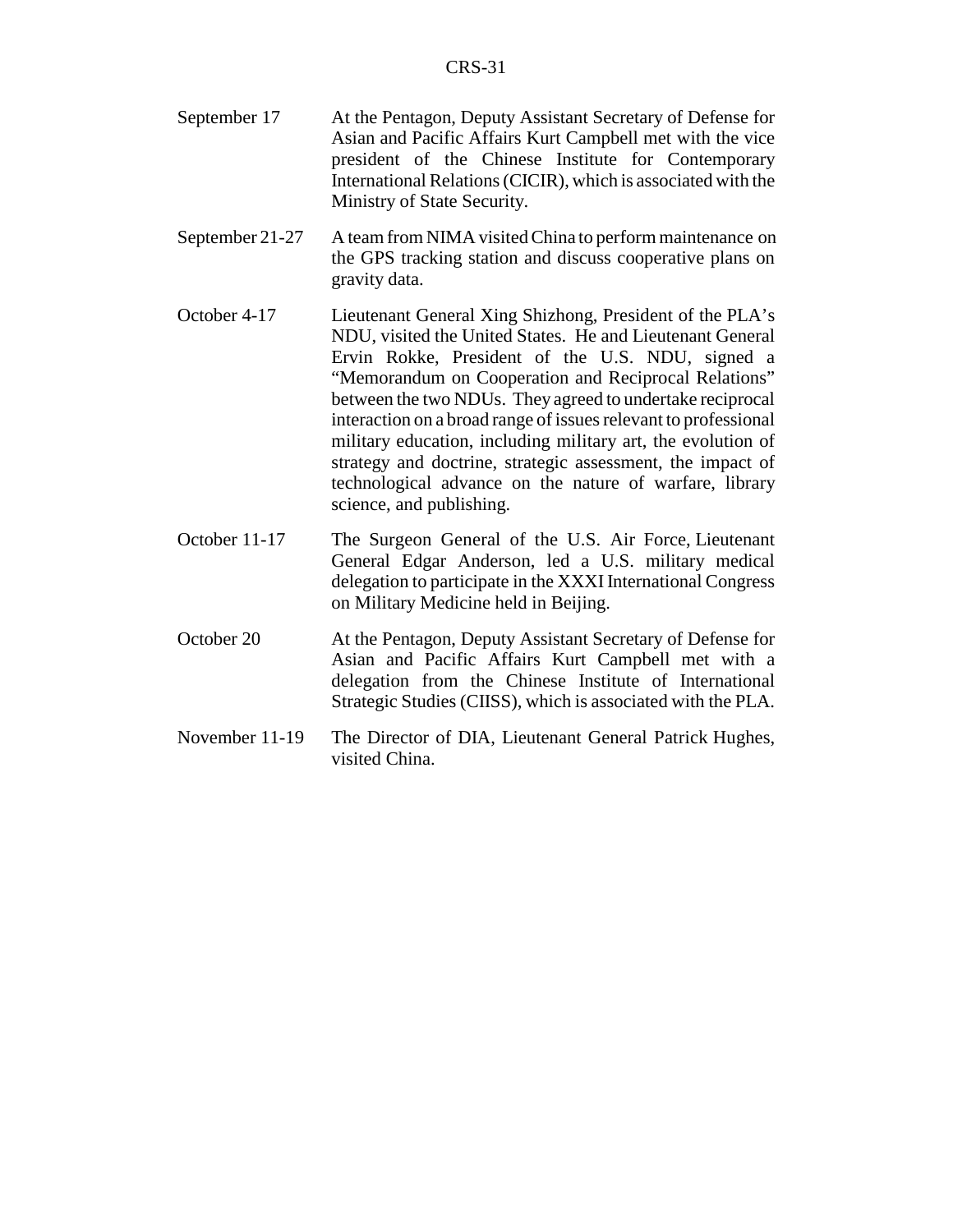| December 5-18           | General Chi Haotian, a Vice Chairman of the CMC and<br>Minister of Defense, visited the United States, to reciprocate<br>for Defense Secretary Perry's visit to China in October 1994.<br>Perry announced that General Chi's visit allowed for<br>discussions of global and regional security issues as well as<br>the future of mil-to-mil relations. While in Washington,<br>General Chi met with President William Clinton.<br>A<br>controversy arose when General Chi gave a speech at NDU<br>at Fort McNair and defended the PLA's crackdown on<br>peaceful demonstrators in Beijing in 1989 (during which he<br>was the PLA's Chief of General Staff) and claimed -<br>apparently in a narrow sense — that no one died in<br>Tiananmen Square itself. DOD provided a draft proposal for<br>a bilateral military maritime cooperative agreement. The<br>two sides agreed to continue U.S. port calls to Hong Kong<br>after its hand-over from British to PRC control on July 1,<br>1997; to allow PLA ship visits to Hawaii and the U.S. west<br>coast; to institutionalize Defense Consultative Talks; to hold<br>senior-level visits; and to allow U.S. repatriation of the<br>remains of the crew of a B-24 bomber that crashed in<br>southern China in World War II (after General Chi presented<br>dog tags found at the crash site). After Washington, Perry<br>arranged for General Chi to travel to Air Force and Navy<br>facilities in Norfolk, Virginia; the Air University at Maxwell<br>Air Force Base in Alabama; Army units at Fort Hood, Texas;<br>the Cooperative Monitoring Center at the Sandia National<br>Laboratory in Albuquerque, New Mexico (for discussion of<br>technology that could be used to verify the Comprehensive<br>Test Ban Treaty); and PACOM in Hawaii headed by Admiral<br>Joseph Prueher. |
|-------------------------|----------------------------------------------------------------------------------------------------------------------------------------------------------------------------------------------------------------------------------------------------------------------------------------------------------------------------------------------------------------------------------------------------------------------------------------------------------------------------------------------------------------------------------------------------------------------------------------------------------------------------------------------------------------------------------------------------------------------------------------------------------------------------------------------------------------------------------------------------------------------------------------------------------------------------------------------------------------------------------------------------------------------------------------------------------------------------------------------------------------------------------------------------------------------------------------------------------------------------------------------------------------------------------------------------------------------------------------------------------------------------------------------------------------------------------------------------------------------------------------------------------------------------------------------------------------------------------------------------------------------------------------------------------------------------------------------------------------------------------------------------------------------------------------------------------------------------------------|
| 1997                    |                                                                                                                                                                                                                                                                                                                                                                                                                                                                                                                                                                                                                                                                                                                                                                                                                                                                                                                                                                                                                                                                                                                                                                                                                                                                                                                                                                                                                                                                                                                                                                                                                                                                                                                                                                                                                                        |
| January 13-17           | A Defense POW/MIA team went to Maoer Mountain in<br>Guangxi province (in southern China) to recover the remains<br>of a "Flying Tigers" crew whose B-24 bomber crashed into<br>the mountain in 1944 after bombing Japanese forces near<br>Taiwan during World War II.                                                                                                                                                                                                                                                                                                                                                                                                                                                                                                                                                                                                                                                                                                                                                                                                                                                                                                                                                                                                                                                                                                                                                                                                                                                                                                                                                                                                                                                                                                                                                                  |
| January 15              | At the Pentagon, Assistant Secretary of Defense for<br>International Security Affairs Frank Kramer met with Wang<br>Daohan, president of the PRC's Association for Relations<br>Across the Taiwan Strait (ARATS).                                                                                                                                                                                                                                                                                                                                                                                                                                                                                                                                                                                                                                                                                                                                                                                                                                                                                                                                                                                                                                                                                                                                                                                                                                                                                                                                                                                                                                                                                                                                                                                                                      |
| February 21-<br>March 6 | Lieutenant General Kui Fulin, a Deputy Chief of General<br>Staff, visited the United States, hosted by the Chief of Staff<br>of the U.S. Army, General Dennis Reimer. General Kui                                                                                                                                                                                                                                                                                                                                                                                                                                                                                                                                                                                                                                                                                                                                                                                                                                                                                                                                                                                                                                                                                                                                                                                                                                                                                                                                                                                                                                                                                                                                                                                                                                                      |

visited the Pentagon, West Point in New York, U.S. Army Forces Command in Georgia, Fort Benning in Georgia, and

PACOM in Hawaii.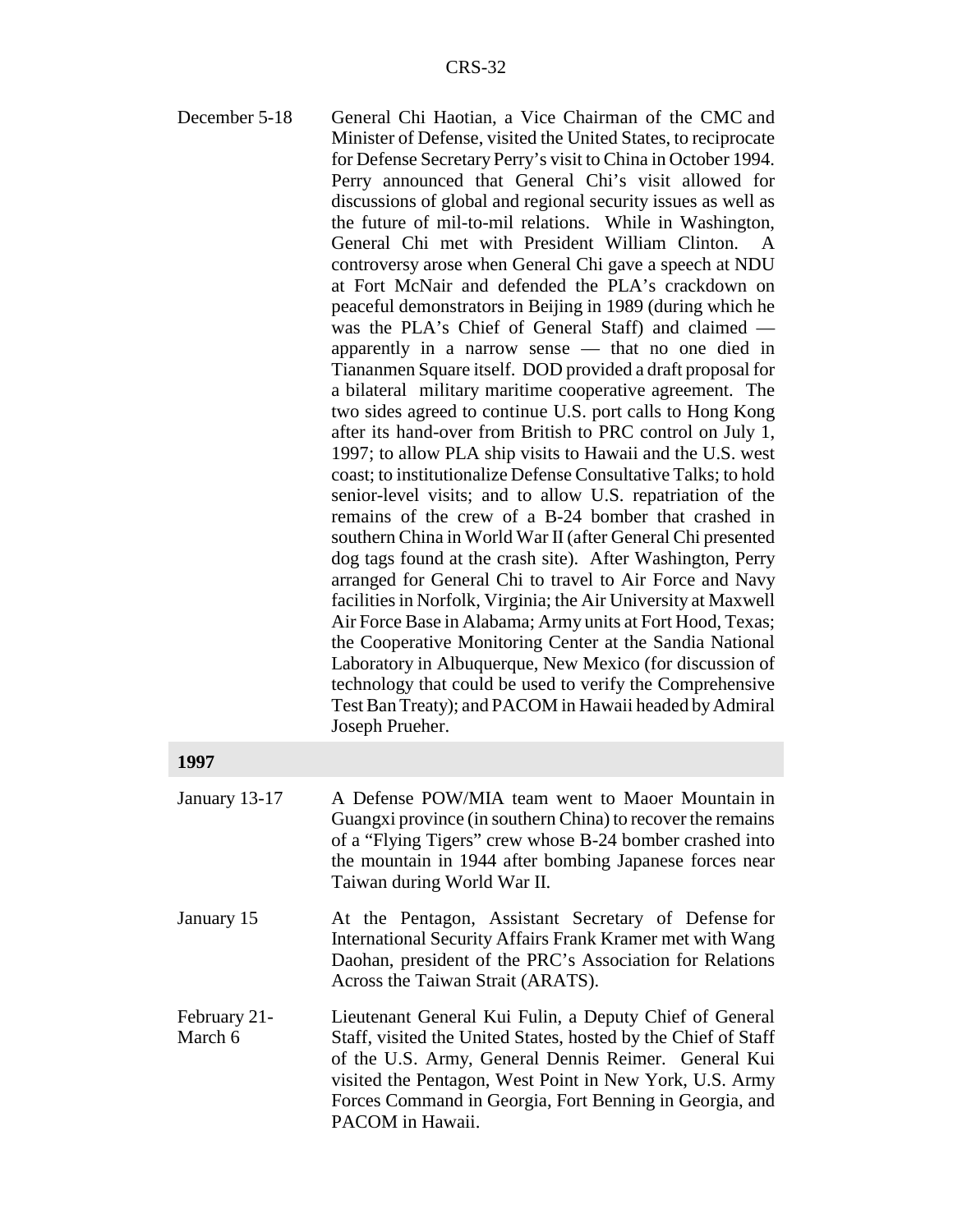| February 24-27 | The Principal Assistant Deputy Under Secretary of Defense  |
|----------------|------------------------------------------------------------|
|                | for Environmental Security, Gary Vest, visited Beijing to  |
|                | participate in the 1997 China Environment Forum and met    |
|                | with PLA leaders to discuss environmental security issues. |

March 9-25 PLA Naval ships (the Luhu-class destroyer Harbin, the Ludaclass destroyer Zhuhai, and the oiler Nanchang) visited Pearl Harbor, HI (March 9-13) and San Diego, CA (March 21-25), in the PLA Navy (PLAN)'s second ship visit to Pearl Harbor and first port call to the U.S. west coast. As part of the occasion, Vice Admiral He Pengfei (a PLAN Deputy Commander) and Vice Admiral Wang Yongguo (PLAN South Sea Fleet Commander) visited the United States.

- April Major General John Cowlings, Commandant of the Industrial College of the Armed Forces of the U.S. NDU, visited China.
- May 12-15 The Chairman of the Joint Chiefs of Staff, General John Shalikashvili, visited China, hosted by the PLA's Chief of General Staff, General Fu Quanyou. On May 14, 1997, Shalikashvili gave a speech at the PLA's NDU, in which he called for mil-to-mil contacts that are deeper, more frequent, more balanced, and more developed, in order to decrease suspicion, advance cooperation, and prevent miscalculations in a crisis. He called for a more equal exchange of information, confidence building measures (CBMs), military academic and functional exchanges, the PLA's participation in multinational military activities, and a regular dialogue between senior military leaders. He also urged the completion of the military maritime and air cooperative agreement. However, Shalikashvili reportedly got only a limited view of the PLA during a visit to the  $15<sup>th</sup>$  Airborne Army (in Hubei province).

On May 21, 1997, the Clinton Administration imposed sanctions on PRC entities and citizens for chemical weapons proliferation in Iran. (See CRS Report RL31555, *China and Proliferation of Weapons of Mass Destruction and Missiles: Policy Issues*.)

| July | Lieutenant General Xu Qiliang, Chief of Staff of the PLA Air<br>Force, led an education and training delegation to the United<br>States. |
|------|------------------------------------------------------------------------------------------------------------------------------------------|
| July | Lieutenant General Wu Quanxu, a Deputy Chief of General<br>Staff of the PLA, visited PACOM in Hawaii.                                    |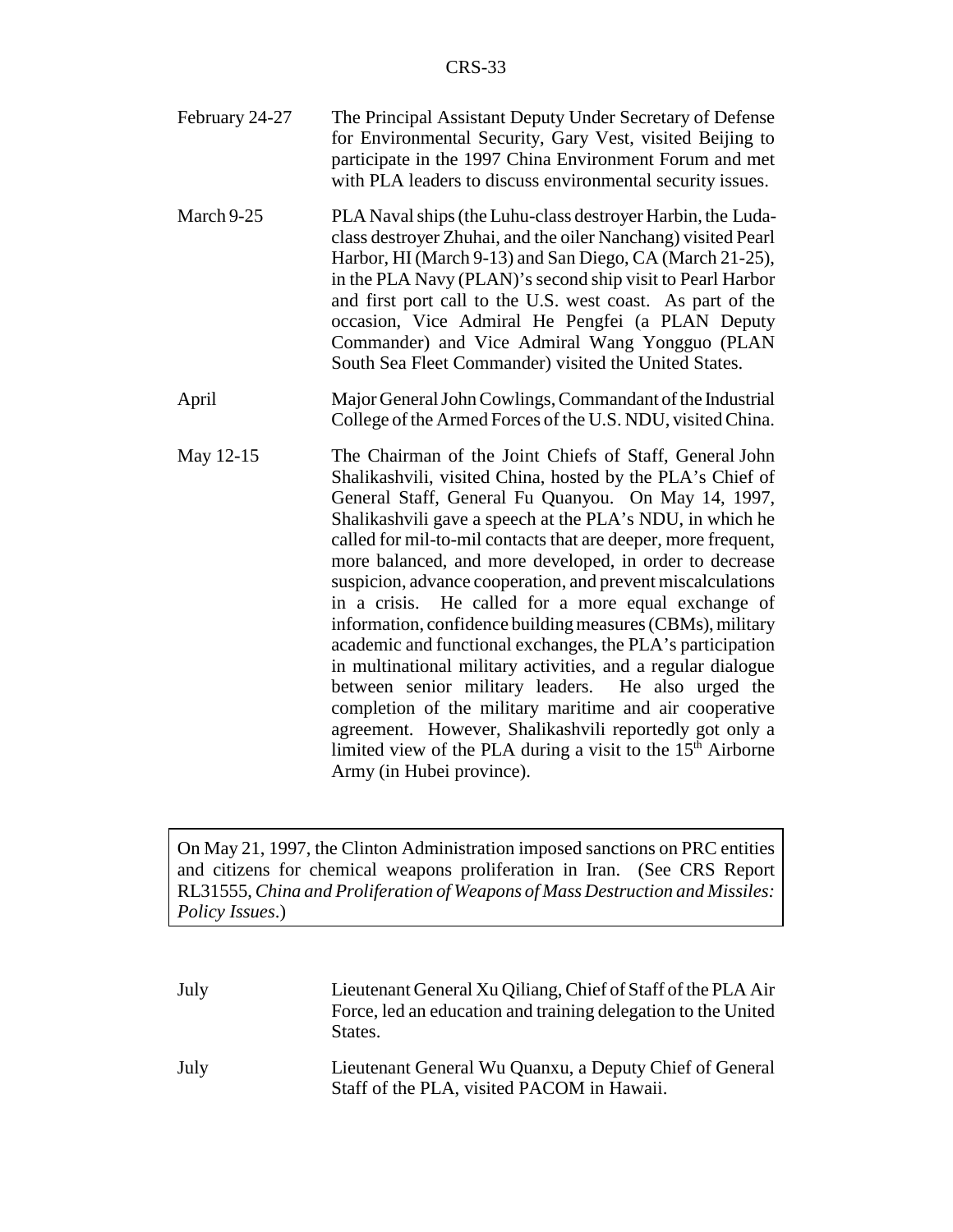- August 5-13 General Fu Quanyou, PLA Chief of General Staff, visited the United States. Secretary of Defense William Cohen and General John Shalikashvili welcomed Fu at the Pentagon with a 19-gun salute. General Fu also visited West Point in New York, Fort Bragg in North Carolina, Norfolk Naval Base in Virginia, Langley Air Force Base in Virginia, and PACOM in Hawaii. General Fu boarded a U.S. nuclear attack submarine and the USS Blue Ridge, the 7th Fleet's amphibious command ship.
- September 11-15 An Arleigh Burke-class destroyer, the USS John S. McCain, visited Qingdao. As part of the occasion, Commander of the U.S. Pacific Fleet, Admiral Archie Clemins, visited China and met with the Commander of the PLAN North Sea Fleet, Rear Admiral Zhang Dingfa.
- September 14-21 The Judge Advocate General of the U.S. Army, Major General Walter Huffman, visited China, including the Jinan Military Region, to discuss military law.
- September 22-26 The U.S. Army's Chief of Staff, General Dennis Reimer, visited China, along with the Army's Deputy Chief of Staff for Intelligence, Lieutenant General Claudia Kennedy. They met with Generals Chi Haotian and Fu Quanyou, and visited the  $6<sup>th</sup>$  Tank Division and an engineering regiment in the Beijing Military Region, and an artillery unit in the Nanjing Military Region. They also paid the first U.S. visit to the command headquarters of the Guangzhou Military Region.
- October 6 The Chief of Naval Operations, Admiral Jay Johnson, visited China and met with General Chi Haotian, General Fu Quanyou, and Admiral Shi Yunsheng, PLAN Commander.
- October Lieutenant General He Daoquan, a Vice President of the PLA's NDU, led a delegation to the United States (similar to the U.S. Capstone program for new general/flag officers).
- October 29 Jiang Zemin, General Secretary of the Communist Party of China, CMC Chairman, and PRC President, visited Washington for a summit with President Clinton. Among a number of agreements, they agreed to strengthen mil-to-mil contacts to minimize miscalculations, advance transparency, and strengthen communication. In the "U.S.-PRC Joint Statement," the Administration reiterated that it adheres to the "one China" policy and the principles in the three U.S.- PRC Joint Communiques, but did not mention the Taiwan Relations Act (TRA), the law governing U.S. relations with Taiwan (including security assistance for its self-defense).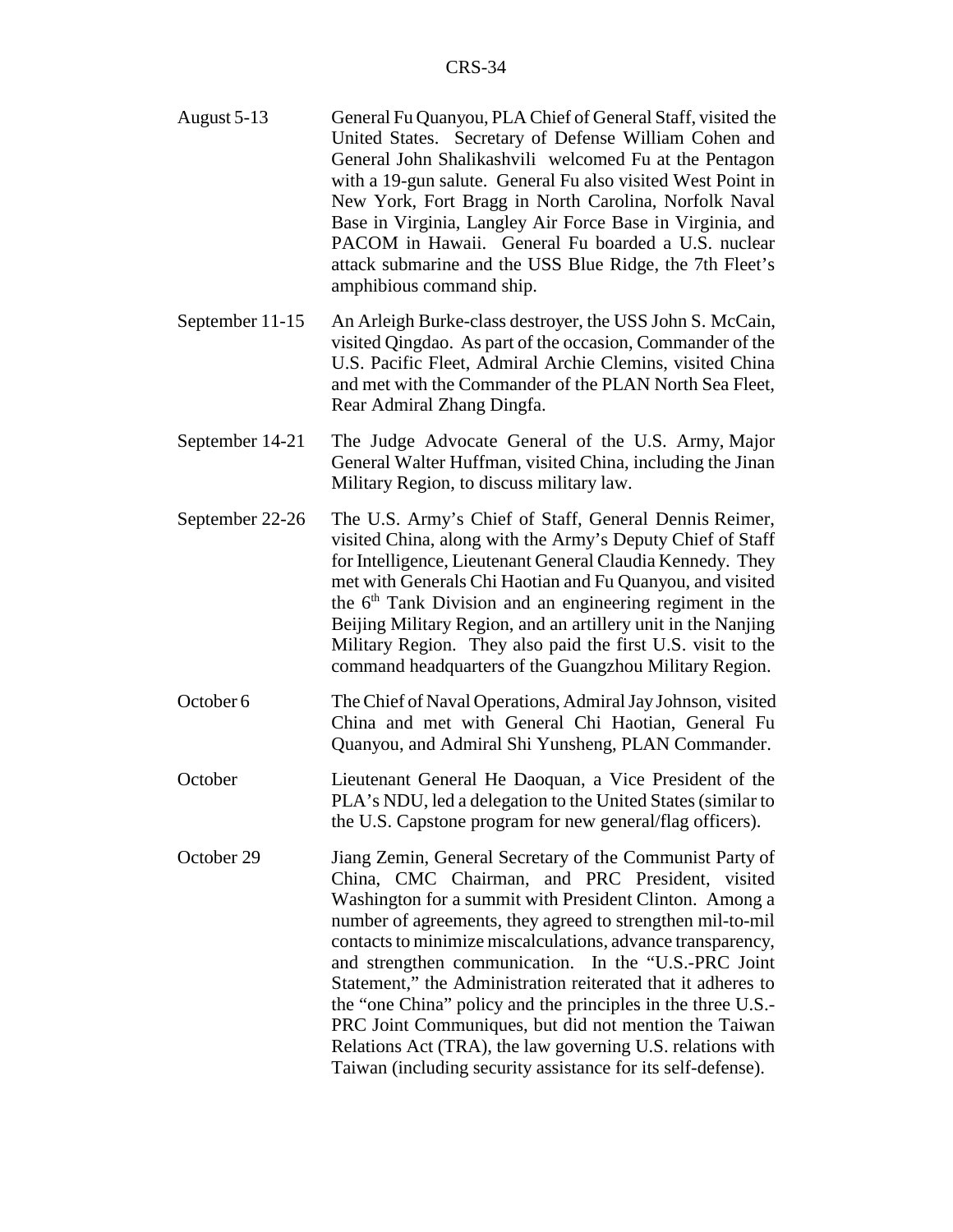- November Continuing a POW/MIA mission, a team from the U.S. Army's Central Identification Laboratory Hawaii (CILHI) returned to Maoer Mountain in southern China to recover additional remains from a B-24 bomber that crashed in 1944.
- December 8-19 PACOM Commander, Admiral Joseph Prueher, visited China and met with PRC leader Jiang Zemin, General Zhang Wannian, General Chi Haotian, General Fu Quanyou, among others. Prueher enjoyed what the PLA considered the broadest access ever granted to a visiting military official during one trip. Prueher visited the Jinan, Nanjing, and Guangzhou Military Regions. He visited the PLA Air Force Flight Test and Development Center in Cangzhou in Jinan, where he saw a static display of aircraft, after poor weather conditions apparently precluded a flight demonstration of F-7 and F-8 fighters. Prueher visited the 179<sup>th</sup> Infantry Division at the Nanjing Military Region, watched a live-fire assault demonstration, and toured a farm run by the PLA. At Zhanjiang, Prueher visited the PLA Navy's South Sea Fleet, where he observed a demonstration by the  $1<sup>st</sup>$  Marine Brigade, saw a new air-cushioned landing craft, and toured the destroyer Zhuhai. Prueher stressed future PLA-PACOM cooperation in peacekeeping and disaster relief training.
- December 11-12 Lieutenant General Xiong Guangkai, a PLA Deputy Chief of General Staff, visited the Pentagon to hold the first U.S.-PRC Defense Consultative Talks (DCT) with Under Secretary of Defense for Policy Walter Slocombe. During their summit in October, Presidents Clinton and Jiang had agreed to hold regular rounds of DCT. The two sides initialed the Military Maritime Consultative Agreement (MMCA) ("Agreement Between the Department of Defense of the United States of America and the Ministry of National Defense of the People's Republic of China on Establishing a Consultation Mechanism to Strengthen Military Maritime Safety").
- December The U.S. Air Force and Coast Guard conducted search-andrescue exercises in Hong Kong (with its Civil Aviation Department), after the British hand-over of Hong Kong to PRC sovereignty in July 1997. At a news briefing on July 7, 1998, the Pentagon said that the PLA observed this exercise.
- December A PLA training delegation visited the U.S. Army's premier National Training Center (NTC) at Fort Irwin in California.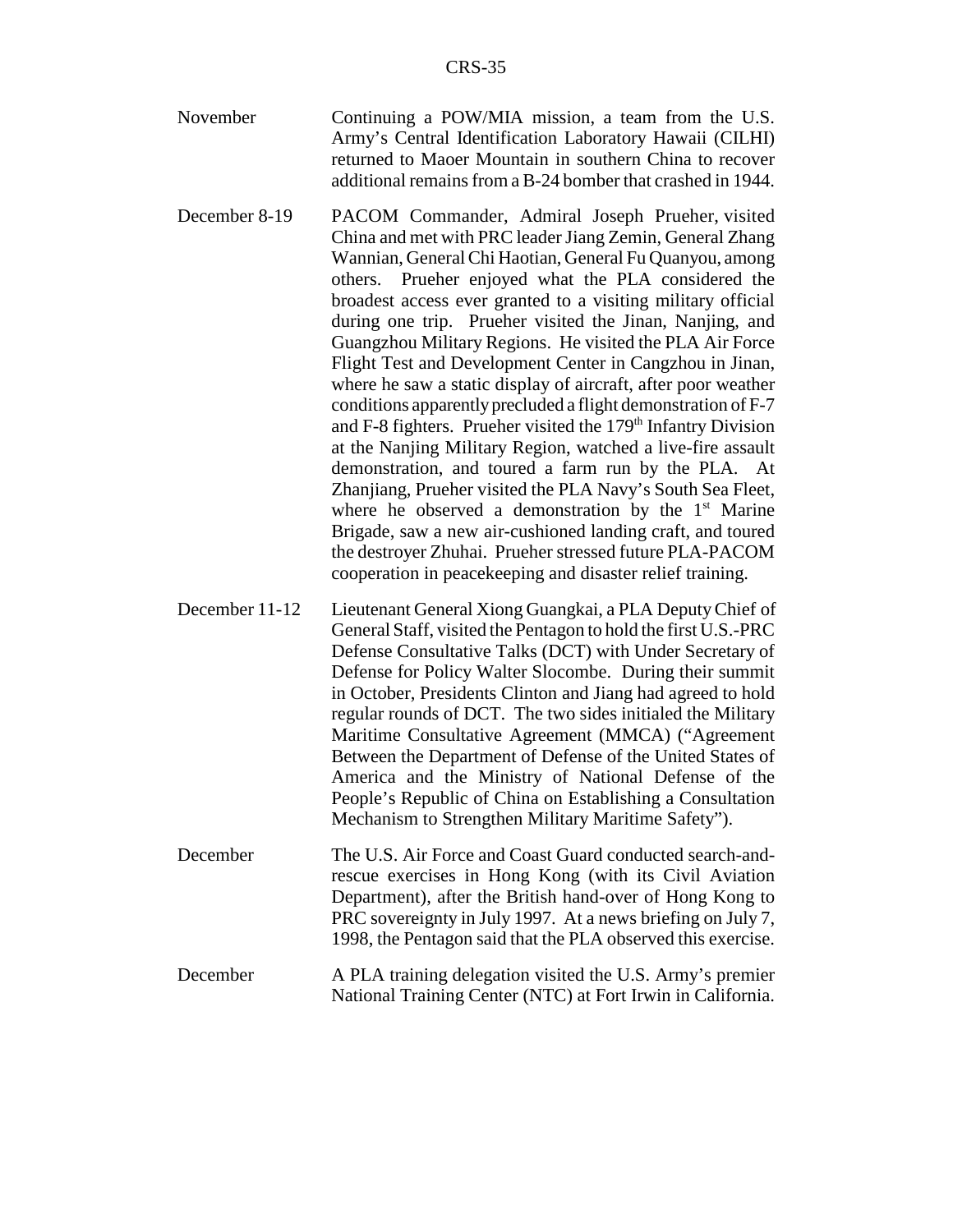## **1998**

| January 17-21         | Secretary of Defense William Cohen, accompanied by<br>Admiral Prueher (PACOM Commander), visited China.<br>signed the "Military Maritime Consultative<br>Cohen<br>Agreement (MMCA)," intended to set up a framework for<br>dialogue on how to minimize the chances of miscalculation<br>and accidents between U.S. and PLA forces operating at sea<br>or in the air. He said that Jiang Zemin and General Chi<br>Haotian promised that China did not plan to transfer to Iran<br>additional anti-ship cruise missiles. The PLA allowed Cohen<br>to be the first Western official to visit the Beijing Military<br>Region's Air Defense Command Center, a step that Cohen<br>called important and symbolic. However, the PLA denied<br>Cohen's request to visit China's National Command Center.<br>Cohen gave a speech at the PLA's Academy of Military<br>Science (AMS) and called for expanded mil-to-mil contacts<br>on: (1) defense environmental issues; (2) strategic nuclear<br>missile forces; (3) POW/MIA affairs; and (4) humanitarian<br>operations (as part of shifting contacts from those that build<br>confidence to those that advance real-world cooperation).<br>Cohen asked the PLA to allow U.S. access to PRC archives<br>to resolve questions about the fate of U.S. POW/MIAs in the<br>Korean War who might have been in prison camps in China. |
|-----------------------|------------------------------------------------------------------------------------------------------------------------------------------------------------------------------------------------------------------------------------------------------------------------------------------------------------------------------------------------------------------------------------------------------------------------------------------------------------------------------------------------------------------------------------------------------------------------------------------------------------------------------------------------------------------------------------------------------------------------------------------------------------------------------------------------------------------------------------------------------------------------------------------------------------------------------------------------------------------------------------------------------------------------------------------------------------------------------------------------------------------------------------------------------------------------------------------------------------------------------------------------------------------------------------------------------------------------------------------------------------------------|
| February 16-20        | For the first time, the PLA attended the Pacific Area Special<br>Operations Conference (PASOC) in Hawaii.                                                                                                                                                                                                                                                                                                                                                                                                                                                                                                                                                                                                                                                                                                                                                                                                                                                                                                                                                                                                                                                                                                                                                                                                                                                              |
| <b>March 14-24</b>    | A U.S. Army training delegation from the Training and<br>Doctrine Command (TRADOC) based at Fort Monroe, VA,<br>visited China. The Deputy Chief of Staff for Training, Major<br>General Leroy Goff and Assistant Deputy Chief of Staff for<br>Personnel, Major General David Ohle, led the delegation.<br>They saw the PLA's training base in Anhui province under<br>the Nanjing Military Region (similar to the NTC).                                                                                                                                                                                                                                                                                                                                                                                                                                                                                                                                                                                                                                                                                                                                                                                                                                                                                                                                                |
| March 29-<br>April 10 | General Wang Ke, Director of the GLD of the PLA, visited<br>the United States, hosted by the Under Secretary of Defense<br>for Acquisitions and Technology. General Wang visited<br>West Point in New York, Aberdeen Proving Ground in<br>Maryland, the Pentagon, Warner-Robins Air Logistics Center<br>in Georgia, the Defense Logistics Agency's Defense Supply<br>Center in Richmond, the USS Abraham Lincoln aircraft<br>carrier at Naval Air Station North Island (San Diego) in<br>California, and PACOM in Hawaii. At the Pentagon, DOD<br>provided briefings on: organizations for the DOD Logistics<br>Systems, Logistics Modernization Initiatives,<br>Joint<br>Logistics/Focused Logistics, DOD Outsourcing Process and<br>Experiences, DOD Military Retirement Systems, and the<br>Army's Integrated Training Area Management Program.                                                                                                                                                                                                                                                                                                                                                                                                                                                                                                                     |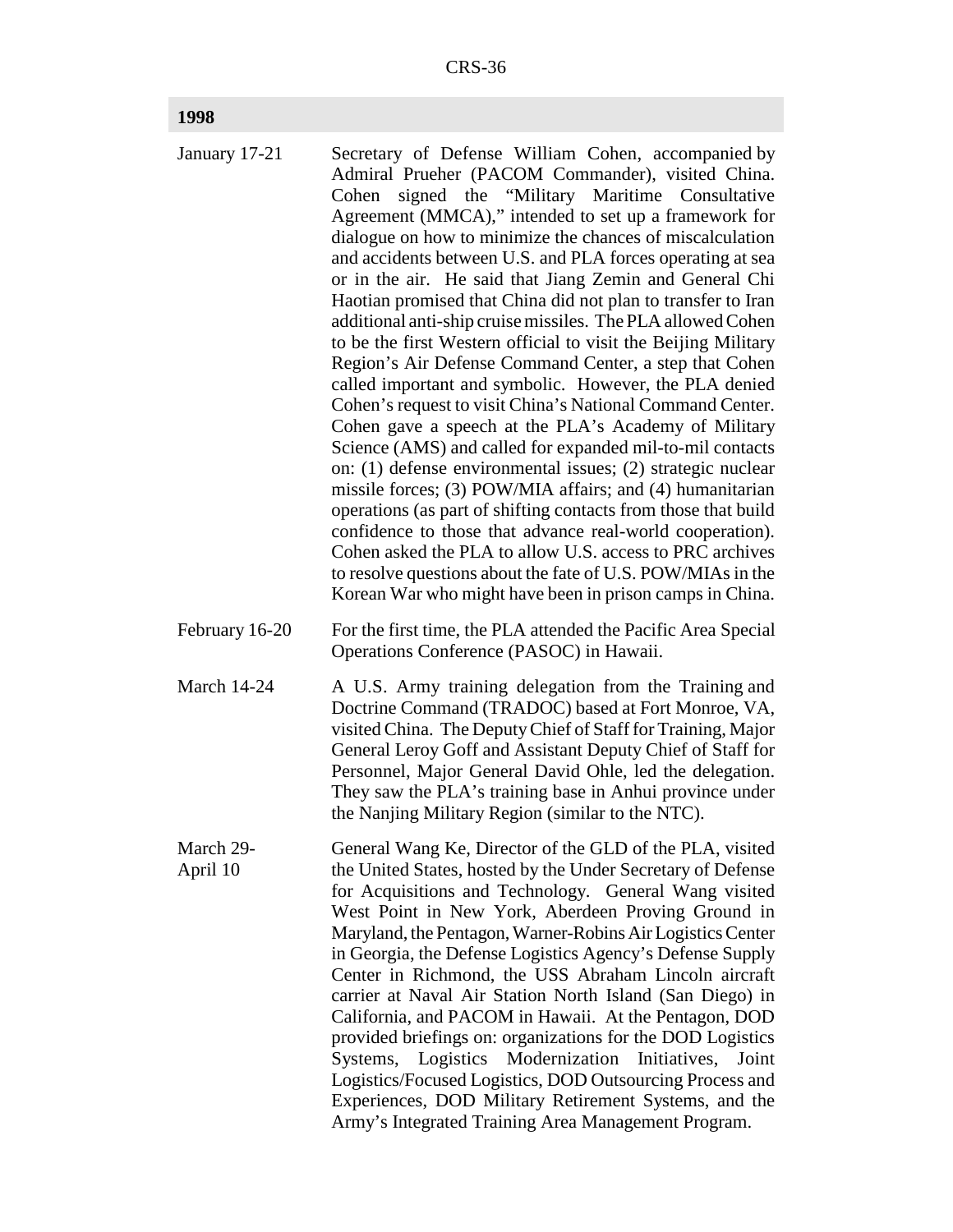In April 1998, the *New York Times* disclosed that the Justice Department had begun a criminal investigation into whether U.S. satellite manufacturers, Loral Space and Communications Ltd. and Hughes Electronics Corporation, violated export control laws. They allegedly provided expertise that China could use to improve its ballistic missiles, when the companies shared their technical findings with China on the cause of a PRC rocket's explosion while launching a U.S.-origin satellite in February 1996. The House set up the "Cox Committee" to investigate the allegations of corporate misconduct and policy mistakes. The Senate set up a task force. Congress also passed legislation to tighten control over satellite exports to China. (See CRS Report 98-485, *China: Possible Missile Technology Transfers Under U.S. Satellite Export Policy — Actions and Chronology*, and CRS Report RL30220, *China's Technology Acquisitions: Cox Committee's Report — Findings, Issues, and Recommendations*.)

| April 6-10  | The PLA went to PACOM's Military Operations and Law<br>Conference, organized by the Judge Advocate's office.                                                                                                                                                                                                                                                                                                                             |
|-------------|------------------------------------------------------------------------------------------------------------------------------------------------------------------------------------------------------------------------------------------------------------------------------------------------------------------------------------------------------------------------------------------------------------------------------------------|
| April 29-30 | The Defense Department and PLA held pre-talks on the<br>Military Maritime Consultative Agreement (MMCA).                                                                                                                                                                                                                                                                                                                                 |
| May $3-5$   | Assistant Secretary of Defense for International Security<br>Affairs Franklin Kramer visited Beijing.                                                                                                                                                                                                                                                                                                                                    |
| May 4-9     | The Chief of Staff of the U.S. Air Force, General Michael<br>Ryan, visited China. The PLA Air Force gave him a tour of<br>Foshan Air Base and allowed him to fly an F-7 fighter and<br>view an air-refuelable version of an FA-2. However, the<br>PLA Air Force denied General Ryan's requests to fly in a<br>SU-27 fighter, to see integration of the SU-27s into the units,<br>and to see progress on development of the F-10 fighter. |
| May         | A PLA delegation on military law visited the United States.                                                                                                                                                                                                                                                                                                                                                                              |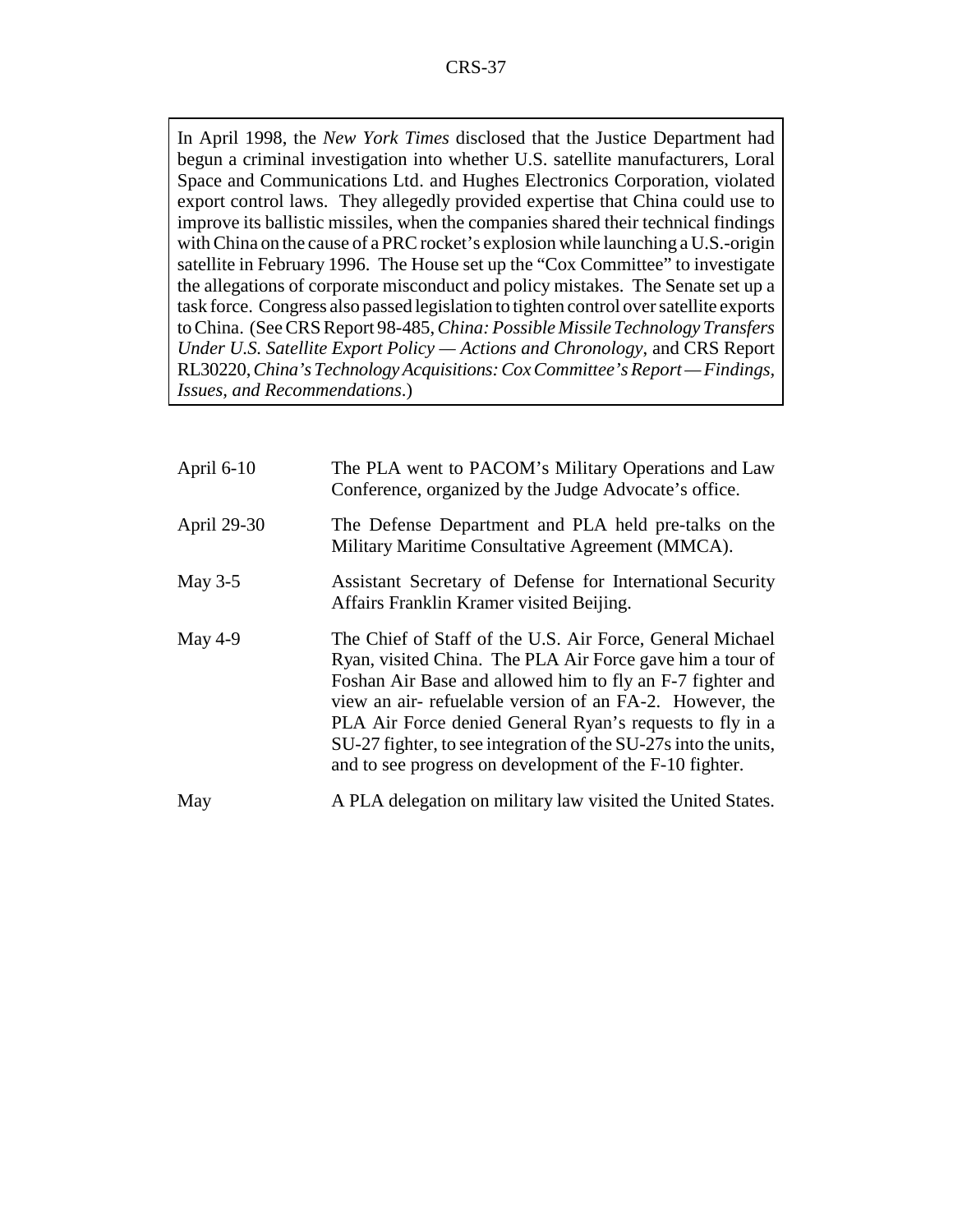| June 25-July 3    | President Clinton traveled to China to hold his second<br>summit with Jiang Zemin, following the summit in October<br>1997. They announced that the United States and China:<br>have a direct presidential "hot line" that was set up in May<br>1998; will not target strategic nuclear weapons under their<br>respective control at each other; will hold the first meeting<br>under the MMCA; will observe exercises of the other based<br>on reciprocity (meaning the PLA would also issue invitations<br>to U.S. observers); will cooperate in humanitarian assistance;<br>and will cooperate in military environmental security.<br>However, China only agreed to study whether to join the<br>Missile Technology Control Regime (MTCR) and did not<br>agree to open archives to allow U.S. research on POW/MIAs<br>from the Korean War. In Shanghai on June 30, Clinton<br>stated the so-called "Three Noes" of non-support for<br>Taiwan's independence; non-support for two Chinas or one<br>China and one Taiwan; and non-support for Taiwan's<br>membership in international bodies requiring statehood. |
|-------------------|--------------------------------------------------------------------------------------------------------------------------------------------------------------------------------------------------------------------------------------------------------------------------------------------------------------------------------------------------------------------------------------------------------------------------------------------------------------------------------------------------------------------------------------------------------------------------------------------------------------------------------------------------------------------------------------------------------------------------------------------------------------------------------------------------------------------------------------------------------------------------------------------------------------------------------------------------------------------------------------------------------------------------------------------------------------------------------------------------------------------|
| <b>July 9-24</b>  | At U.S. invitation, the PLA sent two observers to Cope<br>Thunder 98-4, a multinational air exercise held at Eielson<br>and Elmendorf Air Force Bases in Alaska. The air forces of<br>the United States, United Kingdom, Australia, Japan, and<br>Singapore participated in the exercise, which was designed<br>to sharpen air combat skills, exchange air operational tactics,<br>and promote closer relations. Pilots flew a variety of aircraft<br>in air-to-air and air-to-ground combat missions, and combat<br>support missions against a realistic set of threats. Russia,<br>Brunei, Malaysia, Thailand, and the Philippines also sent<br>military observers.                                                                                                                                                                                                                                                                                                                                                                                                                                              |
| July 14-15        | In Beijing, the DOD and PLA held the first plenary meeting<br>under the MMCA.                                                                                                                                                                                                                                                                                                                                                                                                                                                                                                                                                                                                                                                                                                                                                                                                                                                                                                                                                                                                                                      |
| <b>July 15-20</b> | At U.S. invitation, the PLA Navy sent two observers to<br>RIMPAC 1998, the first time the PLA observed this<br>multinational naval exercise based in Hawaii in the Pacific<br>The naval forces of the United States, Australia,<br>Ocean.<br>Canada, Chile, Japan, and South Korea participated in the<br>exercise, which was designed to enhance their tactical<br>capabilities in maritime operations. During part of the<br>U.S. Navy hosted<br>exercise,<br>the<br>the PLA Navy's                                                                                                                                                                                                                                                                                                                                                                                                                                                                                                                                                                                                                              |

representatives on board the USS Coronado (the 3<sup>rd</sup> Fleet's command ship), the USS Carl Vinson aircraft carrier, the USS Paul Hamilton (an Arleigh Burke-class destroyer), and the USS Antietam (a Ticonderoga-class cruiser).

July 20-26 PLA Deputy Chief of General Staff, Lieutenant General Qian Shugen, visited the United States.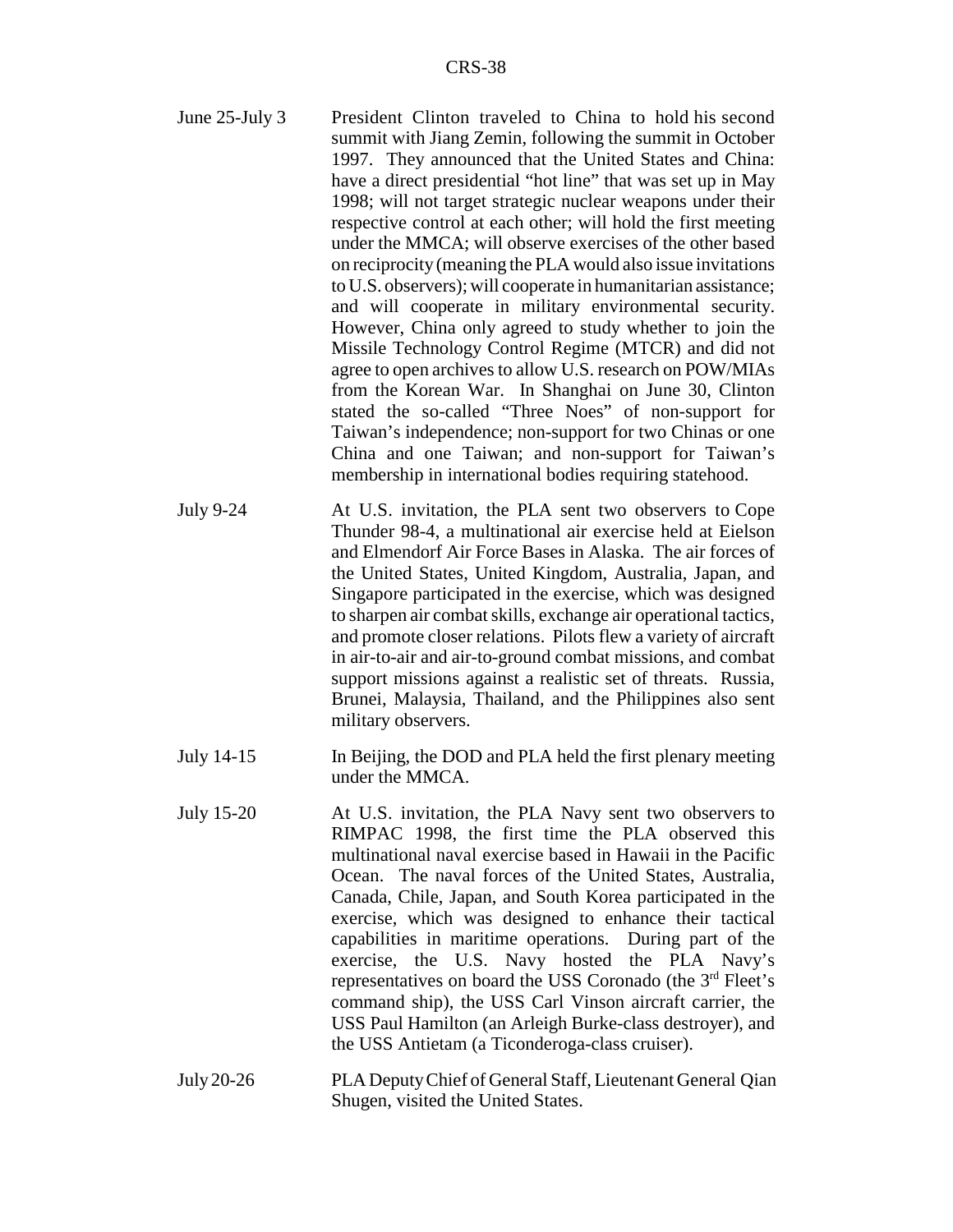| July                | A PRC civilian and military delegation visited the United<br>States, including Pensacola, FL, to discuss air traffic control<br>with the Federal Aviation Administration, Departments of<br>Commerce and Defense, and the U.S. Air Force.                                                                                                    |
|---------------------|----------------------------------------------------------------------------------------------------------------------------------------------------------------------------------------------------------------------------------------------------------------------------------------------------------------------------------------------|
| August 2-6          | The command ship of the $7th$ Fleet, USS Blue Ridge, and a<br>destroyer, USS John S. McCain, visited Qingdao. As part of<br>the occasion, Vice Admiral Robert Natter, Commander of the<br>7 <sup>th</sup> Fleet, visited and met with Vice Admiral Shi Yunsheng,<br>PLAN Commander, and Vice Admiral He Pengfei, a PLAN<br>Deputy Commander. |
| <b>August 16-23</b> | The Commandant of the Army War College, Major General<br>Robert Scales, and the U.S. Army's Chief of Military<br>History, Brigadier General John Mountcastle, visited Beijing,<br>Tianjin, and Nanjing, and discussed the PLA's historical<br>campaigns.                                                                                     |
| September 12-20     | NDU President, Lieutenant General Richard Chilcoat, visited<br>China, including Hong Kong, Beijing, Xian, and Dalian.                                                                                                                                                                                                                        |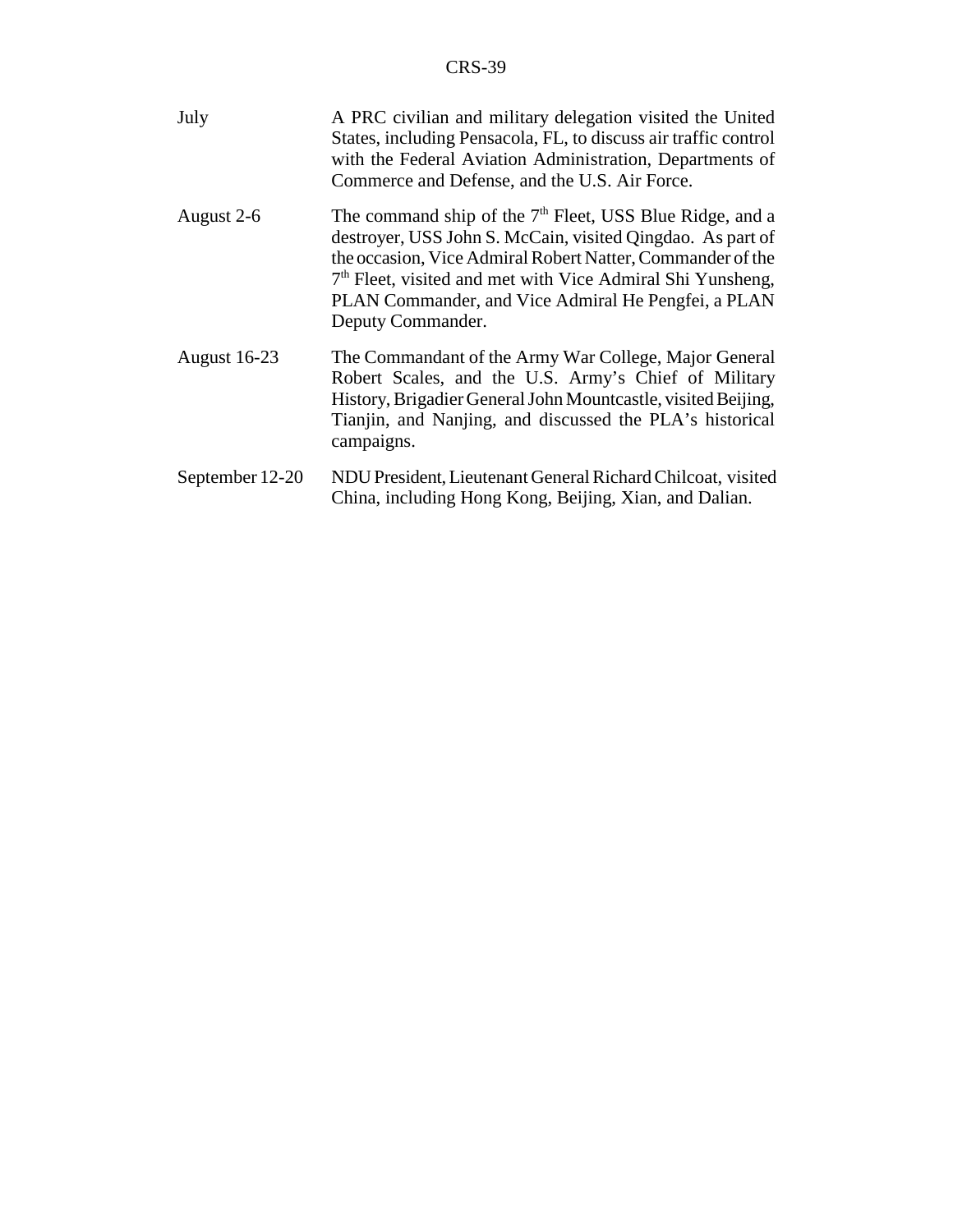- September 14-24 General Zhang Wannian, a Vice Chairman of the CMC and highest-ranking PLA officer, visited the United States. However, with General Shalikashvili's disappointment with the lack of transparency and reciprocity shown to him by the PLA during his trip to China in May 1997, Secretary of Defense William Cohen invoked the "Shali Prohibitions" in restricting General Zhang's exposure to the U.S. military during his visits to the Pentagon, Fort Benning in Georgia, and Nellis Air Force Base in Nevada. President Clinton met with General Zhang at the White House. At a news conference on September 15, 1998, Secretary Cohen announced that he and General Zhang signed an agreement on cooperation in environmental security ("Joint Statement on the Exchange of Information by the United States Department of Defense and the Chinese Ministry of National Defense on Military Environmental Protection"); discussed weapons proliferation and international terrorism; and agreed to conduct sand table exercises on disaster relief and humanitarian assistance in 1999, to have a ship visit by the PLA Navy in 1999, to conduct a seminar on maritime search and rescue, to allow each other to observe specific military exercises, to exchange military students, and to allow a PRC delegation to visit the Cooperative Monitoring Center at the Sandia National Laboratory. However, Cohen did not announce any progress in following up on U.S. concerns about Korean War POW/MIA cases, non-targeting of strategic nuclear forces (involving the Strategic Command (STRATCOM) and the PLA's Second Artillery), PLA threats against Taiwan, or weapons nonproliferation. General Zhang cited President Clinton's statements in China in June about the U.S. "one China" policy and the "Three Noes," while Secretary Cohen stressed peaceful resolution and said that Clinton reiterated commitment to the Taiwan Relations Act.
- October 20-21 Under Secretary of Defense for Policy Walter Slocombe visited Beijing for the second DCT and met with Generals Zhang Wannian and Chi Haotian (CMC Vice Chairmen), and Lieutenant General Xiong Guangkai. They discussed global and regional security issues, defense relations in the Asia-Pacific region, military strategy and modernization, and milto-mil contacts in 1999 ("Gameplan for 1999 U.S.-Sino Defense Exchanges"). The PLA raised objections to the U.S. plan to field theater missile defense systems.
- November 1 Secretary of Defense Cohen visited Hong Kong (on his way to South Korea and Japan) to underscore the U.S. determination to continue its defense involvement there, including ship visits, after its hand-over to PRC rule.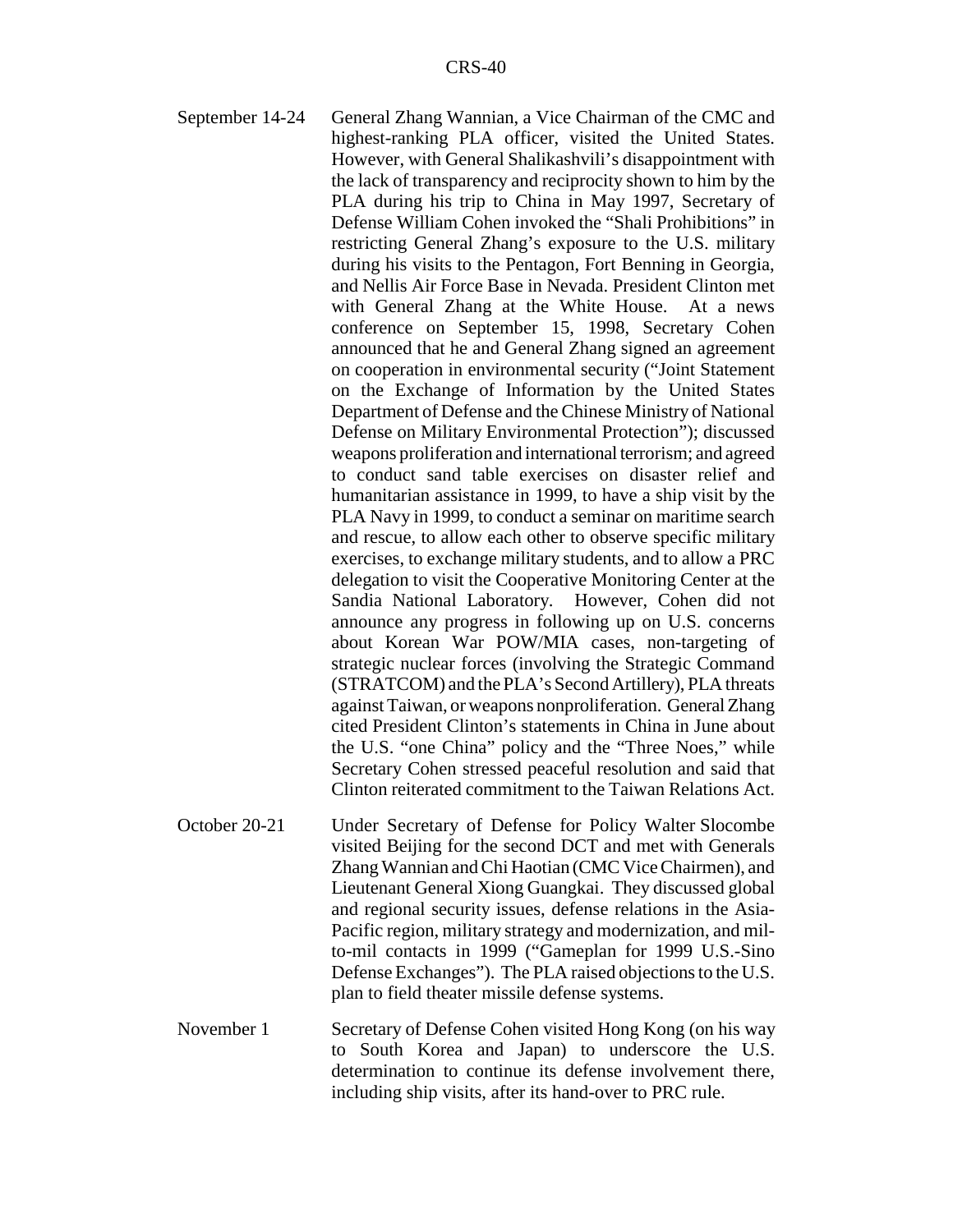- November 9-14 PACOM Commander, Admiral Joseph Prueher, visited China, along with Lieutenant General Carl Fulford (Commander of U.S. Marine Forces Pacific) and Major General Earl Hailston (Director for Strategic Planning and Policy). They met with General Zhang Wannian (a CMC Vice Chairman), General Fu Quanyou (Chief of General Staff), General Wang Ke (GLD Director), and Lieutenant General Xiong Guangkai (a Deputy Chief of General Staff). The PLA arranged for visits to the  $47<sup>th</sup>$  Group Army based near Xian and a subordinate air defense brigade, in granting the first foreign military access to these two commands. Admiral Prueher also visited the PLA Air Force's 28<sup>th</sup> Air Attack Division in Hangzhou and observed ordnance loading of A-5 bombers and a live-fire demonstration of an air-toground attack by A-5s. He then toured a Jiangwei-class frigate of the PLA Navy in Shanghai.
- December 1-4 U.S. and PLA military forces participated in an annual search and rescue exercise (HK SAREX 98) held by Hong Kong's Civil Aviation Department.
- December 4 PACOM Commander, Admiral Joseph Prueher, visited Hong Kong and met with Major Generals Zhou Borong and Xiong Ziren, Deputy Commander and Political Commissar of PLA forces there.
- December 4-8 A U.S. Navy frigate, the USS Vandegrift, visited Shanghai. As part of the port call, Rear Admiral Harry Highfill, Commander of the U.S.  $7<sup>th</sup>$  Fleet's Amphibious Force, met with Rear Admiral Hou Yuexi, Commander of the Shanghai Naval Base. The PLAN arranged for Admiral Highfill to tour the PLAN's Jiangwei-class frigate, the Anqing.
- December 9-11 Military maritime consultative talks (under the MMCA) between the U.S. Navy and PLAN took place near San Diego, CA. The PLAN delegation, led by Captain Shen Hao, Director of the PLAN Operations Department, stayed at the Naval Amphibious Base at Coronado and toured a U.S. destroyer (USS Stetham) and the U.S. Navy's Maritime Ship Handling Simulator at the San Diego Naval Station.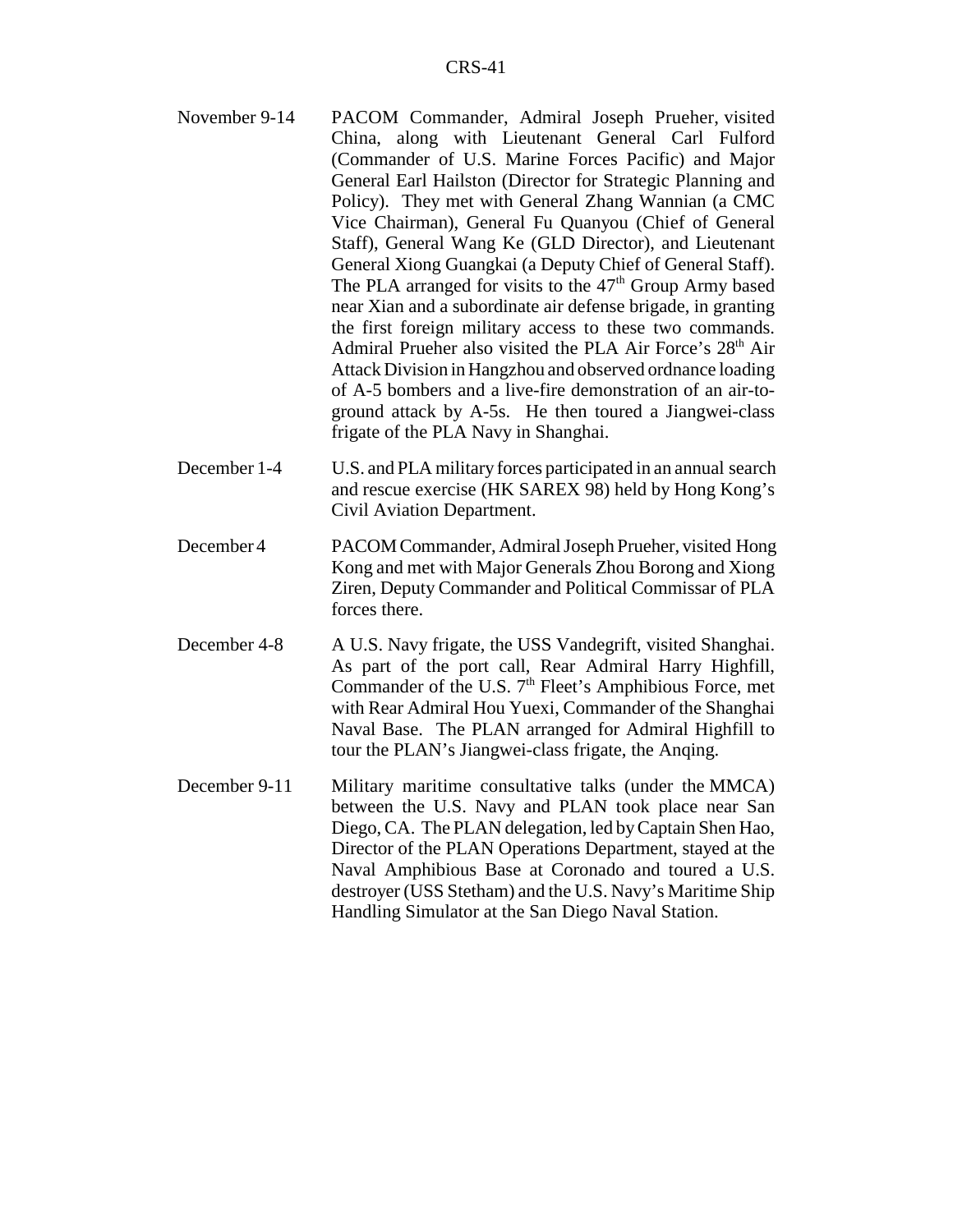#### **1999**

At the end of 1998 and start of 1999, the *New York Times* and *Wall Street Journal* disclosed that the Cox Committee was looking at the Clinton Administration's investigation that began in 1995 into whether China obtained secret U.S. nuclear weapons data, in addition to missile technology associated with satellite launches. On April 21, 1999, the Director of Central Intelligence confirmed that "China obtained by espionage classified U.S. nuclear weapons information that probably accelerated its program to develop future nuclear weapons." However, it was uncertain whether China obtained documentation or blueprints, and China also benefitted from information obtained from a wide variety of sources, including open sources (unclassified information) and China's own efforts. (See CRS Report RL30143, *China: Suspected Acquisition of U.S. Nuclear Weapon Secrets*, and CRS Report RL30220, *China's Technology Acquisitions: Cox Committee's Report — Findings, Issues, and Recommendations*.)

- January 19-26 The Director of the Defense POW/MIA Office, Deputy Assistant Secretary of Defense Robert Jones, visited China to seek the PLA's cooperation in accounting for U.S. POW/MIAs from the Korean War, specifically seeking U.S. access to PLA archives, veterans, and a film with information about POW camps in China.
- March President of the PLA's NDU, General Xing Shizhong, visited Washington and gave a speech at the U.S. NDU at Fort McNair on March 18, 1999. The Pentagon arranged for General Xing to visit Norfolk Naval Base in Virginia, receive a briefing on the U.S. Navy's "Network Centric Warfare" in Rhode Island, visit Fort Hood in Texas and receive a briefing on Task Force XXI (an experimental warfighting force in the Army), and see the Air Warfare Center at Nellis Air Force Base in Nevada. However, the Defense Department denied the PLA delegation's access to observe the Red Flag combat training exercise at Nellis Air Force Base.

In April 1999, under congressional pressure, the Clinton Administration approved a potential sale of long-range early warning radars to Taiwan. (See CRS Report RL30957, *Taiwan: Major U.S. Arms Sales Since 1990*.)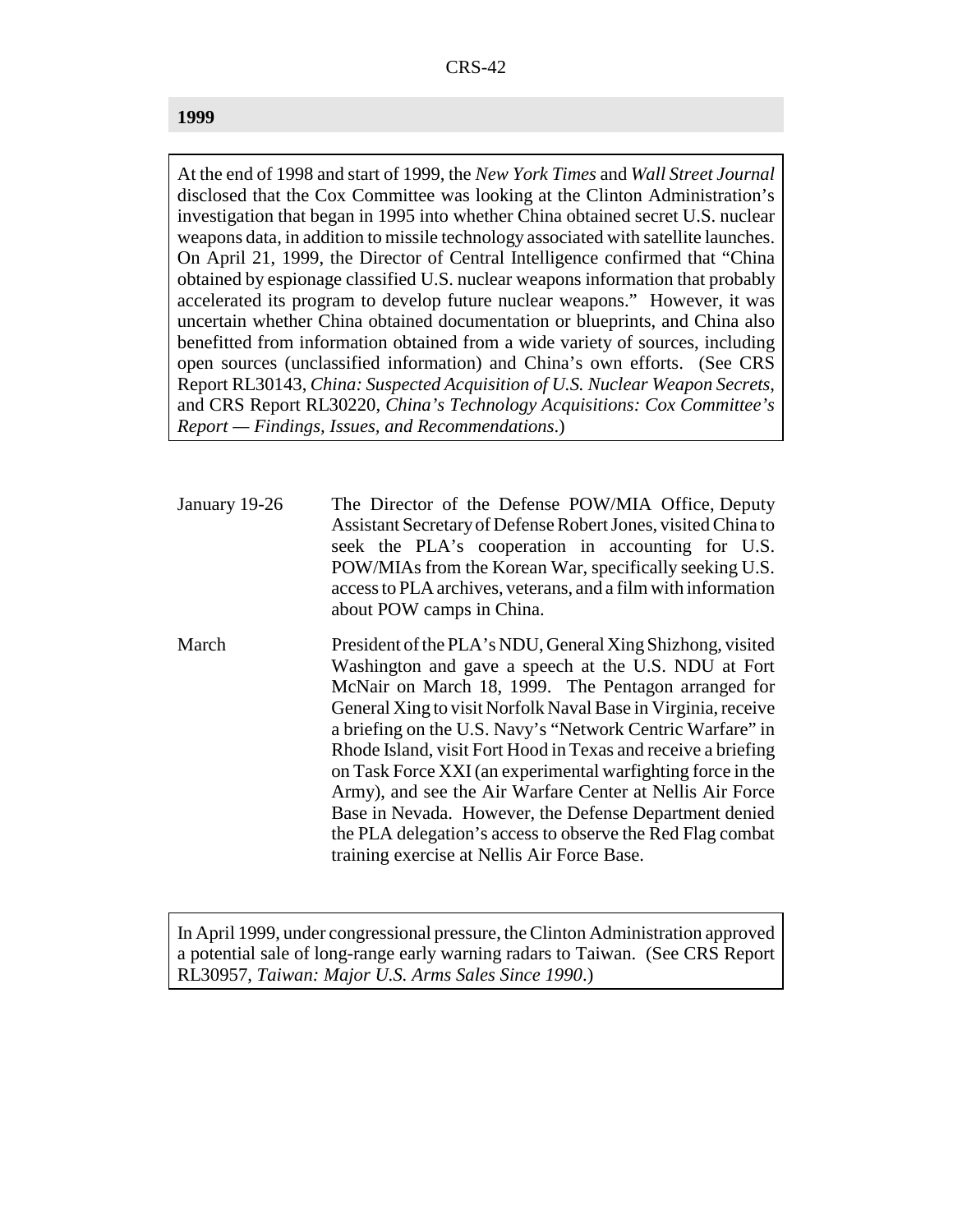On May 7, 1999, U.S.-led NATO forces bombed the PRC's embassy in Belgrade, Yugoslavia, having mistakenly targeted it as a military supply facility belonging to Yugoslav President Slobodan Milosevic whose Serbian forces attacked Kosovo. Despite President Clinton's apology, the PRC angrily suspended mil-to-mil contacts, allowed protesters to attack violently U.S. diplomatic facilities in China, and denied ship visits to Hong Kong by the U.S. Navy until September 1999. In July 1999, the United States agreed to pay \$4.5 million in compensation for PRC casualties. In FY2001 legislation, Congress appropriated \$28 million to compensate for damages to China's embassy.

- May **A** U.S. Navy working group under the MMCA visited Qingdao to discuss international standards of communication at sea.
- May 9-20 A PRC delegation that included PLA officers visited the United States to discuss air traffic control. On May 18, 1999, they visited Edwards Air Force Base in California and received a briefing on daily planning, integration, and control of civilian and military operations.

In May 1999, as required by the National Defense Authorization Act for FY1999 (P.L. 105-261), Secretary of Defense Cohen submitted the unclassified version of the "Report to Congress on Theater Missile Defense Architecture Options for the Asia-Pacific Region." Congress required a report on theater missile defense systems that could be transferred to Japan, South Korea, and Taiwan, which the conference report called "key regional allies." (See CRS Report RL30379, *Missile Defense Options for Japan, South Korea, and Taiwan: A Review of the Defense Department Report to Congress*.)

On July 9, 1999, Taiwan President Lee Teng-hui characterized the cross-strait relationship as "special state-to-state ties," sparking military tensions with the PLA. The Clinton Administration responded that Lee's statement was not helpful and reaffirmed the "one China" policy. The PLA flew fighters across the "center" line of the Taiwan Strait and conducted exercises along the coast opposite Taiwan. In early September, CMC Vice Chairman General Zhang Wannian personally directed a major, joint landing exercise. A tragic earthquake in Taiwan on September 21 defused the tensions. (See CRS Report RL30341, *China/Taiwan: Evolution of the "One China" Policy — Key Statements From Washington, Beijing, and Taipei*.)

November 19-21 Deputy Assistant Secretary of Defense for Asian and Pacific Affairs Kurt Campbell and Major General (USMC) Michael Hagee, PACOM's Director for Strategic Planning and Policy (J5), visited Beijing to discuss resuming military contacts.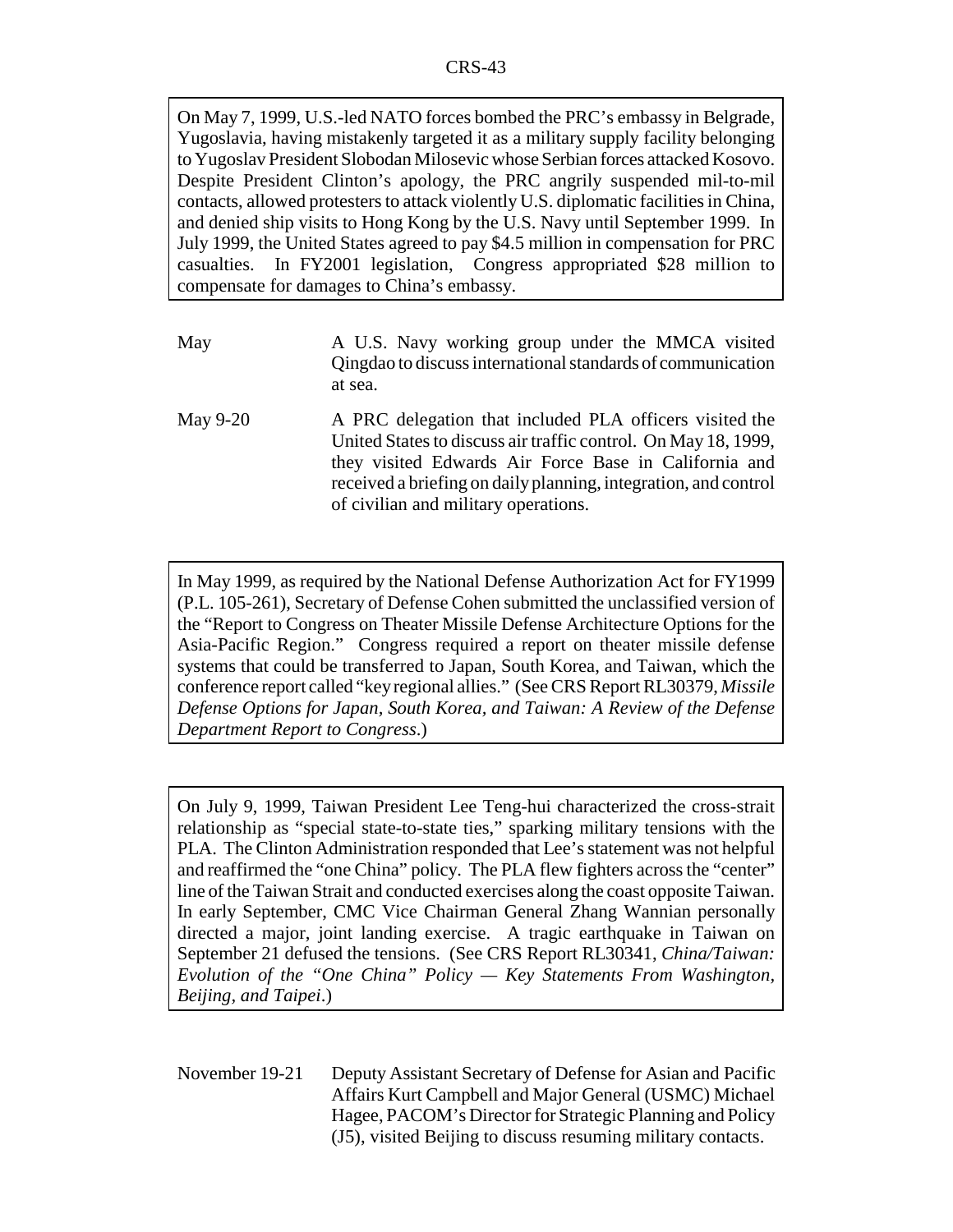| December 1-4 | U.S. military and PLA forces participated in Hong Kong's |
|--------------|----------------------------------------------------------|
|              | annual search and rescue exercise.                       |

**2000**

| 4VVV           |                                                                                                                                                                                                                                                                                                                                                                                                                                                                                                                                                                                                                                                                              |
|----------------|------------------------------------------------------------------------------------------------------------------------------------------------------------------------------------------------------------------------------------------------------------------------------------------------------------------------------------------------------------------------------------------------------------------------------------------------------------------------------------------------------------------------------------------------------------------------------------------------------------------------------------------------------------------------------|
| January 24-26  | Resuming contacts, Lieutenant General Xiong Guangkai (a<br>Deputy Chief of General Staff) visited Washington to hold<br>the third DCT with Under Secretary of Defense for Policy<br>Slocombe. They discussed the program for mil-to-mil<br>contacts in 2000, international security issues, U.S. strategy<br>in Asia, the PLA's missile buildup, Taiwan, missile defense,<br>weapons proliferation, and North Korea. Xiong met with<br>Secretary of Defense Cohen, Chairman of the Joint Chiefs<br>General Henry Shelton, Deputy National Security Advisor<br>James Steinberg, Under Secretary of State Thomas Pickering,<br>and State Department Senior Advisor John Holum. |
| February 17-18 | Deputy Secretary of State Strobe Talbott, Under Secretary of<br>Defense for Policy Walter Slocombe, Vice Chairman of the<br>Joint Chiefs of Staff General Joseph Ralston, and Deputy<br>National Security Advisor James Steinberg visited Beijing<br>(after visiting Tokyo) for a strategic dialogue. They met with<br>CMC Vice Chairman General Zhang Wannian, who raised<br>the Taiwan issue, including U.S. arms sales to Taiwan.                                                                                                                                                                                                                                         |

On February 21, 2000, ahead of Taiwan's presidential election on March 18, 2000, the PRC issued its second Taiwan White Paper, which declared a threat to use force against Taiwan if a serious development leads to Taiwan's separation from China in any name, if there is foreign invasion or occupation of Taiwan, or if Taiwan's government indefinitely refuses to negotiate national unification (called the "Three Ifs"). Under Secretary of Defense Slocombe, who was just in Beijing but was given no indication that the PRC would issue the White Paper and the threat, responded forcefully on February 22 by warning that China would face "incalculable consequences" if it used force against Taiwan. (See CRS Report RL30341, *China/Taiwan: Evolution of the "One China" Policy — Key Statements from Washington, Beijing, and Taipei*.)

| February 27-<br>March 2 | PACOM Commander, Admiral Dennis Blair, visited China<br>and discussed tensions over Taiwan with Chief of General<br>Staff, General Fu Quanyou, and General Chi Haotian.                                     |
|-------------------------|-------------------------------------------------------------------------------------------------------------------------------------------------------------------------------------------------------------|
| March $10-12$           | Secretary of Defense William Cohen visited Hong Kong and<br>discussed issues such as port calls by the U.S. Navy and the<br>prevention of trans-shipments of advanced U.S. technology<br>to mainland China. |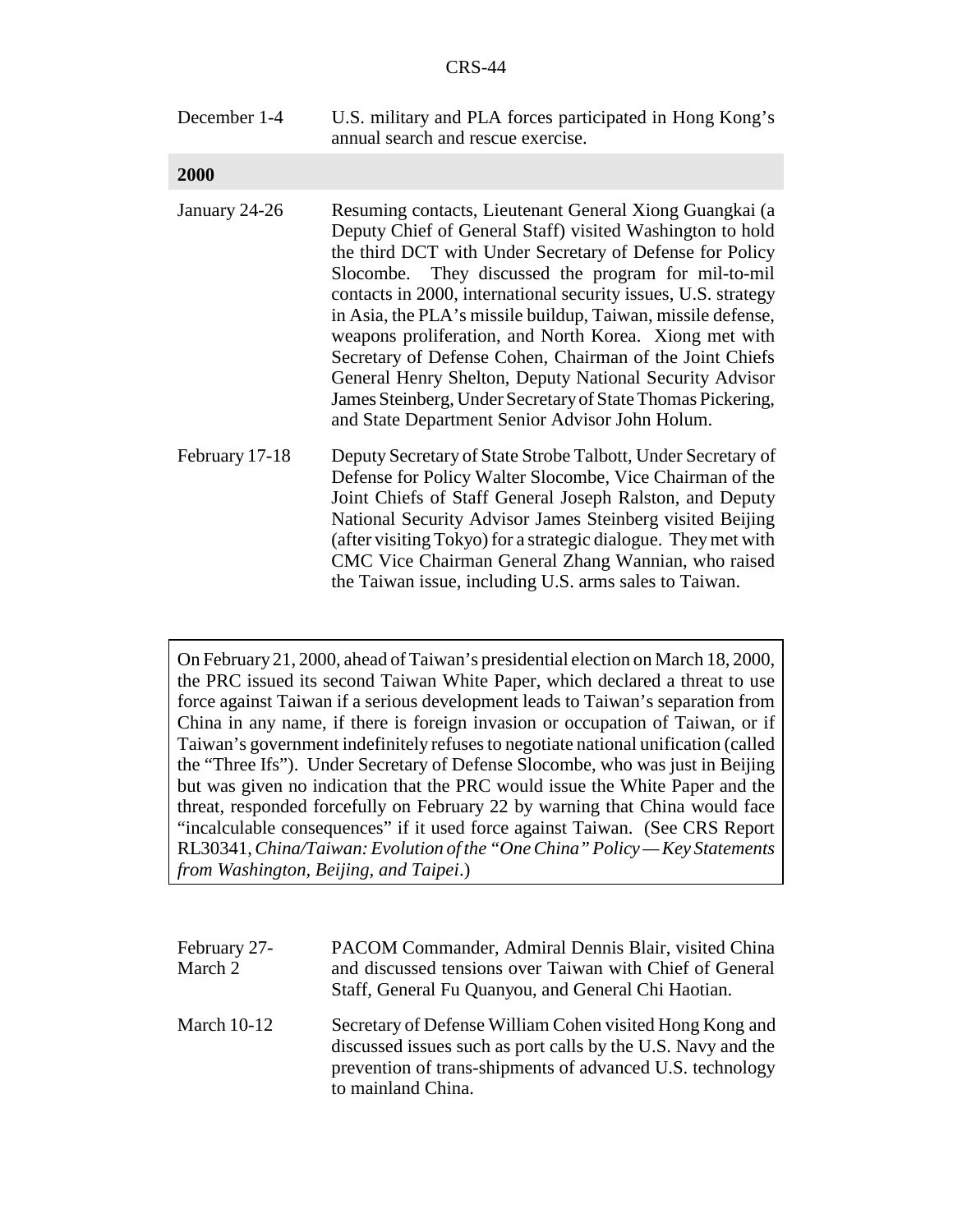- March 27-29 A working group under the MMCA held a planning meeting in China.
- April 14-22 PLAN Commander, Admiral Shi Yunsheng, visited the United States, coinciding with an annual round of U.S.- Taiwan arms sales talks in Washington. Admiral Shi met with Secretary of Defense Cohen, Vice Chairman of the Joint Chiefs of Staff General Richard Myers, and Chief of Naval Operations Admiral Jay Johnson.

In April 2000, during a round of annual arms sales talks, the Clinton Administration approved a request from Taiwan's military to purchase AIM-120 Advanced Medium-Range Air-to-Air Missiles (AMRAAMs). (See CRS Report RL30957, *Taiwan: Major U.S. Arms Sales Since 1990*.)

| May 28-June 3 | PACOM in Hawaii hosted the second plenary meeting under<br>the MMCA. PACOM's Director for Strategic Planning and<br>Policy (J5), Major General Michael Hagee (USMC), and the<br>PLA's Deputy Chief of Staff, Rear Admiral Wang Yucheng,<br>led the proceedings. They reviewed a mutually-produced<br>document, "A Study on Sino-U.S. Maritime Navigational<br>Safety, Including Communications." |
|---------------|--------------------------------------------------------------------------------------------------------------------------------------------------------------------------------------------------------------------------------------------------------------------------------------------------------------------------------------------------------------------------------------------------|
| June 13-14    | Assistant Secretary of Defense for International Security<br>Affairs Frank Kramer visited Beijing and met with Major<br>General Zhan Maohai, Lieutenant General Xiong Guangkai,<br>and General Chi Haotian to plan Secretary of Defense<br>Cohen's visit to China.                                                                                                                               |
| June 13-21    | Superintendent of the U.S. Military Academy (West Point),<br>Lieutenant General Daniel Christman, visited China. He met<br>with General Chi Haotian and visited the PLA's Armored<br>Force Engineering Academy, where he was the first<br>American to have access to a PLA Type-96 main battle tank.                                                                                             |
| June 18-23    | Nanjing Military Region Commander Liang Guanglie led a<br>PLA delegation to visit PACOM in Hawaii and met with<br><b>Admiral Dennis Blair.</b>                                                                                                                                                                                                                                                   |

On July 10, 2000, responding to objections from the Clinton Administration and Congress, Israeli Prime Minister Ehud Barak told PRC ruler Jiang Zemin in a letter that Israel canceled the nearly completed sale of the Phalcon airborne early warning system to the PLA. Prime Minister Barak informed President Clinton the next day during peace talks at Camp David, MD. (See CRS Report RL30700, *China's Foreign Conventional Arms Acquisitions: Background and Analysis*.)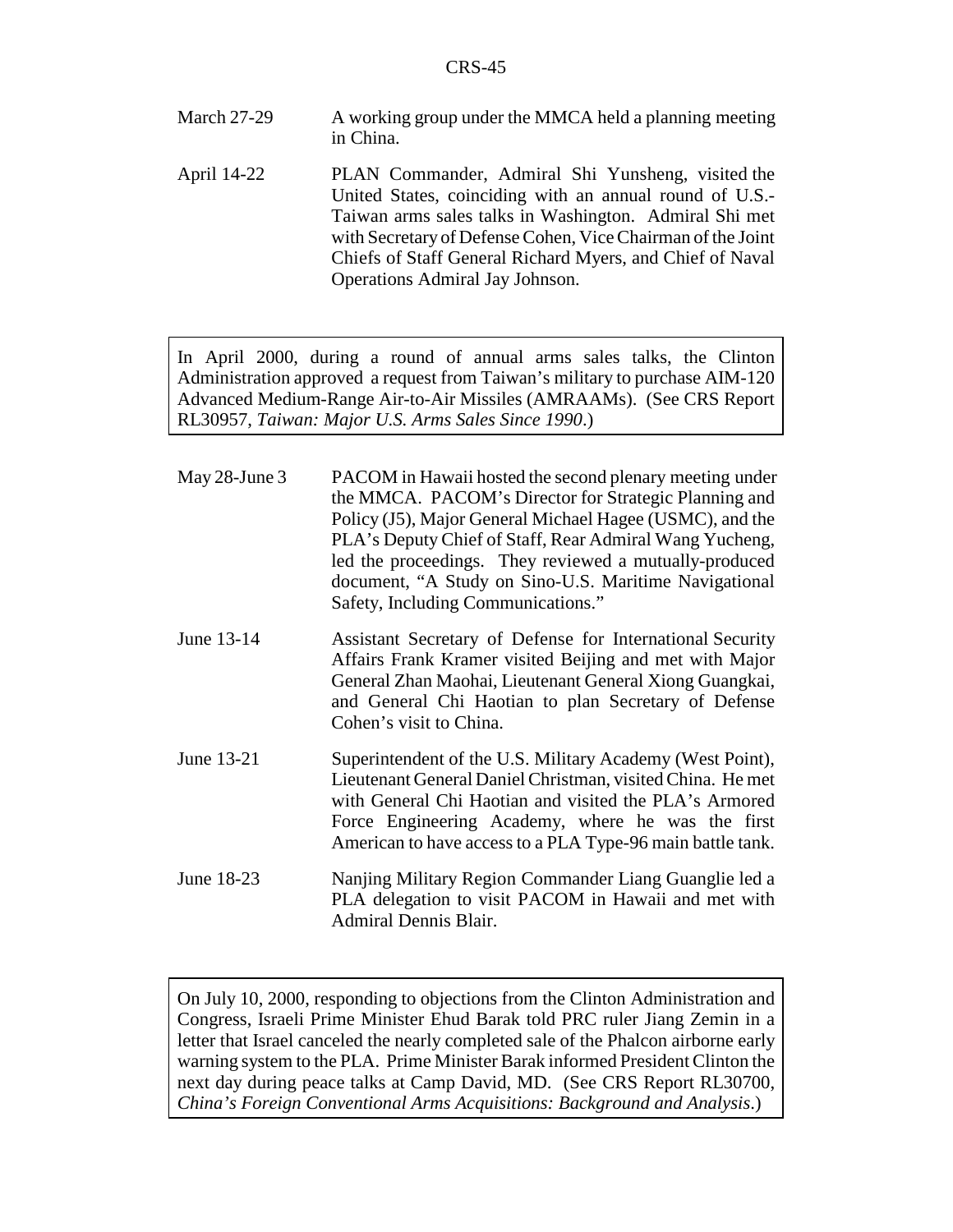- July 11-15 Secretary of Defense William Cohen visited Beijing and Shanghai. Cohen met with President Jiang Zemin and Generals Chi Haotian, Zhang Wannian, and Fu Quanyou. Cohen did not visit any PLA bases. Cohen referred to the promise made by PRC President Jiang Zemin during Cohen's previous visit to China in January 1998 and said that the PRC has abided by that agreement not to ship cruise missiles to Iran. Secretary Cohen and General Chi signed an "Agreement on the Exchange of Environmental Protection Research and Development Information" and discussed the need for cross-strait dialogue, weapons nonproliferation, and regional stability. The PRC objected to U.S. plans for missile defense and pressure on Israel to cancel the sale of the Phalcon airborne early warning system to the PLA, concerning which Israel notified China just before Cohen's visit. Cohen offered to fund PLA students at PACOM's APCSS in Honolulu. Regarding Taiwan, General Chi said that China would adopt a wait and see posture toward the leader of Taiwan (referring to Chen Shui-bian of the Democratic Progressive Party, who won the presidential election on March 18, 2000, bringing an end to the Kuomintang (KMT)'s 55 years of rule in Taiwan). Cohen said that the Administration viewed Chen as offering hope for cross-strait reconciliation. In Shanghai, Cohen stepped out of the narrow mil-to-mil context and met with Wang Daohan, chairman of the PRC's Association for Relations Across the Taiwan Strait (ARATS). Cohen said that Chen showed flexibility after becoming president and that there was a window of opportunity for changes.
- July 23-August 4 A delegation of the PLA Medical Department visited the United States.
- July 31-August 5 Admiral Thomas Fargo, Commander of the U.S. Pacific Fleet, visited Beijing and Qingdao in conjunction with the visit of the U.S. Navy's guided-missile cruiser USS Chancellorsville in Qingdao (August 2-5).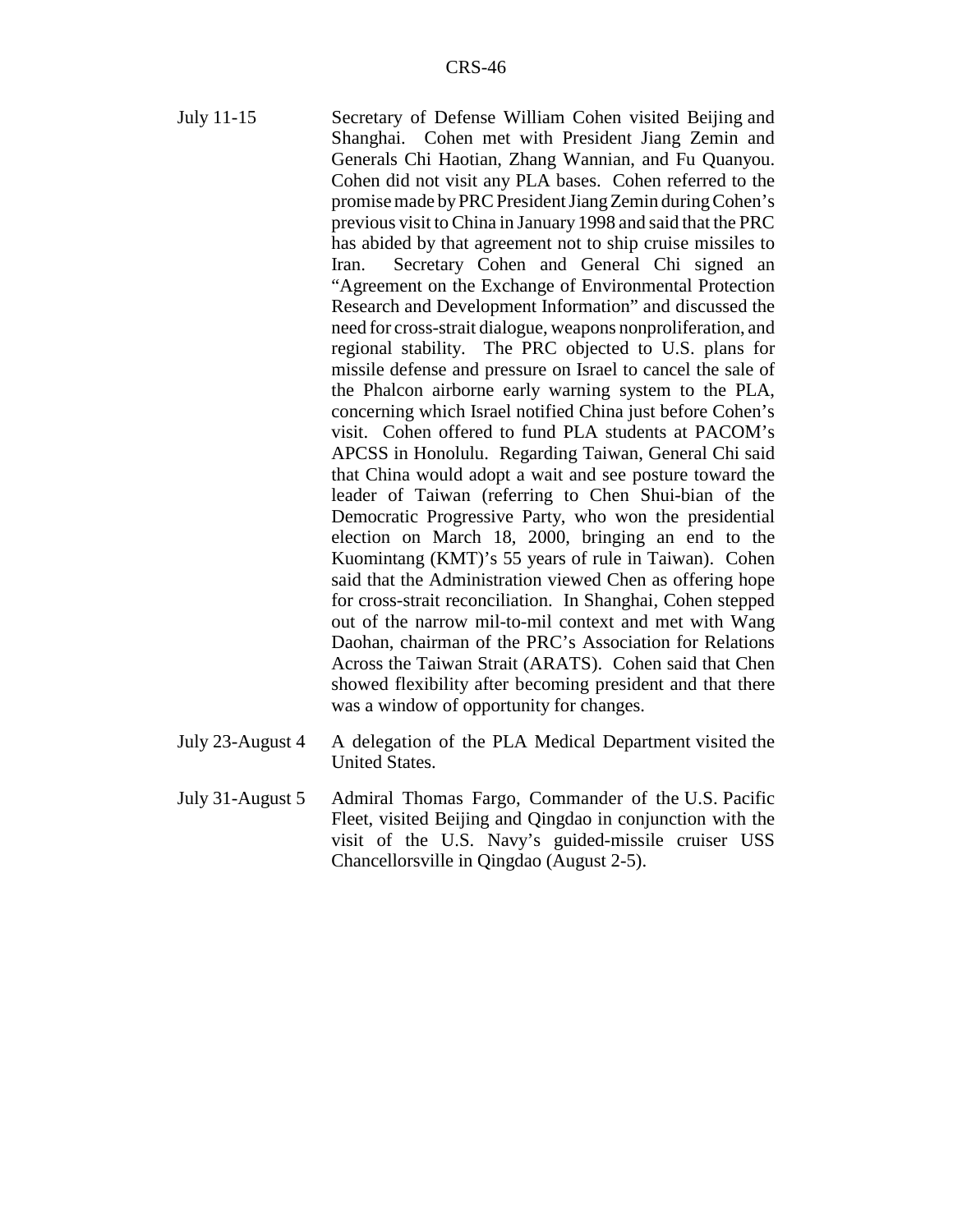- August 21- September 2 President of the PLA's Academy of Military Sciences (AMS), General Wang Zuxun, visited the United States. There is no counter-part in the U.S. military with which to set up reciprocal exchanges. The AMS delegation included the Directors of the Departments of Strategic Studies, Operational and Tactical Studies, and Foreign Military Studies. They visited the Pentagon; Joint Forces Command in Norfolk, Virginia; West Point in New York; Army War College in Pennsylvania; Army's Training and Doctrine Command (TRADOC) at Fort Monroe in Virginia; and PACOM in Hawaii. The Joint Forces Command provided unclassified tours of its Joint Training Directorate (J-7) and Joint Training Analysis Simulation Center, but not the Joint Experimentation Battle Lab.
- September 5-18 PLA Navy ships (the Luhu-class destroyer Qingdao and Fuqing-class oiler Taicang) visited Pearl Harbor, HI (September 5-8) and Naval Station Everett, near Seattle, WA (September 14-18). In Hawaii, the visitors toured the U.S. destroyer USS O'Kane.
- October For the first time, the PLA invited two U.S. military personnel to attend the one-month International Security Symposium at the NDU in Beijing. (Subsequent invitations dropped required fees.)
- October 10-18 The PLA participated in a visit to the United States by a Humanitarian Disaster Relief Sandtable Planning Team.
- October 12-13 Secretary of the Navy Richard Danzig visited Shanghai, in the first visit by a U.S. Secretary of the Navy to China. His visit was curtailed because of the attack on the USS Cole in a Yemeni harbor on October 12, 2000.
- October 24- November 4 CMC Member and Director of the General Political Department (GPD) — the top political commissar, General Yu Yongbo, visited the United States. He was hosted by Under Secretary of Defense for Readiness Bernard Rostker. General Yu's delegation visited the Pentagon and met with Secretary of Defense Cohen; West Point in New York; Bolling Air Force Base in Washington, DC; Fort Jackson in South Carolina; Patrick Air Force Base in Florida; and PACOM in Hawaii.
- November 2-6 Chairman of the Joint Chiefs of Staff, General Henry Shelton, visited China, at the invitation of PLA Chief of General Staff, General Fu Quanyou. The PLA allowed General Shelton to observe a brigade exercising at the PLA's Combined Arms Training Center in the Nanjing Military Region. Shelton stressed the peaceful resolution of the Taiwan question.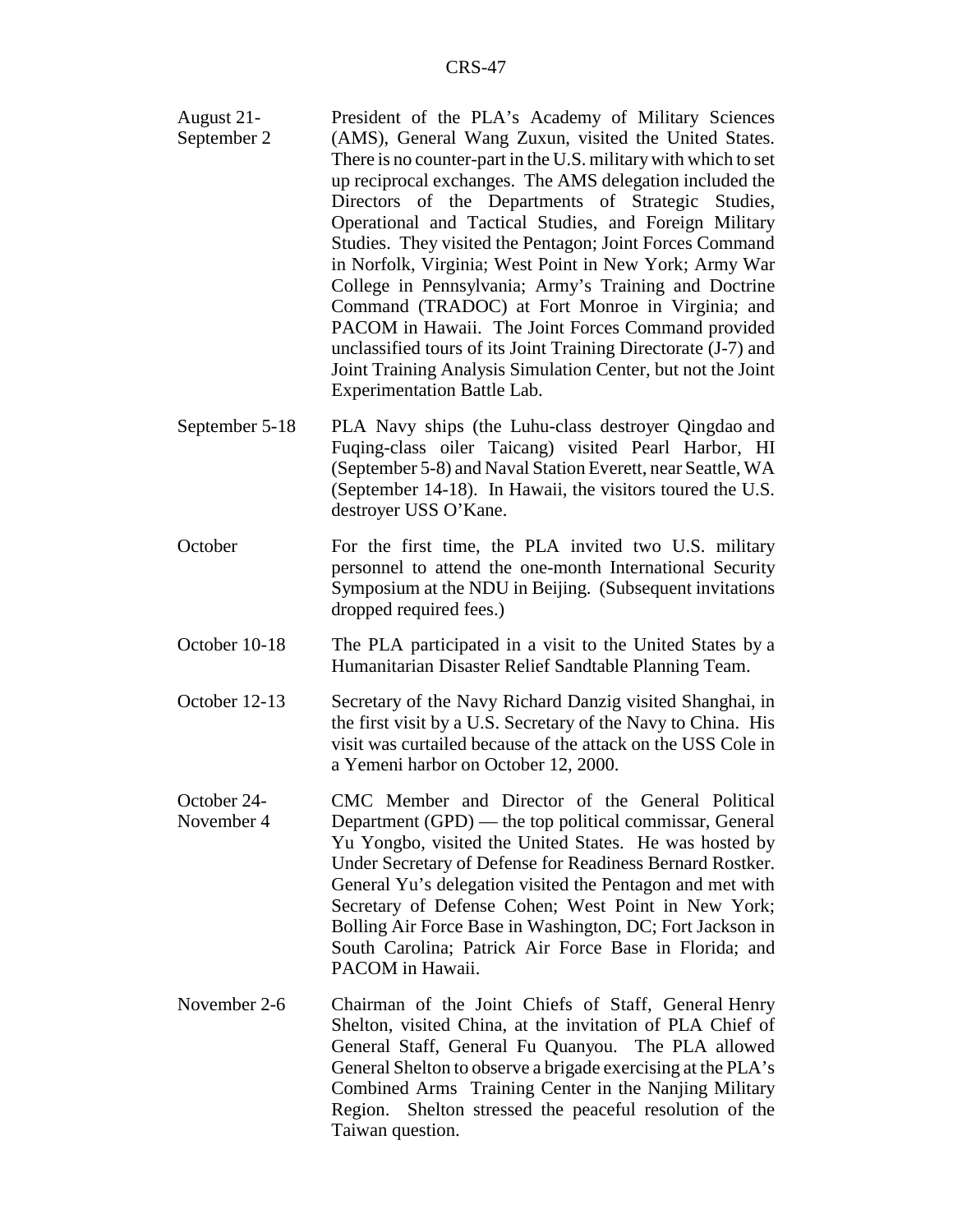- November 2-12 A Deputy Chief of Staff of the PLA Navy, Rear Admiral Zhang Zhannan, led a delegation from the Naval Command Academy (in Nanjing) to visit Newport News, RI (Naval War College); Washington, DC (including a meeting with the Secretary of the Navy); Monterey, CA (Naval Post-Graduate School); and Honolulu, HI (Pacific Command, including a tour aboard an Aegis-equipped cruiser).
- November 12-19 A PLA NDU delegation (similar to the U.S. Capstone program) visited the United States.
- November 28- December 2 Under Secretary of Defense for Policy Walter Slocombe visited Beijing to hold the fourth DCT with PLA Deputy Chief of General Staff Xiong Guangkai. Slocombe also met with Generals Chi Haotian and Fu Quanyou and visited the PLA Navy's North Sea Fleet in Qingdao. The U.S. and PRC sides discussed sharp differences over Taiwan and missile defense, the program for mil-to-mil contacts in 2001, Korea, and weapons proliferation.
- December 3-9 A Working Group under the MMCA held its second meeting (in China).
- December 5-8 U.S. military and PLA forces participated in Hong Kong's annual search and rescue exercise and worked together in a demonstration.

At the end of December 2000 in New York, PLA Senior Colonel Xu Junping, who closely handled U.S.-PRC military relations, defected to the United States and presented an intelligence loss for the PLA (reported *Far Eastern Economic Review*, April 5, 2001).

#### **2001**

- February 9-23 Major General Wang Shouye, Director of the GLD's Capital Construction and Barracks Department, led a delegation on military environmental protection matters to the United States. They visited Washington, DC; Fort Pickett in Virginia; Fort Bliss in Texas; the "boneyard" at Davis-Monthan Air Force Base in Arizona; Las Vegas in Nevada; and PACOM in Hawaii.
- March 14-17 PACOM Commander, Admiral Dennis Blair, visited Beijing, Nanjing, and Shanghai. PACOM said that Blair's trip was intended to discuss military activities and plans of the PLA and PACOM, exchange views and enhance mutual understanding, discuss Taiwan, and stress the inclusion rather than exclusion of China in multilateral activities.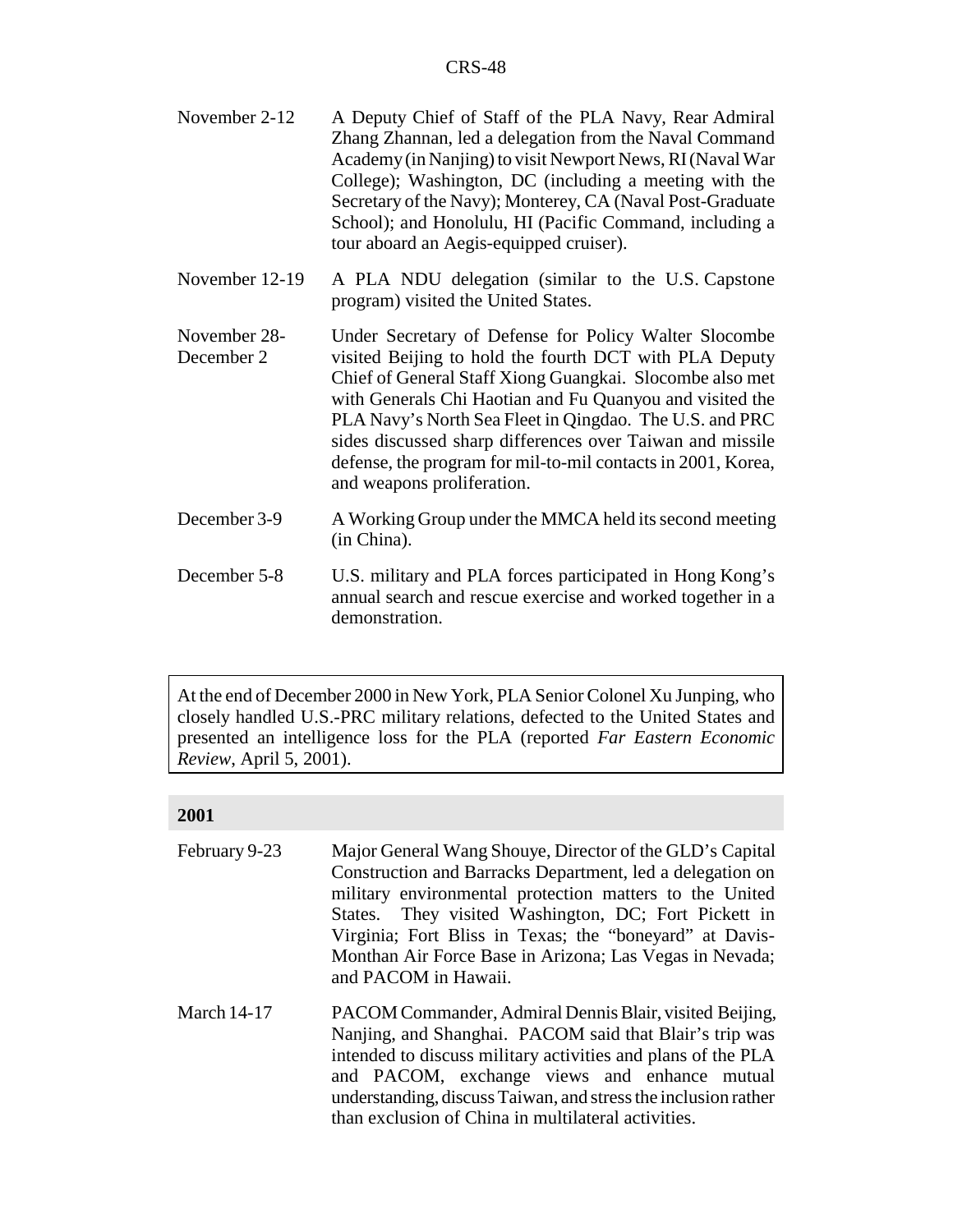March 23-26 The command ship of the  $7<sup>th</sup>$  Fleet, the USS Blue Ridge, made a port call to Shanghai. In conjunction with the ship visit, Vice Admiral James Metzger, Commander of the  $7<sup>th</sup>$ Fleet, visited Shanghai and met with Vice Admiral Zhao Guojun, Commander of the PLAN's East Sea Fleet.

On March 24, 2001, in the Yellow Sea near South Korea, a PLA Navy Jianghu IIIclass frigate passed as close as 100 yards to a U.S. surveillance ship, the USS Bowditch, and a PLA reconnaissance plane shadowed it.

On April 1, 2001, a PLA Navy F-8 fighter collided with a U.S. Navy EP-3 reconnaissance plane over the South China Sea. Upon surviving the collision, the EP-3's crew made an emergency landing on China's Hainan island. The PLA detained the 24 U.S. Navy personnel for 11 days. Instead of acknowledging that the PLA had started aggressive interceptions of U.S. reconnaissance flights in December 2000 and apologizing for the accident, top PRC ruler Jiang Zemin demanded an apology and compensation from the United States. The United States did not transport the damaged EP-3 out of China until July 3. (See CRS Report RL30946, *China-U.S. Aircraft Collision Incident of April 2001: Assessments and Policy Implications*.)

On April 24, 2001, during arms sales talks in Washington, President Bush approved a request from Taiwan's military to purchase weapons systems including diesel-electric submarines; P-3 anti-submarine warfare aircraft; and destroyers (approving four Kidd-class destroyers). The Bush Administration also decided to brief Taiwan on the PAC-3 missile defense missile. The next day, the President said in an interview that if the PRC attacked Taiwan, he has an obligation to do "whatever it took to help Taiwan defend herself." (See CRS Report RL30957, *Taiwan: Major U.S. Arms Sales Since 1990*.)

On June 14, 2001, the Bush Administration imposed sanctions on a PRC entity for chemical weapon proliferation in Iran. (See CRS Report RL31555, *China and Proliferation of Weapons of Mass Destruction and Missiles: Policy Issues*.)

On September 1, 2001, the Bush Administration imposed sanctions on a PRC entity for missile proliferation in Pakistan, effectively denying satellite exports to China. (See CRS Report RL31555, *China and Proliferation of Weapons of Mass Destruction and Missiles: Policy Issues*.)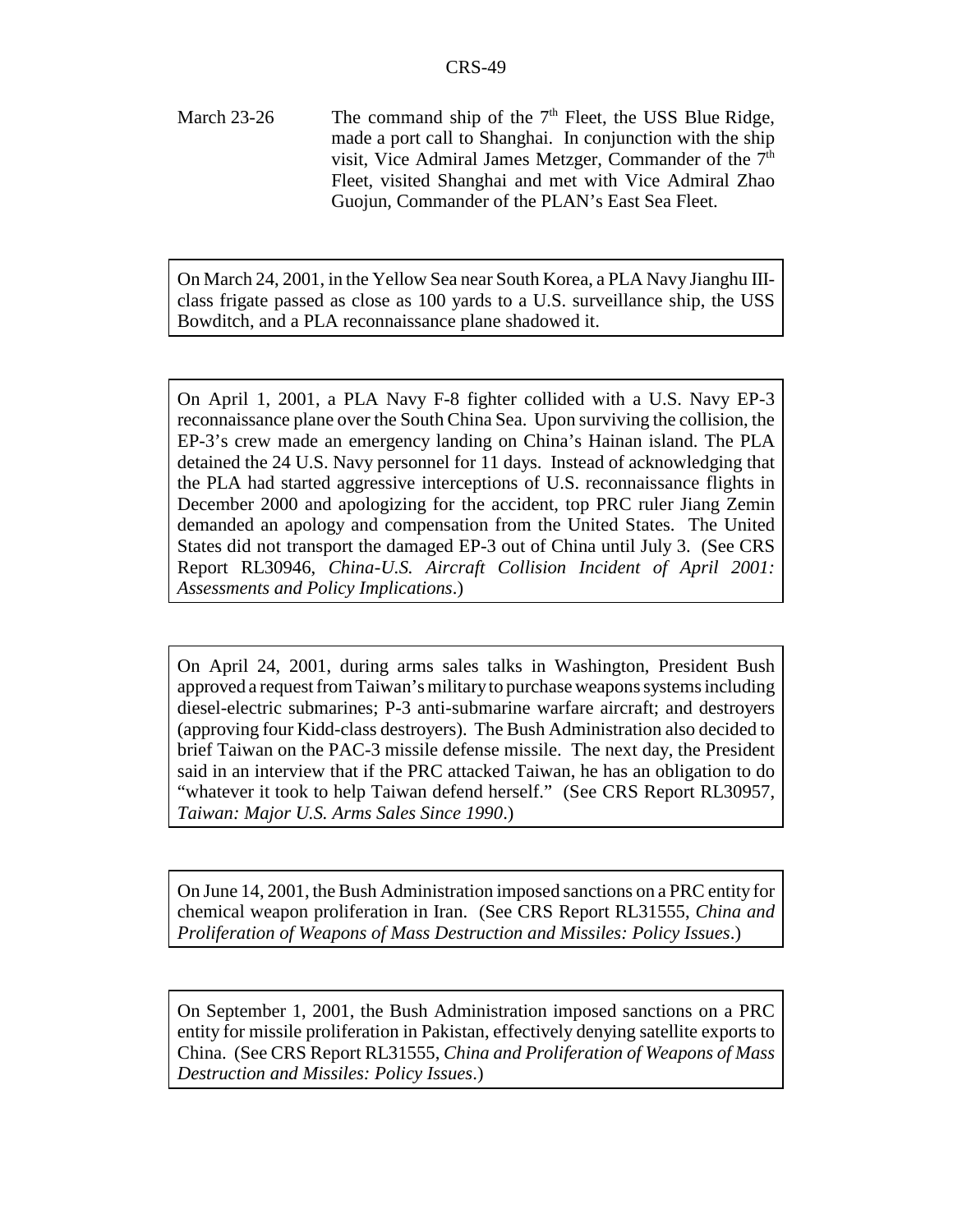September 14-15 The PLA and DOD held a special meeting under the MMCA (in Guam) to discuss how to avoid clashes like the EP-3 collision incident. The Commander of U.S. Naval Forces Marianas, Rear Admiral Tom Fellin, led the U.S. delegation. The issues for U.S. side were: principles of safe flight and navigation for military activities conducted on the high seas, international airspace, and exclusive economic zones; and the safety of ships and aircraft exercising the right of distressed entry. The Deputy Director of the Foreign Affairs Office of the Defense Ministry, Major General Zhang Bangdong, led the PLA delegation.

December 5-7 A Working Group under the MMCA met in Beijing.

#### **2002**

On January 16, 2002, the Bush Administration imposed sanctions on a PRC citizen and PRC entities for chemical weapon proliferation in Iran. (See CRS Report RL31555, *China and Proliferation of Weapons of Mass Destruction and Missiles: Policy Issues*.)

April 10-12 The third plenary meeting under the MMCA was held in Shanghai. PACOM's Director for Strategic Planning and Policy (J5), Rear Admiral William Sullivan, and the PLA Navy's Deputy Chief of Staff, Rear Admiral Zhou Borong, led the delegations.

On May 9, 2002, the Bush Administration imposed sanctions on a PRC citizen and PRC entities for proliferation related to chemical weapons and conventional weapons in Iran. (See CRS Report RL31555, *China and Proliferation of Weapons of Mass Destruction and Missiles: Policy Issues*.)

April 27-May 1 PRC Vice President Hu Jintao visited PACOM and was welcomed by Admiral Dennis Blair. In Washington, Secretary of Defense Rumsfeld welcomed Hu with an honor cordon at the Pentagon. PRC media reported that Rumsfeld and Hu reached a consensus to resume military exchanges, but the Pentagon's spokeswoman said that they agreed to have their representatives talk about how to proceed on milto-mil contacts, which were still approved on a case-by-case basis. Vice President Hu also met with President Bush and Vice President Dick Cheney.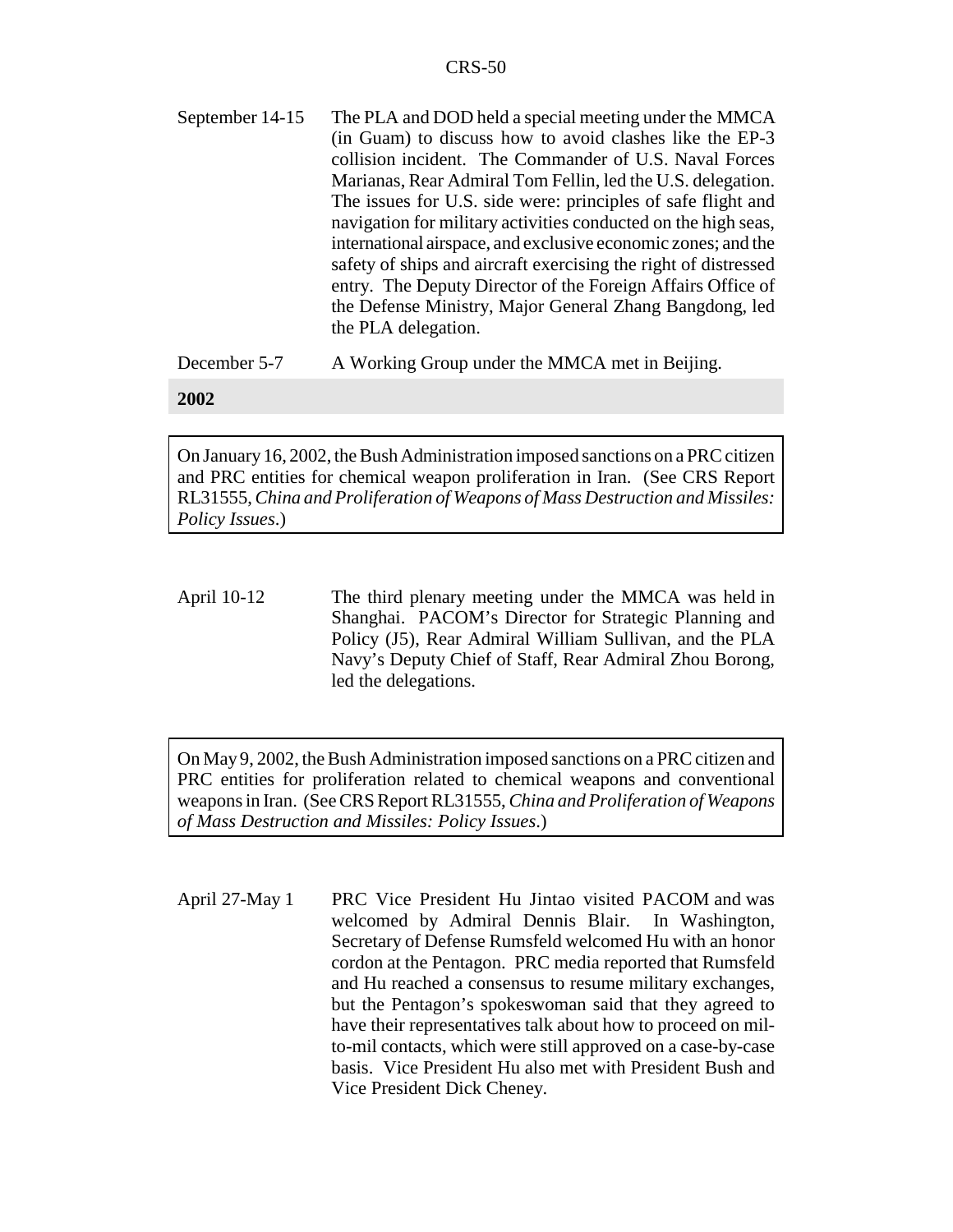- May 14-28 The PLA sent observers to Cobra Gold 2002 in Thailand, a combined exercise involving forces of the United States, Thailand, and Singapore.
- June 26-27 Assistant Secretary of Defense for International Security Affairs Peter Rodman visited Beijing to discuss a resumption of military exchanges. He met with General Xiong Guangkai and General Chi Haotian, who said that the PRC was ready to improve military relations with the United States. Secretary Rumsfeld told reporters on June 21, 2002, that Rodman would discuss the principles of transparency, reciprocity, and consistency for mil-to-mil contacts that Rumsfeld stressed to Vice President Hu Jintao.

On July 9, 2002, the Bush Administration imposed sanctions on a PRC citizen and PRC entities for proliferation related to chemical weapons and cruise missiles in Iran. (See CRS Report RL31555, *China and Proliferation of Weapons of Mass Destruction and Missiles: Policy Issues*.)

- July 15-29 In the first POW/MIA mission in China on a Cold War case, a team from the Army's Central Identification Laboratory in Hawaii (CILHI) went to northeastern Jilin province to search for, but did not find, the remains of two CIA pilots whose C-47 plane was shot down in 1952 during the Korean War.
- August 6-8 The PLA and DOD held a meeting under the MMCA in Hawaii.
- August-September In a POW/MIA recovery mission, a team from the Army's Central Identification Laboratory in Hawaii (CILHI) recovered remains of the crew of a C-46 cargo plane that crashed in March 1944 in Tibet while flying the "Hump" route over the Himalaya mountains back to India from Kunming, China, during World War II. The two-month operation excavated a site at 15,600 ft.
- October 8-14 The President of NDU, Vice Admiral Paul Gaffney, visited Beijing, Xian, Hangzhou, and Shanghai. He met with CMC Vice Chairman and Defense Minister Chi Haotian, Deputy Chief of General Staff Xiong Guangkai, and NDU President Xing Shizhong.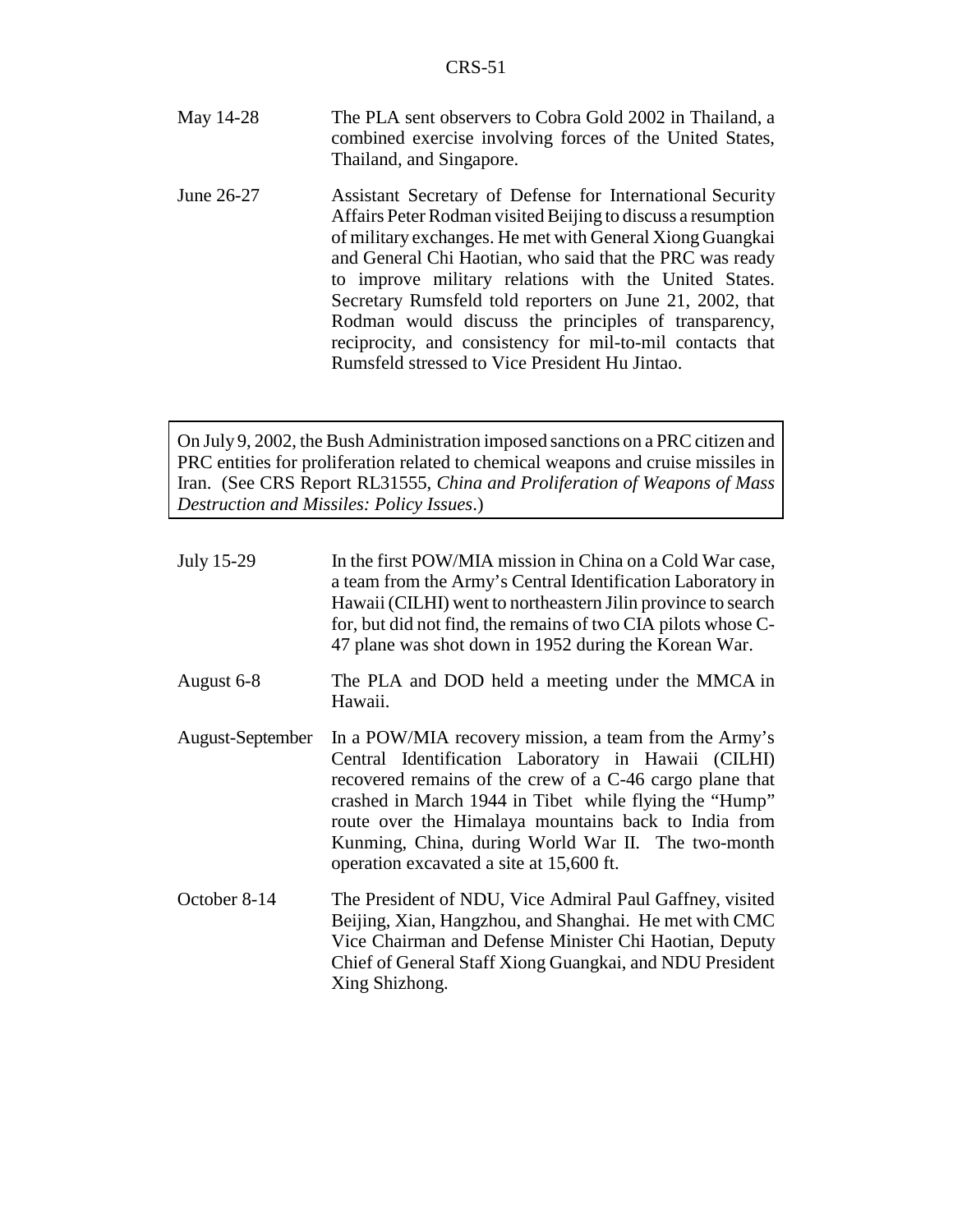- October 25 President Bush held a summit with PRC President Jiang Zemin at his ranch in Crawford, TX. Concerning security issues, President Bush said they discussed "the threat posed by the Iraqi regime," "concern about the acknowledgment of the Democratic People's Republic of Korea of a program to enrich uranium," counter-terrorism (calling China an "ally"), weapons proliferation, Taiwan, and a "candid, constructive, and cooperative" relationship with contacts at many levels in coming months, including "a new dialogue on security issues." Jiang offered a vague proposal to reconsider the PLA's missile buildup in return for restraints in U.S. arms sales to Taiwan.
- November 24 In the first U.S. naval port call to mainland China since the EP-3 incident, the destroyer USS Paul F. Foster visited Qingdao.
- November 30- December 8 Lieutenant General Gao Jindian, a Vice President of the NDU, led a Capstone-like delegation to the United States.
- December 4-6 The Maritime and Air Safety Working Group under the MMCA met in Qingdao. The U.S. team toured the destroyer Qingdao.
- December 9-10 Following a two-year hiatus after the previous Defense Consultative Talks (DCT) in December 2000, the Pentagon held the fifth DCT (the first under the Bush Administration) and kept U.S. representation at the same level as that under the Clinton Administration. Under Secretary of Defense for Policy Douglas Feith met with General Xiong Guangkai, a Deputy Chief of General Staff, at the Pentagon. The PLA played up the status of Xiong and the DCT, calling the meeting "defense consultations at the vice ministerial level." At U.S. urging, Xiong brought a proposal for mil-to-mil exchanges in 2003. Feith told reporters that he could not claim progress in gaining greater reciprocity and transparency in the exchanges, although they had a discussion of these issues. They did not discuss Jiang's offer on the PLA's missile buildup. Feith also said that DOD had no major change in its attitude toward the PLA since the EP-3 incident. Secretary Rumsfeld did not meet with Xiong. Deputy Secretary of Defense Wolfowitz and National Security Advisor Condoleezza Rice met with Xiong on December 10.
- December 12-17 PACOM Commander, Admiral Thomas Fargo, visited Chengdu, Nanjing, Ningbo, Beijing, and Shanghai. The PLA showed him a live-fire exercise conducted by a reserve unit of an infantry division in Sichuan. General Liang Guanglie (Chief of General Staff) met with Admiral Fargo.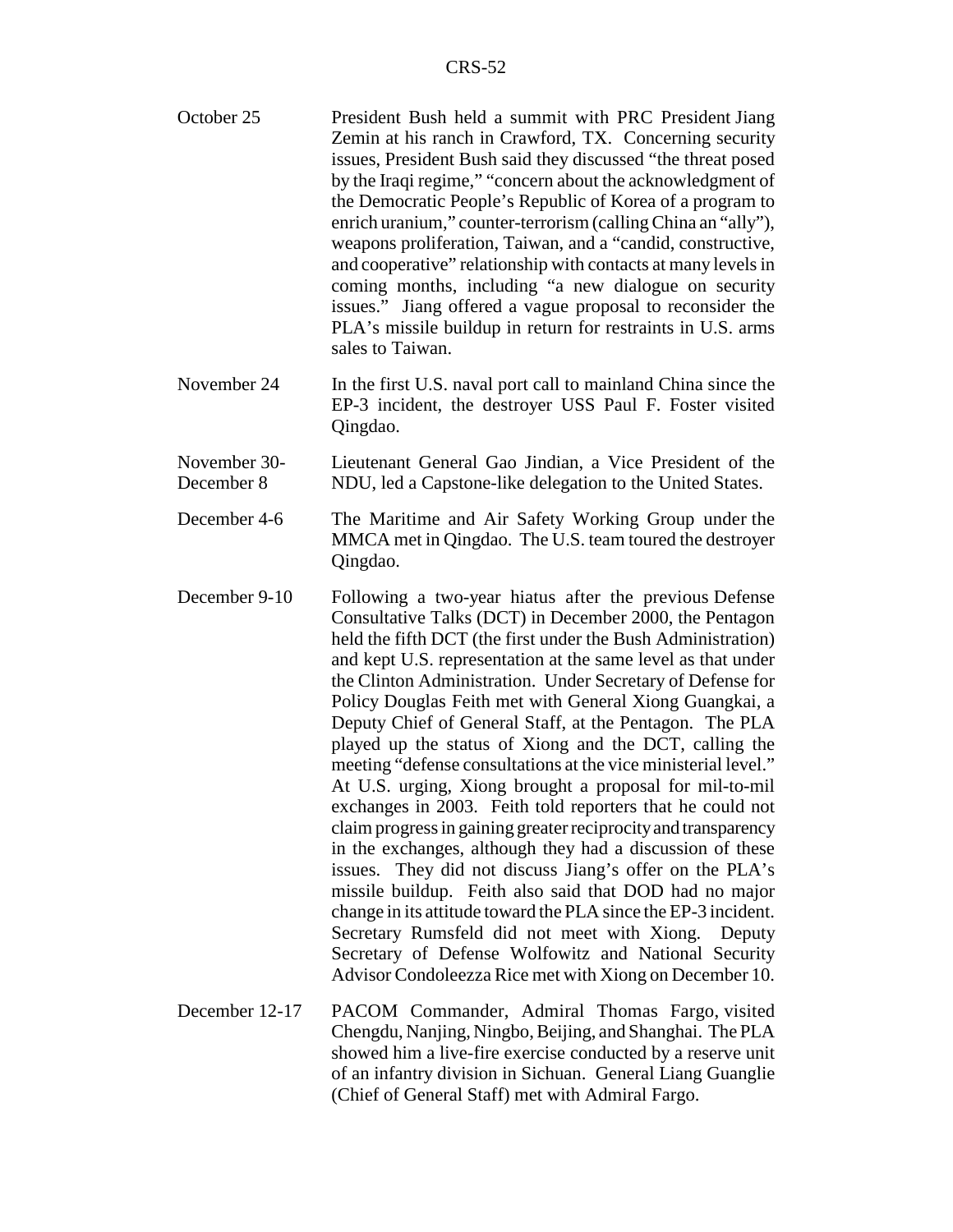| <b>March 25-29</b> | The Director of the Defense POW/MIA Office (DPMO),<br>Deputy Assistant Secretary of Defense Jerry Jennings, visited<br>China and met with officials of the PLA, Ministry of Foreign<br>Affairs, and Red Cross Society of China. Jennings said that<br>the PRC has records that may well hold "the key" to helping<br>DOD to resolve many of the cases of American POWs and<br>MIAs from the Vietnam War, the Korean War, and the Cold<br>War. While the PRC has been "very cooperative" in U.S.<br>investigations of losses from World War II and Vietnam,<br>Jennings said both sides suggested ways to "enhance<br>cooperation" on Korean War cases and acknowledged that<br>there is limited time. Jennings sought access to information<br>in PRC archives at the national and provincial levels,<br>assistance from PRC civilian researchers to conduct archival<br>research on behalf of the United States, information from the<br>Dandong Museum relating to two F-86 pilots who are<br>Korean War MIAs, and resumption of contact with PLA<br>veterans from the Korean War to build on information related |
|--------------------|---------------------------------------------------------------------------------------------------------------------------------------------------------------------------------------------------------------------------------------------------------------------------------------------------------------------------------------------------------------------------------------------------------------------------------------------------------------------------------------------------------------------------------------------------------------------------------------------------------------------------------------------------------------------------------------------------------------------------------------------------------------------------------------------------------------------------------------------------------------------------------------------------------------------------------------------------------------------------------------------------------------------------------------------------------------------------------------------------------------------|
|                    | to the PRC operation of POW camps during the war.                                                                                                                                                                                                                                                                                                                                                                                                                                                                                                                                                                                                                                                                                                                                                                                                                                                                                                                                                                                                                                                                   |
| April 9-11         | In Hawaii, in the fourth plenary meeting under the MMCA,<br>PACOM's Director for Strategic Planning and Policy (J5),<br>Rear Admiral William Sullivan, met with PLA Navy's<br>Deputy Chief of Staff, Rear Admiral Zhou Borong.                                                                                                                                                                                                                                                                                                                                                                                                                                                                                                                                                                                                                                                                                                                                                                                                                                                                                      |
| April 25-May 4     | The Commandant of the PLA's NDU, Lieutenant General Pei<br>Huailiang, led a delegation to visit the U.S. Naval Academy<br>in Annapolis, MD; U.S. NDU in Washington, DC; Marine<br>Corps Recruit Depot in San Diego, CA; and PACOM in<br>Honolulu, HI.                                                                                                                                                                                                                                                                                                                                                                                                                                                                                                                                                                                                                                                                                                                                                                                                                                                               |

On May 23, 2003, the Bush Administration imposed sanctions on a PRC entity for missile proliferation in Iran. (See CRS Report RL31555, *China and Proliferation of Weapons of Mass Destruction and Missiles: Policy Issues*.)

On June 26, 2003, the Bush Administration imposed sanctions on PRC entities for missile proliferation in Iran. (See CRS Report RL31555, *China and Proliferation of Weapons of Mass Destruction and Missiles: Policy Issues*.)

On July 30, 2003, the Bush Administration imposed sanctions on a PRC entity for missile proliferation in a publicly unnamed country. (See CRS Report RL31555, *China and Proliferation of Weapons of Mass Destruction and Missiles: Policy Issues*.)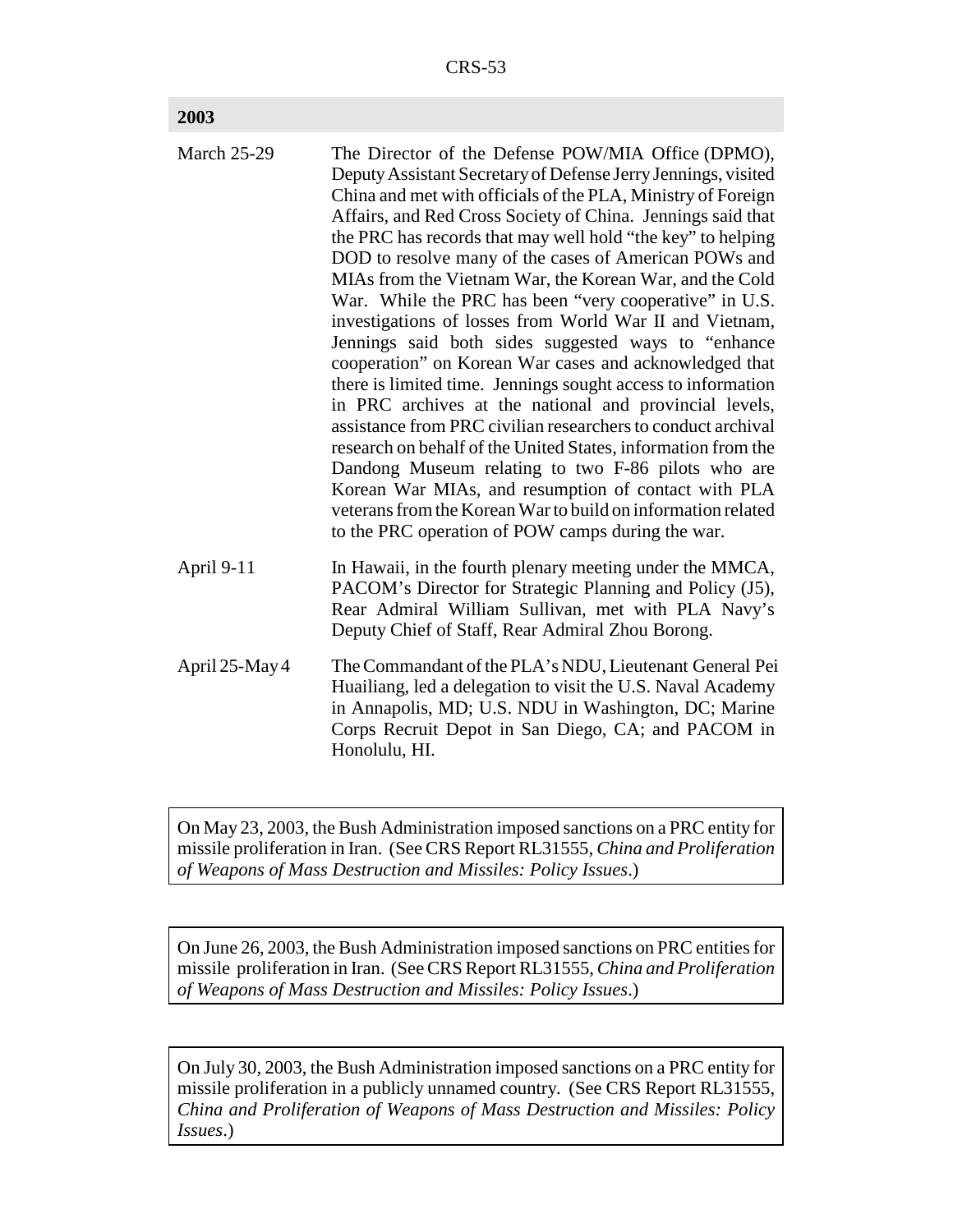| <b>August 19-21</b> | The Military Maritime and Air Safety Working Group under |
|---------------------|----------------------------------------------------------|
|                     | the MMCA met in Hawaii. The PLA delegation met with      |
|                     | PACOM's Chief of Staff for the Director for Strategic    |
|                     | Planning and Policy, Brigadier General (USAF) Charles    |
|                     | Neeley, and toured the U.S. Aegis-equipped cruiser USS   |
|                     | Lake Erie.                                               |
|                     |                                                          |

August 25 The PLA arranged for 27 military observers from the United States and other countries to be the first foreign military observers to visit China's largest combined arms training base (in the Inner Mongolia Autonomous Region) and watch an exercise that involved elements of force-on-force, livefire, and joint operational maneuvers conducted by the Beijing Military Region.

On September 19, 2003, the Bush Administration imposed sanctions on a PRC entity for missile proliferation in a publicly unnamed country, again denying satellite exports to China. The Administration also banned imports from that entity while waiving for one year a ban on imports of other PRC government products related to missiles, space systems, electronics, and military aircraft. (See CRS Report RL31555, *China and Proliferation of Weapons of Mass Destruction and Missiles: Policy Issues*.)

September 22-26 In the first foreign naval ship visit to Zhanjiang, the cruiser USS Cowpens and frigate USS Vandegrift visited this homeport of the PLAN's South Sea Fleet. Its Chief of Staff, Rear Admiral Hou Yuexi, welcomed Rear Admiral James Kelly, Commander of Carrier Group Five, who also visited. October 22-25 The PLAN destroyer Shenzhen and supply ship Qinghai Lake visited Guam. October 24-29 CMC Vice Chairman and PRC Defense Minister, General Cao Gangchuan, visited PACOM in Hawaii, West Point in New York, and Washington, DC, where he met with Secretary of Defense Donald Rumsfeld and Secretary of State Colin Powell. General Cao stressed that Taiwan was the most important issue. The PLA sought the same treatment for General Cao as that given to General Chi Haotian when he visited Washington as defense minister in 1996 and was granted a meeting with President Clinton. In the end, President Bush dropped by for five minutes when General Cao met with National Security Advisor Condoleezza Rice at the White House. Rumsfeld did not attend the PRC Embassy's banquet for General Cao.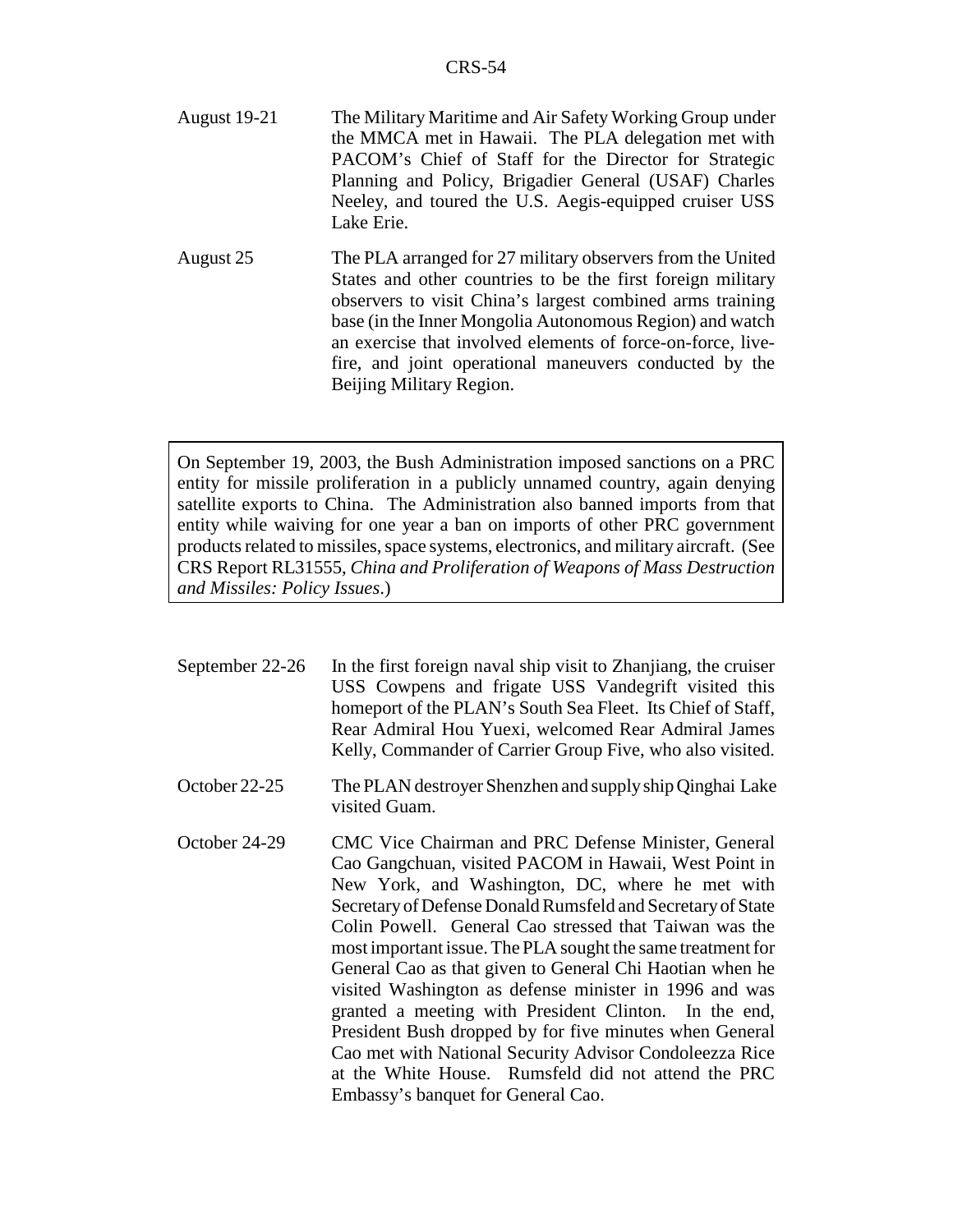November 12-19 Nanjing Military Region Commander, Lieutenant General Zhu Wenquan, visited PACOM where he met with Admiral Thomas Fargo and boarded the destroyer USS Russell. LTG Zhu also visited San Diego, where he toured the carrier USS Nimitz and the Marine Corps Recruit Depot. He also stopped in Washington, DC, and West Point in New York.

On November 18, 2003, a PRC official on Taiwan affairs who is a PLA major general, Wang Zaixi, issued a threat to use force against the perceived open promotion of Taiwan independence. Campaigning for re-election on March 20, 2004, Taiwan's President Chen Shui-bian was calling for controversial referendums and a new Taiwan constitution. On the eve of his visit to Washington, PRC Premier Wen Jiabao threatened that China would "pay any price to safeguard the unity of the motherland." On December 3, PRC media reported the warnings of a PLA major general and a senior colonel at AMS, who wrote that Chen's use of referendums to seek independence will push Taiwan into the "abyss of war." They warned that China would be willing to pay the costs of war, including boycotts of the 2008 Olympics in Beijing, drops in foreign investment, setbacks in foreign relations, wartime damage to the southeastern coast, economic costs, and PLA casualties. Appearing with Premier Wen at the White House on December 9, 2003, President Bush said that "we oppose any unilateral decision by either China or Taiwan to change the status quo. And the comments and actions made by the leader of Taiwan indicate that he may be willing to make decisions unilaterally to change the status quo, which we oppose." (See CRS Report RL30341, *China/Taiwan: Evolution of the "One China" Policy — Key Statements from Washington, Beijing, and Taipei*.)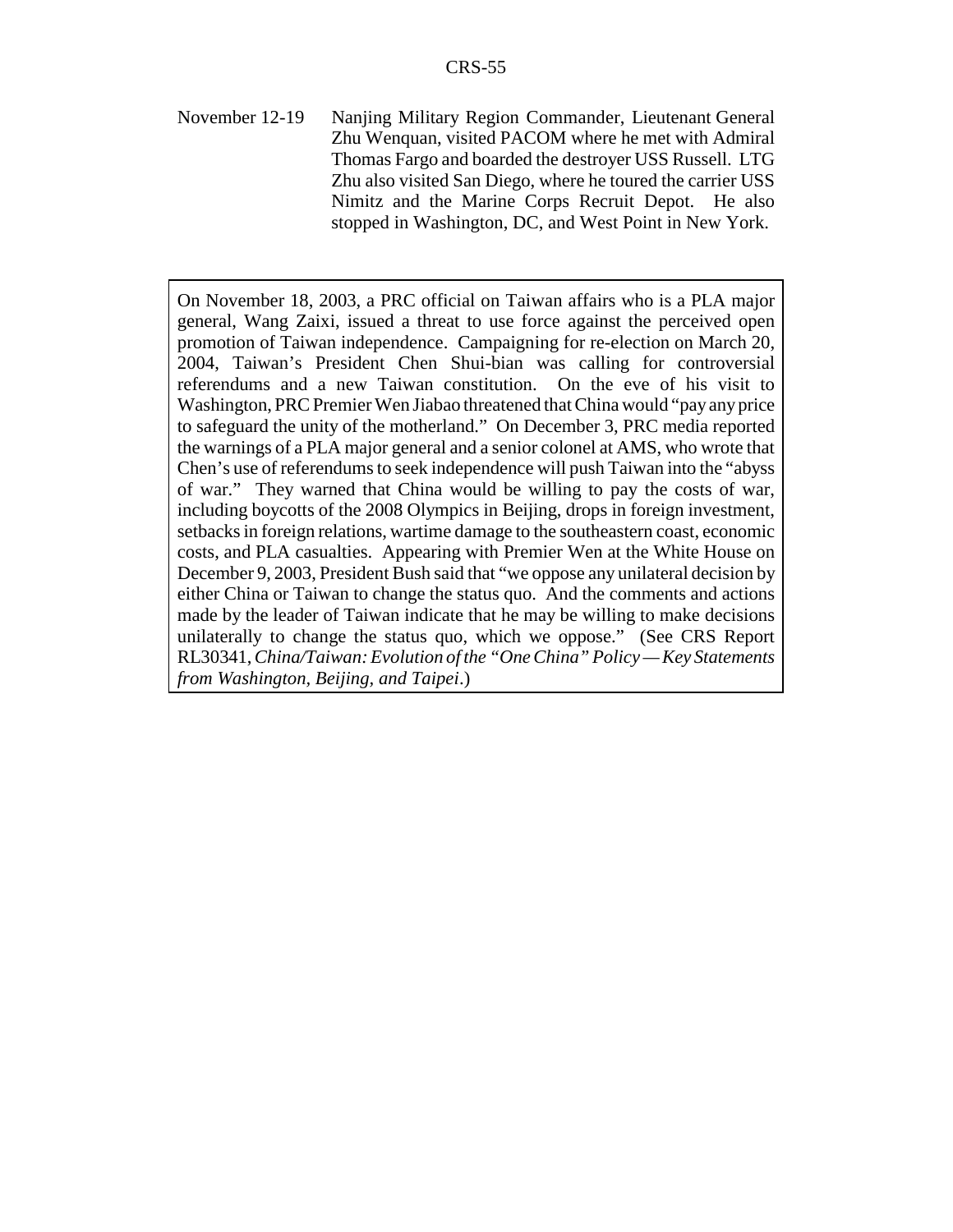#### **2004**

| January 13-16  | The Chairman of the Joint Chiefs of Staff, General (USAF)<br>Richard Myers, visited Beijing, the first visit to China by the<br>highest-ranking U.S. military officer since November 2000.<br>General Myers met with Generals Guo Boxiong and Cao<br>Gangchuan (CMC Vice Chairmen) and General Liang<br>Guanglie (PLA Chief of General Staff). CMC Chairman<br>Jiang Zemin met briefly with Myers, echoing President<br>Bush's brief meeting with General Cao. The PLA generals<br>and Jiang stressed Taiwan as their critical issue. General<br>Myers stressed that the United States has a responsibility<br>under the TRA to assist Taiwan's ability to defend itself and<br>to ensure that there will be no temptation to use force. Myers<br>pointed to the PLA's missile buildup as a threat to Taiwan.<br>The PLA allowed Myers to be the first foreign visitor to tour<br>the Beijing Aerospace Control Center, headquarters of its<br>Myers discussed advancing mil-to-mil<br>space program.<br>contacts, including search and rescue exercises, educational<br>exchanges, ship visits, and senior-level exchanges (including<br>a visit by General Liang Guanglie). Myers also indicated a<br>U.S. expectation of exchanges between younger officers,<br>saying that interactions at the lower level can improve mutual<br>understanding in the longer run. |
|----------------|-----------------------------------------------------------------------------------------------------------------------------------------------------------------------------------------------------------------------------------------------------------------------------------------------------------------------------------------------------------------------------------------------------------------------------------------------------------------------------------------------------------------------------------------------------------------------------------------------------------------------------------------------------------------------------------------------------------------------------------------------------------------------------------------------------------------------------------------------------------------------------------------------------------------------------------------------------------------------------------------------------------------------------------------------------------------------------------------------------------------------------------------------------------------------------------------------------------------------------------------------------------------------------------------------------------------------------------------------------------------------|
| February 10-11 | Under Secretary of Defense for Policy Douglas Feith visited<br>Beijing to hold the sixth DCT with General Xiong Guangkai,<br>a meeting which the PLA side claimed to be "defense<br>consultations at the vice ministerial level." Feith met with<br>General Cao Gangchuan (a CMC Vice Chairman and<br>Defense Minister), who raised extensively the issue of<br>Taiwan and the referendums. Feith said he discussed North<br>Korean nuclear weapons, Taiwan, and maritime safety. He<br>stressed that avoiding a war in the Taiwan Strait was in the<br>interests of both countries and that belligerent rhetoric and                                                                                                                                                                                                                                                                                                                                                                                                                                                                                                                                                                                                                                                                                                                                                 |

- the PLA's missile buildup do not help to reduce cross-strait tensions. The PRC's Foreign Ministry said that the two sides discussed a program for mil-to-mil contacts in 2004. The Department of Defense proposed a hotline with the PLA.
- February 24-28 The USS Blue Ridge, the  $7<sup>th</sup>$  Fleet's command ship, visited Shanghai. In conjunction with the port call, Vice Admiral Robert Willard, Commander of the 7<sup>th</sup> Fleet, met with Rear Admiral Zhao Guojun, Commander of the East Sea Fleet.
- March 9-11 The Maritime and Air Safety Working Group under the MMCA met in Shanghai. The U.S. visitors met with Rear Admiral Zhou Borong, Deputy Chief of Staff of the PLAN, and toured the frigate Lianyungang.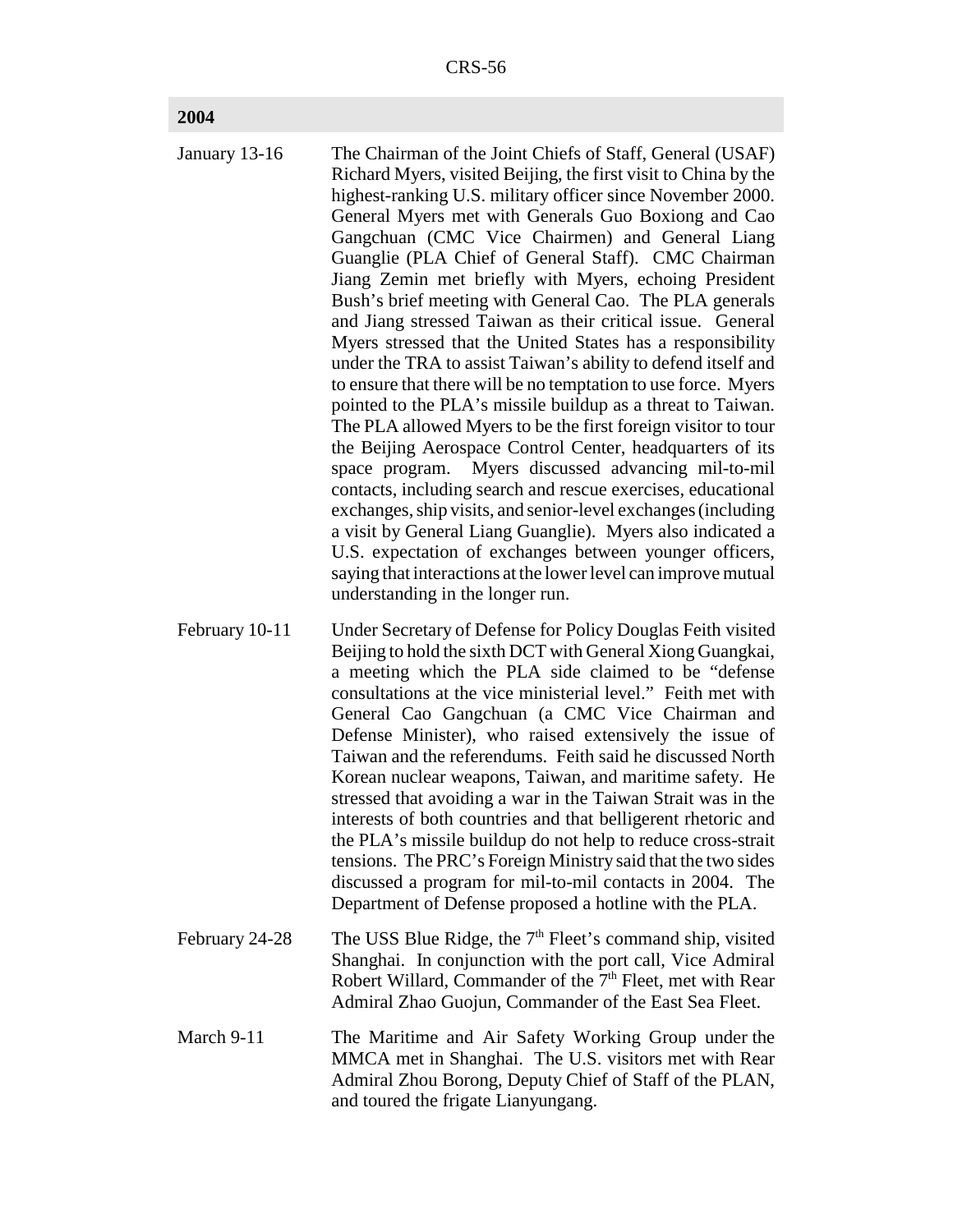On April 1, 2004, the Bush Administration imposed sanctions on PRC entities for weapons proliferation in Iran. (See CRS Report RL31555, *China and Proliferation of Weapons of Mass Destruction and Missiles: Policy Issues*.)

- May 3-June 29 A team from the Joint POW/MIA Accounting Command (JPAC) traveled to northeastern city of Dandong near China's border with North Korea on an operation to recover remains of a pilot whose F-86 fighter was shot down during the Korean War. In following up on an initial operation in July 2002 on a Cold War case, the U.S. team also went to northeastern Jilin province to recover remains of two CIA pilots whose C-47 transport plane was shot down in 1952.
- July 21-25 PACOM Commander, Admiral Thomas Fargo, visited China and met with General Liu Zhenwu (Guangzhou Military Region Commander), Foreign Minister Li Zhaoxing, General Liang Guanglie (Chief of General Staff), and General Xiong Guangkai (a Deputy Chief of General Staff), who opposed U.S. arms sales and defense cooperation with Taiwan. Fargo said that policy on Taiwan has not changed.
- August-September DPMO sent a team to Tibet to recover wreckage from a site where a C-46 aircraft crashed during World War II.

On September 20, 2004, the Bush Administration imposed sanctions on a PRC entity for missile proliferation in a publicly unnamed country. (See CRS Report RL31555, *China and Proliferation of Weapons of Mass Destruction and Missiles: Policy Issues*.)

On September 23, 2004, the Bush Administration imposed sanctions on PRC entities for weapons proliferation in Iran. (See CRS Report RL31555, *China and Proliferation of Weapons of Mass Destruction and Missiles: Policy Issues*.)

September 24-27 The USS Cushing, a destroyer with the Pacific Fleet, visited Qingdao for a port visit.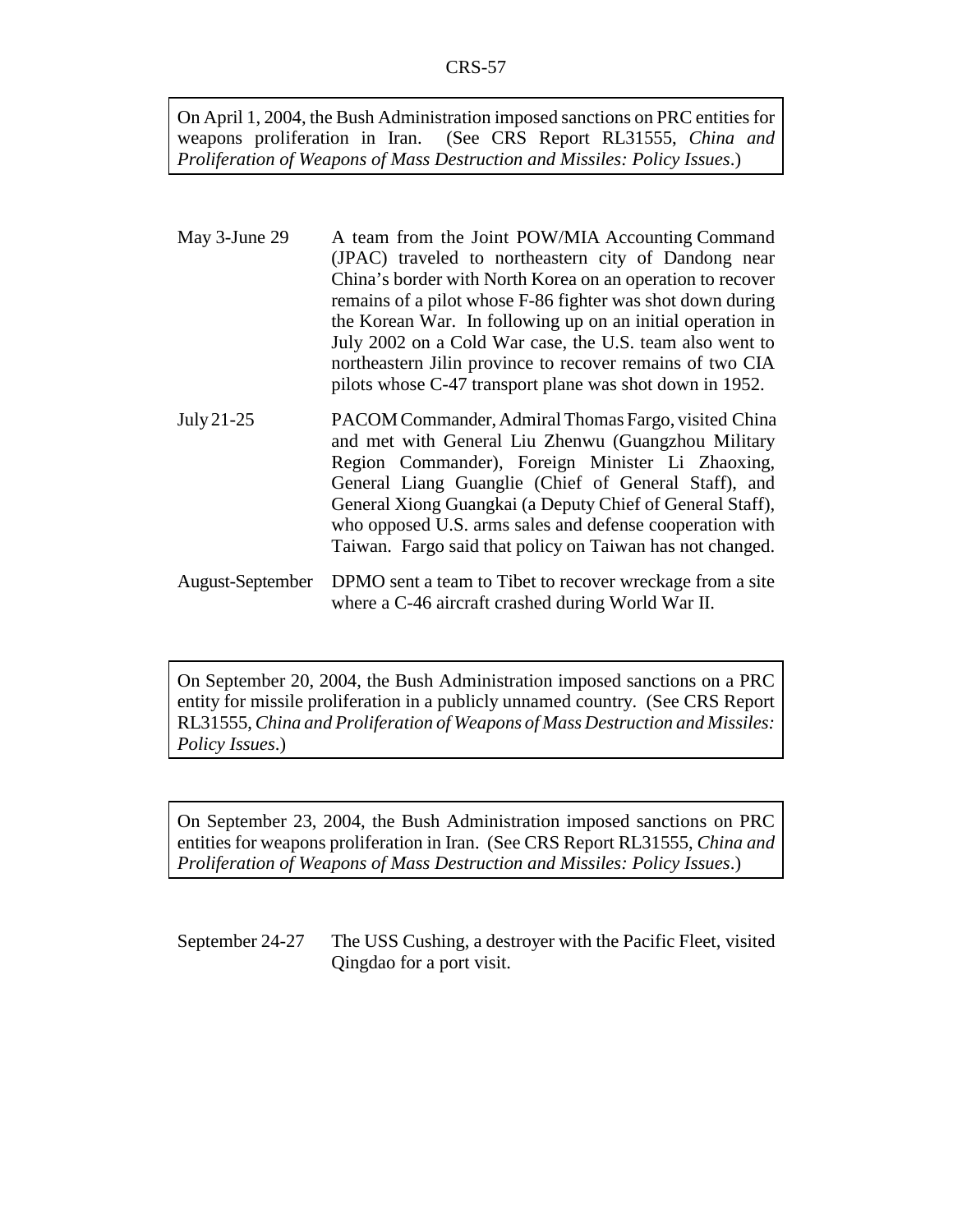- October 24-30 Reciprocating General Myers' visit to China, PLA Chief of General Staff, General Liang Guanglie, visited the United States, including the Joint Forces Command and Joint Forces Staff College at Norfolk; the carrier USS George Washington and the destroyer USS Laboon at Norfolk Naval Base; Air Combat Command at Langley Air Force Base; Joint Task Force-Civil Support at Fort Monroe; Army Infantry Center at Fort Benning; Washington, D.C.; and Air Force Academy in Colorado Springs. In Washington, General Liang held meetings with National Security Advisor Condoleezza Rice, Secretary of State Colin Powell, and General Richard Myers, Chairman of the Joint Chiefs of Staff. Secretary of Defense Rumsfeld saw General Liang briefly. Talks covered military exchanges, the Six-Party Talks on North Korea, and Taiwan.
- November 22-23 DPMO held Technical Talks in Beijing on POW/MIA recovery operations in 2005.

On November 24, 2004, the Bush Administration imposed sanctions on PRC entities for weapons proliferation in Iran. (See CRS Report RL31555, *China and Proliferation of Weapons of Mass Destruction and Missiles: Policy Issues*.)

On December 27, 2004, the Bush Administration imposed sanctions on PRC entities for weapons proliferation in Iran. (See CRS Report RL31555, *China and Proliferation of Weapons of Mass Destruction and Missiles: Policy Issues*.)

#### **2005**

| January<br>$30 -$ | Deputy Under Secretary of Defense Richard Lawless visited     |
|-------------------|---------------------------------------------------------------|
| February 1        | Beijing to hold a Special Policy Dialogue for the first time, |
|                   | Meeting with Zhang Bangdong, Director of the PLA's            |
|                   | Foreign Affairs Office, Lawless discussed maritime and air    |
|                   | safety, the program of military contacts in 2005, the U.S.    |
|                   | proposal of February 2004 for a hotline, Taiwan, the DCTs,    |
|                   | PLA's buildup, and a possible visit by Secretary Rumsfeld.    |
|                   | Lawless also met with General Xiong Guangkai.                 |
| February 23-25    | Deputy Assistant Secretary of Defense for POW/MIA Affairs     |
|                   | Jerry Jennings visited Beijing and Dandong to discuss         |
|                   | China's assistance in resolving cases from the Vietnam War    |
|                   | and World War II. He also continued to seek access to         |
|                   | China's documents related to POW camps that China             |
|                   | managed during the Korean War. At Dandong, Jennings           |
|                   | announced the recovery of the remains of a U.S. Air Force     |
|                   | pilot who was missing-in-action from the Korean War.          |